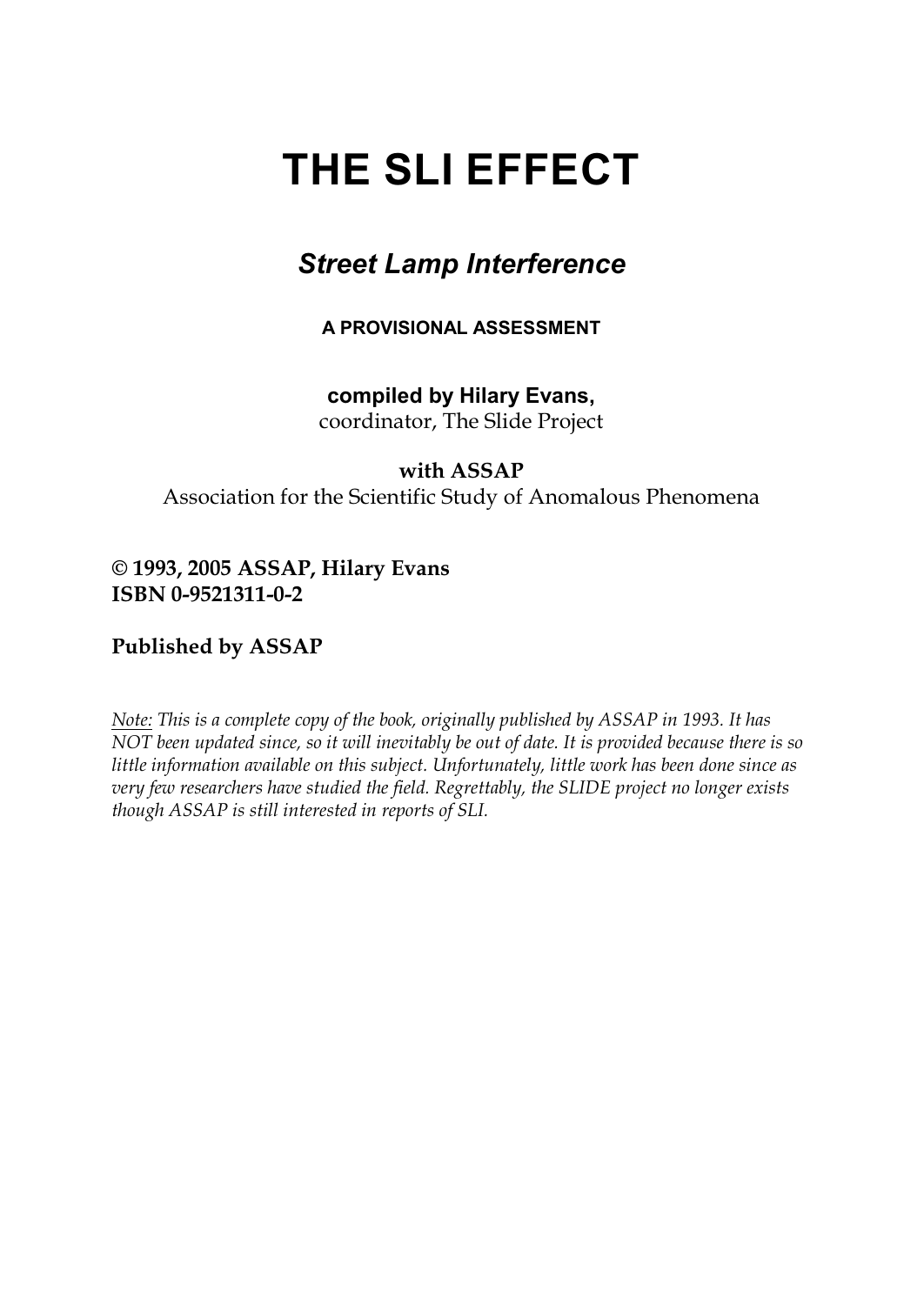### **Contents**

|                | Preface                                                                                                                                                                                         | $\boldsymbol{4}$ |
|----------------|-------------------------------------------------------------------------------------------------------------------------------------------------------------------------------------------------|------------------|
| 1              | <b>The testimony:</b> what people are reporting                                                                                                                                                 | 7                |
| $\overline{2}$ | <b>The Project</b><br>2.1 Project SLIDE<br>2.2 Other initiatives                                                                                                                                | 9                |
| 3              | The options<br>3.1 Delusion<br>3.2 Natural phenomenon or mechanical effect<br>3.3 Paranormal                                                                                                    | 11               |
| 4              | Defining the phenomenon<br>4.1 The apparent process<br>4.2 The technical task                                                                                                                   | 15               |
| 5              | Analysing the testimony<br>5.1 The circumstances<br>5.2 Technical aspects<br>5.3 Witness response<br>5.4 Synchronicity?<br>5.5 Related phenomena<br>5.6 Miscellaneous observations and comments | 20               |
| 6              | <b>Provisional conclusions</b>                                                                                                                                                                  | 44               |
| 7              | Questionnaire                                                                                                                                                                                   | 47               |
| 8              | <b>Books and organisations</b>                                                                                                                                                                  | 51               |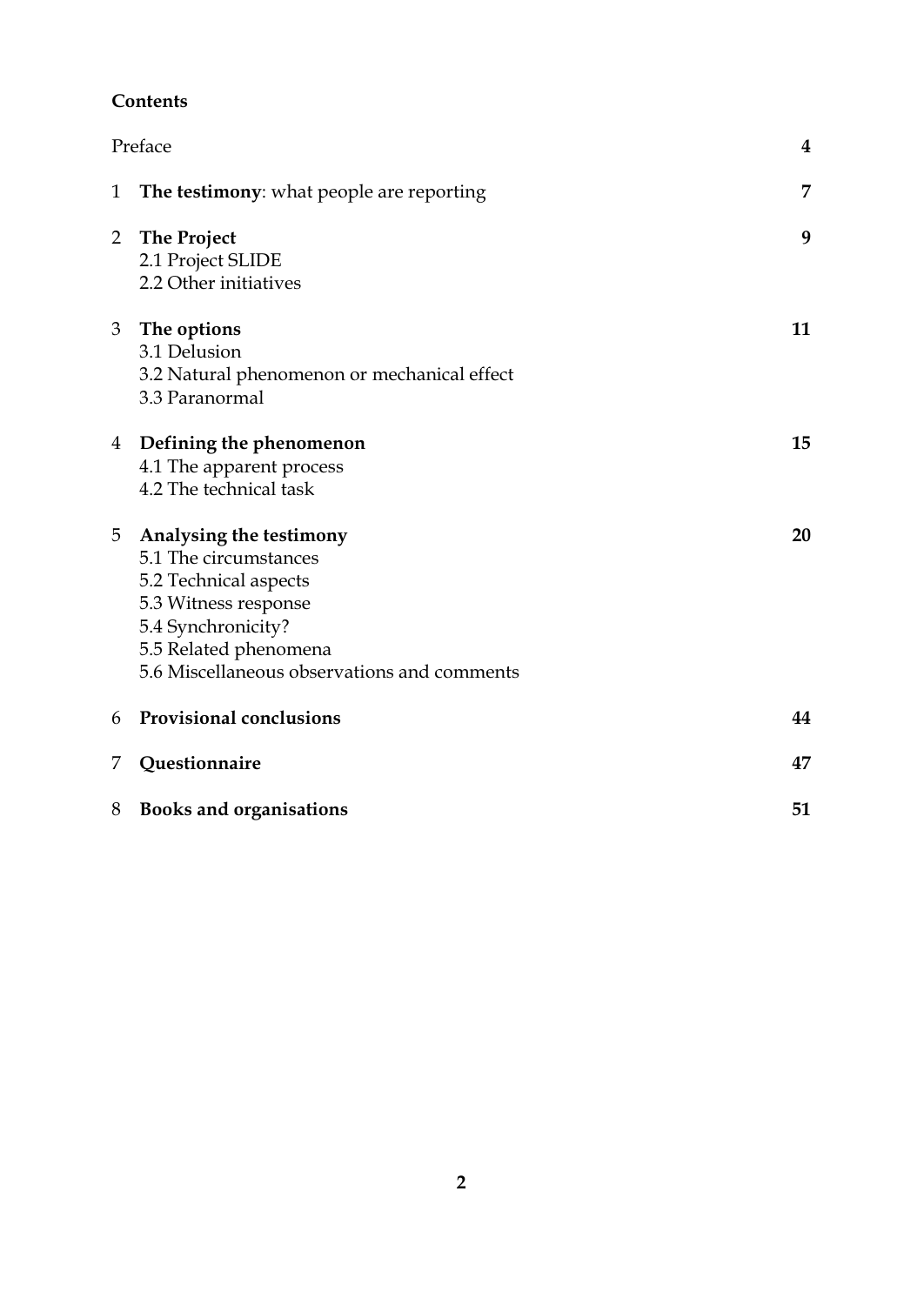#### *Measurements*

For consistency's sake, all measurements are given in metric; those originally in other forms have been converted.

#### *Abbreviations*

For the sake of convenience, the following abbreviations are used:

| SL           | a street lamp                             |
|--------------|-------------------------------------------|
| <b>SLI</b>   | the alleged phenomenon of SL interference |
| <b>SLIDE</b> | the SLI Data Exchange Project             |
| SLIder       | a person who reports a SLI experience     |

#### *References*

The numbers refer to individual cases, existing as documents in SLIDE's correspondence file. In most instances, the cases reported here are in verbatim form, with occasional corrections of syntax and spelling; the original letters are on file and open for inspection (subject to the customary conditions). Correspondents were asked if they had any objection to their material and their names being used; all were happy that their letters should be quoted, but some preferred to be identified only by initials. For the purposes of this report, it seemed preferable to identify cases simply by number.

#### *Acknowledgements*

Thanks are due to everyone who has sent in SLI reports to SLIDE and ASSAP.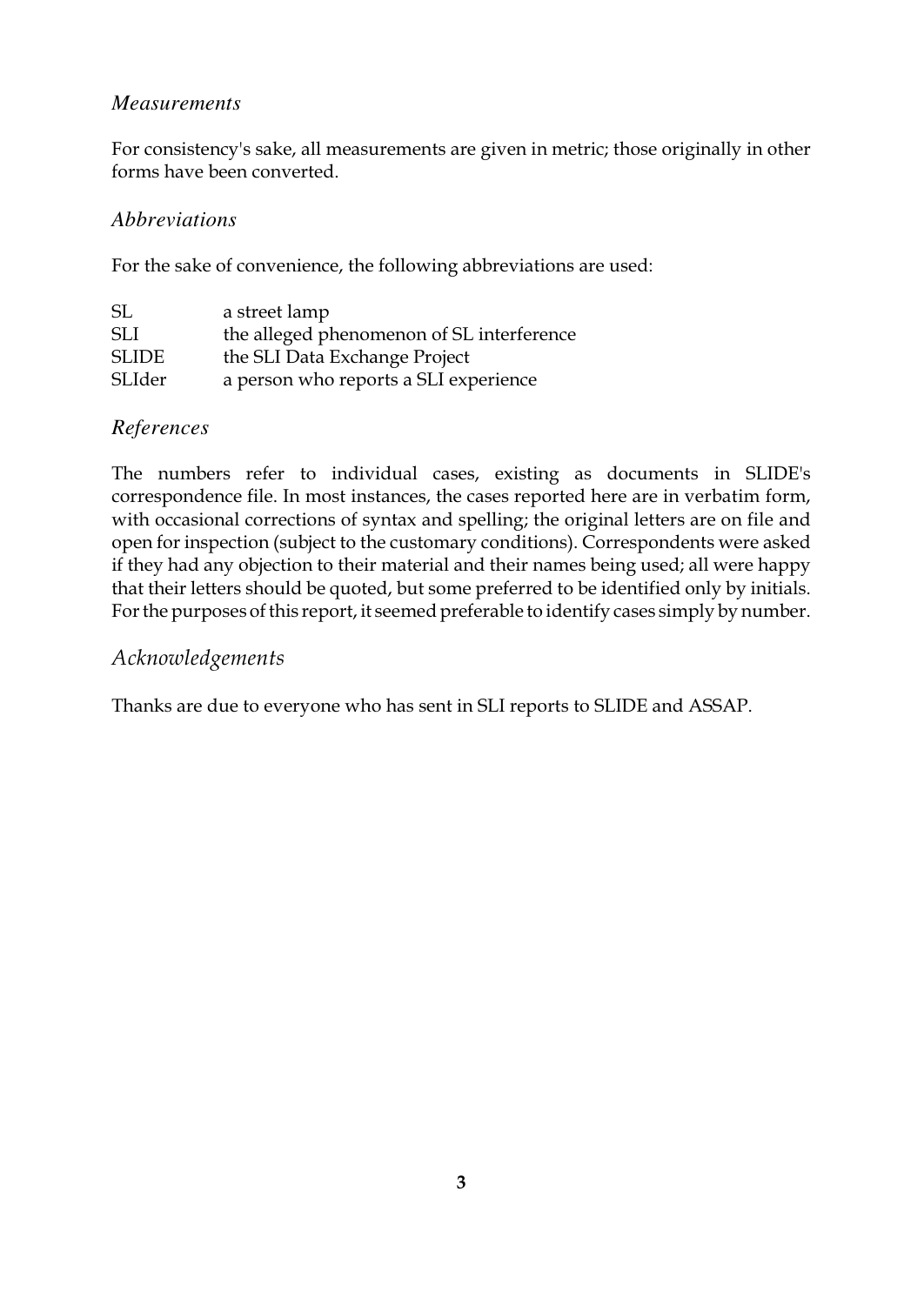# **Preface**

# *What is SLI?*

'Street Lamp Interference' (SLI) is an apparent phenomenon, based on claims by many people that they involuntarily, and usually spontaneously, cause street lamps to go out. Generally the effect is intermittent, infrequent and without an immediately discernible sequence of cause and effect.

SLI deserves study because it gives the appearance of being an anomalous phenomenon in its own right. That is to say, it appears to be an effect which is not consistent with our current knowledge of how people interact with the physical world, and which occurs in specific circumstances.

SLI raises many questions, but two fundamental ones are: *Does SLI occur?* And if so, *does it constitute a phenomenon in its own right?* 

## *Does SLI occur?*

The fact that so many witnesses are making claims which seem to involve a SLI effect, that they are doing so in apparent good faith, and doing so independently of one another and without awareness (until they heard of our Project), that the effect may constitute a phenomenon in its own right - these circumstances encourage us to proceed on the basis that SLI, whatever its nature, does indeed occur.

### *Does SLI constitute a phenomenon in its own right?*

We must be prepared to find that the effect is spurious rather than real, and that the SLIders' experiences can be explained without our needing to create a special category for the purpose. History demonstrates that there can be widespread belief in a phenomenon which is nonetheless nothing more than an artifact derived from an erroneous interpretation of witness testimony.

However, SLI has a basis in physical reality which is amenable to investigation: SLs are physical objects and the SLI effect, if it exists, must be ultimately a physical process. By its nature, SLI lends itself to methodical observation and controlled testing.

At present, no such observation and testing has been carried out, and SLI remains no more than a collection of anecdotal testimony. It is not alone in this: there are many categories of experience whose status is no more strongly based, which is why the claims of ghosts, lake monsters, out-of-body experiences and many more, to be taken seriously as phenomena, continue to be doubted by the skeptical.

In such a situation, the creation of a special category - SLI - to house this particular cluster of witness reports is at best a provisional measure.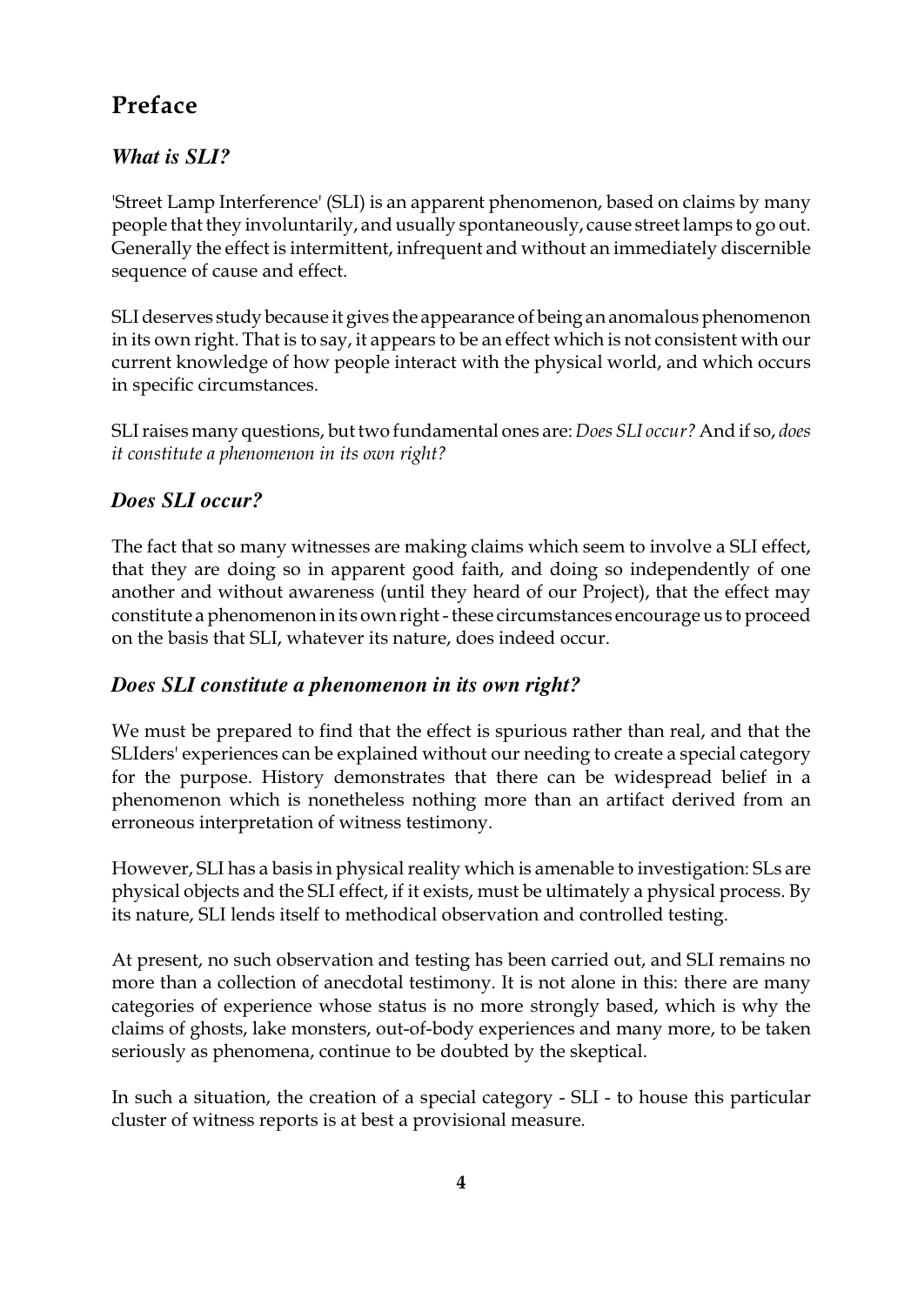However, if it would be wrong to assume, prematurely, that SLI occurs as claimed, it would be equally wrong to dismiss the claims unless we had good reason to prefer an alternative explanation. If the SLI witnesses are honestly reporting factual events, then SLI constitutes a potentially very revealing process, for it seems to imply interaction between the human mind and external reality.

### *Telekinesis*

The term *psychokinesis* was 'introduced by J B Rhine to refer to the direct influence of mind on a physical system without the mediation of any known physical energy' (Thalbourne). It replaced the earlier word *telekinesis,* which however seems more appropriate in the case of SLI:

! first, because the prefix *tele-* implies action at a distance, which is a fundamental characteristic of SLI ;

!second, because the prefix *psycho-* carries connotations of 'psychism' which we should avoid unless it becomes clear that some kind of 'psychic' force is involved in SLI, something which is far from evident.

Leaving such hair-splitting aside, it is clear that SLI could have much in common with other phenomena which seem to display an anomalous kinetic effect. That some kind of such interaction occurs in other contexts has long been suspected by open-minded researchers. The 'poltergeist' phenomenon, laboratory PK, and a number of unexplained effects occurring in spontaneous contexts, such as certain UFO observations, also point to something of the sort. (The more obviously relevant are discussed later in this report, see 5.5.)

Consequently, study of SLI is important not only in its own right, but because it could help to throw light on these long - but inconclusively - studied phenomena. For SLI has certain characteristics which would make it particularly significant if it occurs:

• it has been reported by people who have no pre-existent model on which to base their testimony. The overwhelming majority of those who have reported their experiences to SLIDE had previously supposed that they had had a one-of-a-kind experience, and have been both relieved and delighted to learn that others have shared similar experiences.

• it involves objects which are too large to be susceptible to the kind of tampering deliberate cheating or unconscious manipulation - which must be considered a possibility in such paranormal incidents as spoon-bending, apports &c. SLs are large, public objects; and though in theory it would be possible for each of our witnesses to have familiarised themselves with the mechanics of SL operation and tampered with the mechanism prior to experiencing (often in the presence of others) the effect, in practice the probability can be dismissed.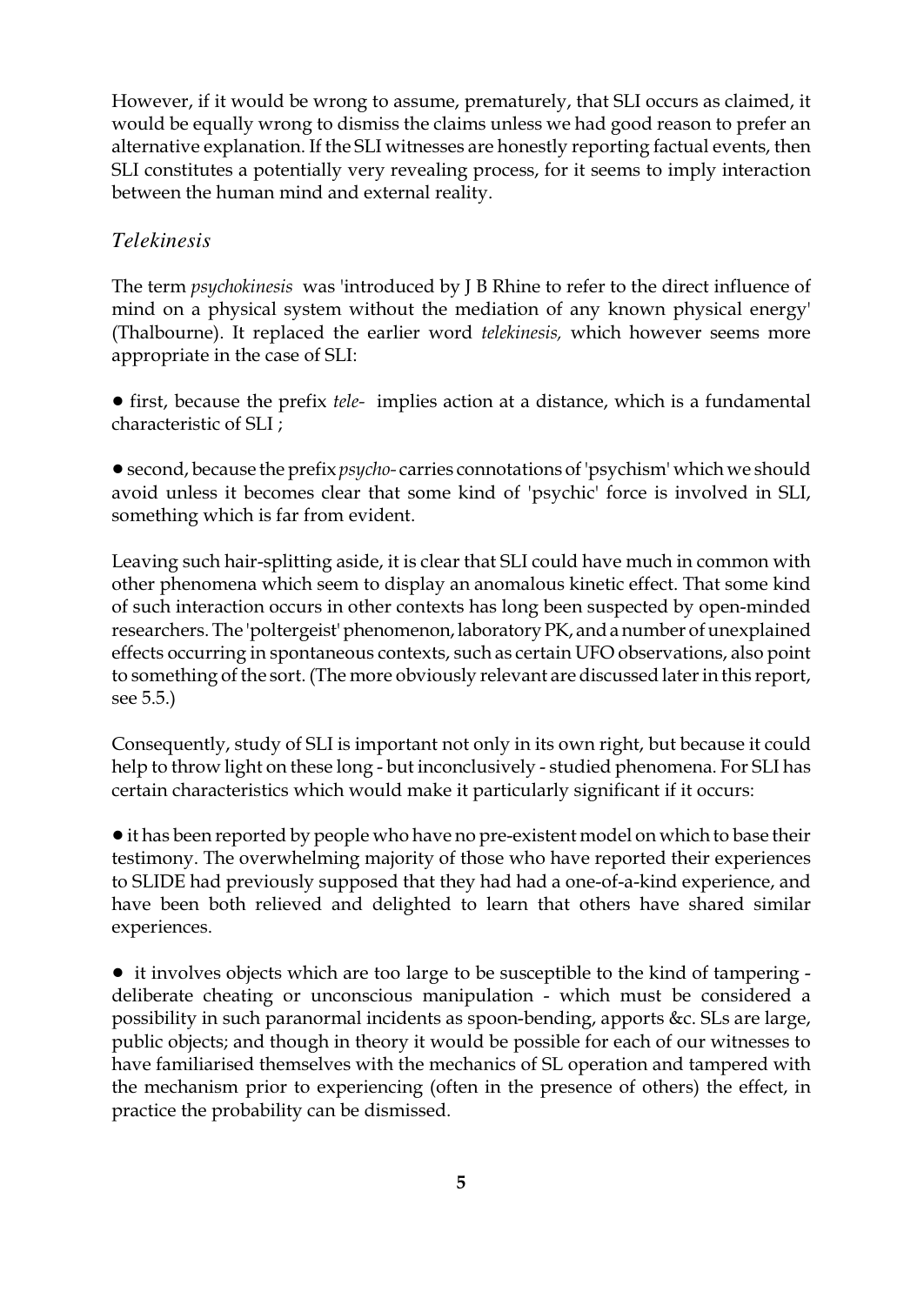• SLI involves little or no emotional involvement on the part of the witness; consequently, the witness rarely, if ever, has any strong motivation to believe that the SLI effect is real, apart from not wishing to seem a fool for making the claim in the first place. Since SLI provides no evidence for an afterlife or any such motivating theme, and since the ability to perform SLI does not in itself make the witness 'special', the phenomenon is not liable, in anything like the same degree, to the kind of bias which may contaminate testimony in other fields of anomaly research where some kind of 'gift' is supposed to have been conferred on the individual who derives prestige from it in consequence.

If SLI can be shown to occur, it would constitute the best evidence hitherto available that the human mind can, under certain circumstances, cause physical events to occur at a distance. It is to be hoped that publication of this preliminary study will be a first step toward implementing research directed to this end.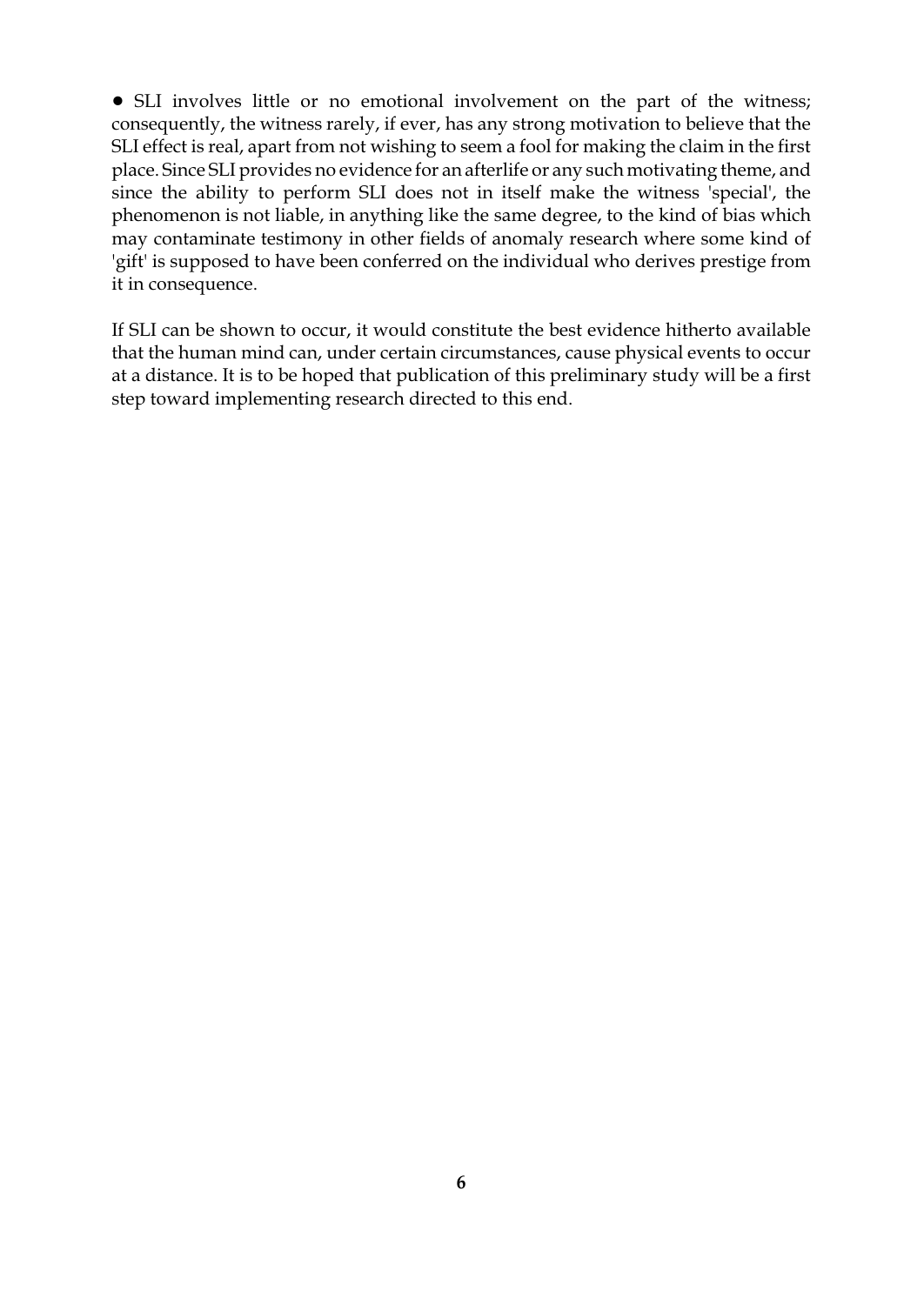# **1 THE TESTIMONY; WHAT PEOPLE ARE REPORTING**

Here are two typical SLI reports:

'Your article has been a huge relief off my mind. I couldn't believe this was a phenomenon that others shared with me. I just thought I was nuts and so did those I told. I had never experienced this problem until about 2 years ago. I first noticed street lights going off when I begantaking college classes at nite. Several times when I would turn into my street to come home the street light outside our home went out. I didn't say anything thinking something was wrong with it. Then it began going off when I would step out onto the porch. For a while I thought it was coincidence, then I began noticing lights turning off in other places. I finally said something to my husband one nite when we were driving home and a light went off. He said it was probably the headlights of our car, which made sense to me, and the other times when I was on the porch was coincidental. It continued, and I continued to complain and tell people, just to be made fun of. Then one nite a friend and myself went for a walk by her home, as we walked 4 lights went off as I passed and came back on once I got by. At that point I knew it was me. It continues to happen to me and I continue to try to make others believe me. '(53: American housewife)

'From 1976 to 1979 I lived in a rented apartment not far from the physics research lab where I worked. Usually I walked home quite late in the evening, and kept on thinking on my computational problems in fluid mechanics. During these evening walks I had to walk along a number of mercury lamps which were switched on at this time. I noticed that about twenty times the lamps went out when I walked under them. The lamps stayed off for the whole night, but next day they operated perfectly again. The lamps were not always the same, and these events were repeated with different lamps on other streets as well. The conditions under which these events took place were always the same: I was concentrating with maximum efforts on my problem, ignoring the outside world completely. At this time I had a mild, sometimes sharp pain at the back of my head, and I was in a very good physical condition. This has never happened when I was even a little bit sick, or I did not concentrate, or did not feel the pain at the back of my head. '(4: Hungarian engineer)

This kind of experience has been reported to SLIDE by more than 75 individuals. Considering that the number of people who know of SLIDE's existence must be an infinitesimal percentage of the human race, not to mention other factors such as reluctance to tell others about their experience, or even acknowledge it to themselves, it is reasonable to suppose that those 75+ must be representative of a very substantial population.

The individuals who form that population appear, on the surface, to have very little in common beyond their SLI experience. They come from different walks of life in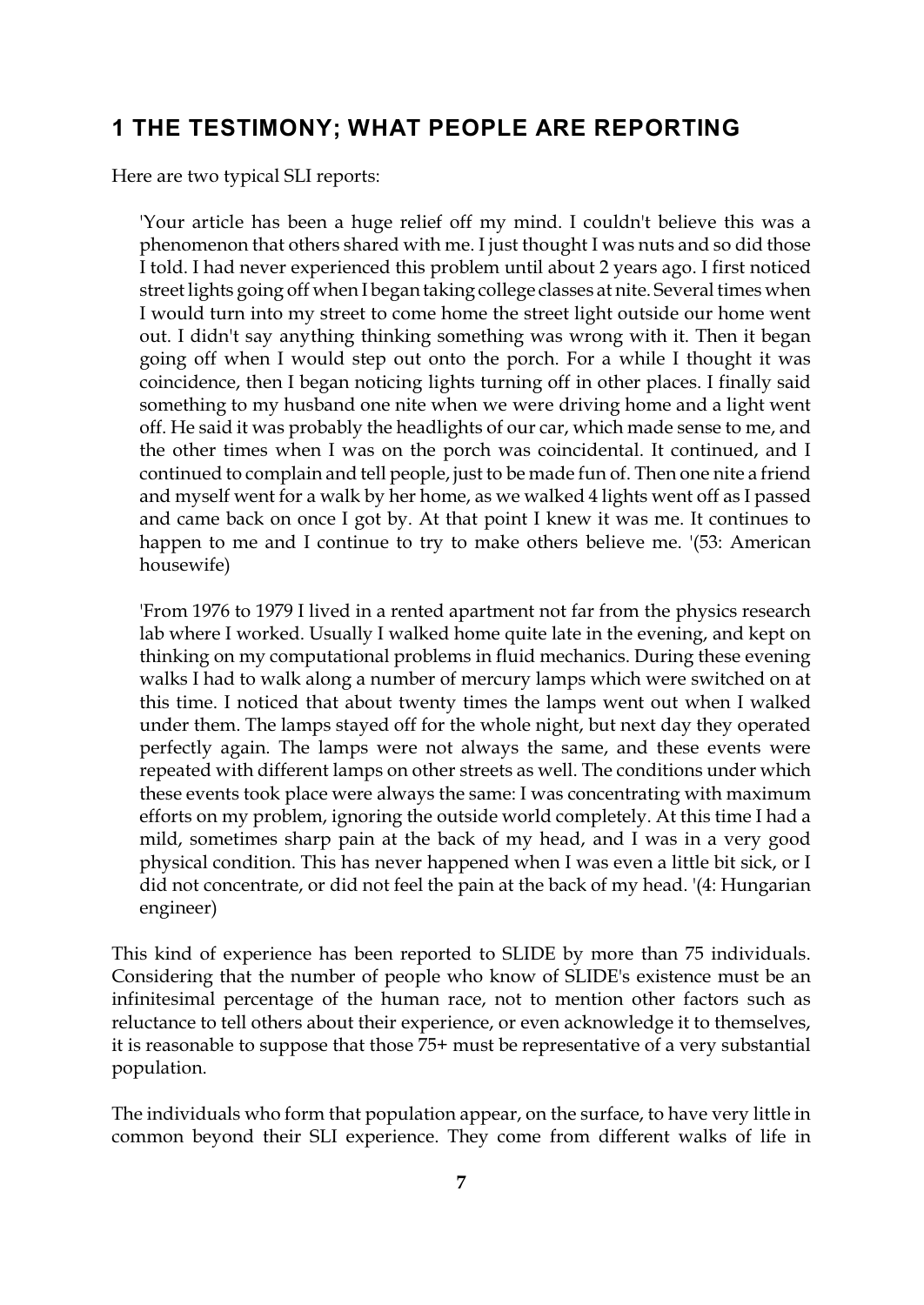different countries; they are male or female, young or old. If they are mostly articulate and intelligent, that is probably due simply to the fact that such people are the most likely to read the journals or attend the lectures where SLI is mentioned, and thus learn of SLIDE's existence, and more likely, too, to make the effort to contact it.

However diverse SLIders may be, it is reasonable to suppose that there are significant underlying patterns awaiting discovery; it is likely, too, that the quest will take us beyond the SLI experience per se. The SLIDE Project is primarily concerned with a single phenomenon: apparent interference with SLs. However, as we shall see, not only is it appropriate to study SLI in the context of other kinds of reported experience, but SLIders themselves often see their experiences in a wider context. Sometimes this context is an abstract one, in that the individual relates it to his/her mind-set or beliefpattern; but more generally it involves physical experiences of other kinds, most notably interference with other types of appliance. These are generally - *but not invariably* - electrical.

Consequently, the scope of research confronting SLIDE comprises:

I. evaluation of reported instances of SLI: evaluation of their physical circumstances and other factual data related to the technical feats involved: also evaluation of those aspects of SLI experiences which suggest non-physical forces at work: for example, the frequent mention of apparent synchronicity

II. study of the SLIders themselves - social and psychological parameters

III. comparative study of SLI with other relevant anomalous experiences, whether reported by SLIders or by others.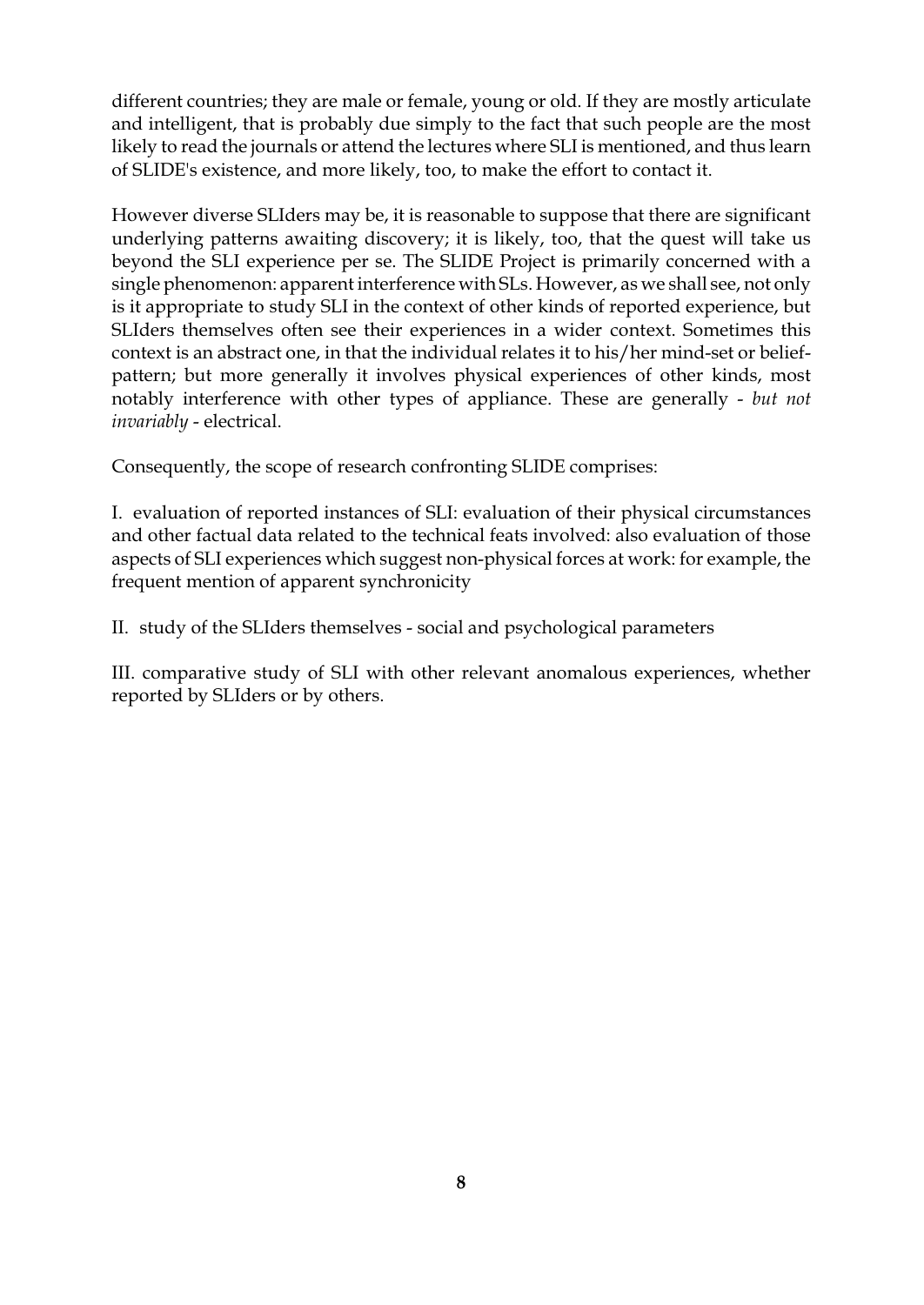# **2 THE PROJECT**

# **2.1 Project SLIDE**

The Project began because I was contacted by individuals who told me of their SLI experiences; this led to my following up occasional letters in the American anomaly periodical *INFO Journal,* and this in turn led to my setting up a data exchange, to provide some kind of central information point for those interested in the subject. Letters were sent to a handful of publications which would be likely to find the subject interesting. Considerable interest was aroused by a short piece by the respected Texas journalist Dennis Stacy, published in the American popular scientific magazine *Omni,* in September 1990: this brought in a substantial response, and accounts for the high proportion of American cases in the SLIDE files.

Project Slide was created simply as a first step towards defining and assessing the apparent phenomenon. As its name implies, it sets out to be little more than an exchange of information between those who are interested.

Everyone who responded to these announcements received a reply from SLIDE, but not everyone replied to that reply. So we have some 40+ letters from people who were sufficiently interested to write for information in the first instance, but not sufficiently interested to write more fully after learning more. The majority of these said they had experienced SLI, but provided no details; consequently we may regard them as probable SLIders, without however including them in this report.

To date, we have received 77 letters containing sufficient detail for them to qualify as a 'case'. In most instances, the information was provided in the initial letter; only a very few responded to a request for additional detail, although a questionnaire was sent to every inquirer. These cases, numbered 1 to 77 in order of receipt, provide the basis for the testimony sections of this report.

One of the most notable features of SLIders' letters is typified by this extract:

'I can't tell you how much relief I've felt since hearing others have experienced this sort of "happening" in their lives also.' (5)

Another wrote:

'I have this problem but had no idea it was widespread enough to be a phenomenon.' (13)

It is no exaggeration to say that similar remarks are made in 9 out of 10 of the letters we have received. If SLIders are deluding themselves that they are something special, we would not expect heartfelt expressions of relief that others have had similar experiences;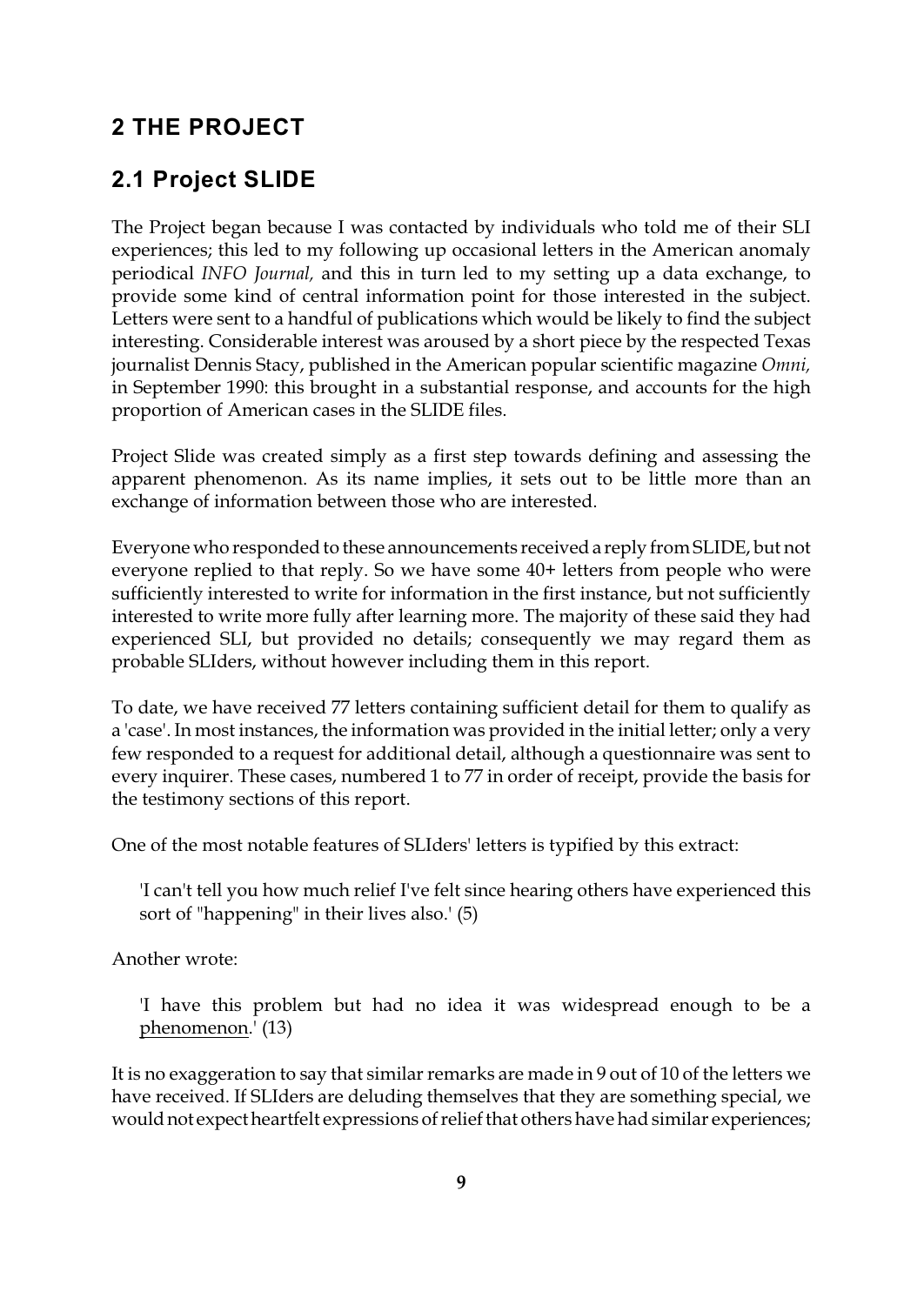and if they are seeking to deceive others, we would not expect them to welcome the menace of scientific investigation of their claims.

It is noteworthy that these expressions of relief are not offered in a highly charged, emotional way. The witness is relieved because we can tell him he is not being ridiculous when he finds his experience puzzling, rather than because his belief-system is threatened or something of that sort. What is at stake is not something as profound as a religious faith or ideology, but simply the individual's own image of himself as a competent observer.

One SLIder speaks for many when he says he regards SLI as 'something beneficial, but not very important' (40) This gives an additional dimension to the SLIDE project. While we are not in the therapy business, it is nevertheless good to know that SLIDE serves a useful purpose simply by making SLIders aware that they are not alone.

# **2.2 Other Initiatives**

Ideally, SLIDE is only an initial step, leading to a more scientific undertaking. As yet, no academic establishment or institution has shown any interest in such an undertaking, and the work of SLIDE has been supplemented only by two other bodies:

**ASSAP** (Association for the Scientific Study of Anomalous Phenomena)

This British association has shown a lively interest in the SLI effect from the start, and has kept its members informed of developments by means of various items in its publications. An article in *ASSAP NEWS* in 1991 produced an interesting response (case 48).

### **New Being Project**

In December 1991 SLIDE was approached by David Pursglove of the New Being Project, a California-based project which investigates people's extraordinary experiences. SLIDE responded with some caution, but encouraged by the fact that NBP's published literature was professional and well-informed despite the Californian language and New Age coloration.

As yet we have had no reports from them as to whether they did anything and, if they did, whether it brought any results.

So, apart from ASSAP's valuable support, SLIDE remains a voice crying in the wilderness.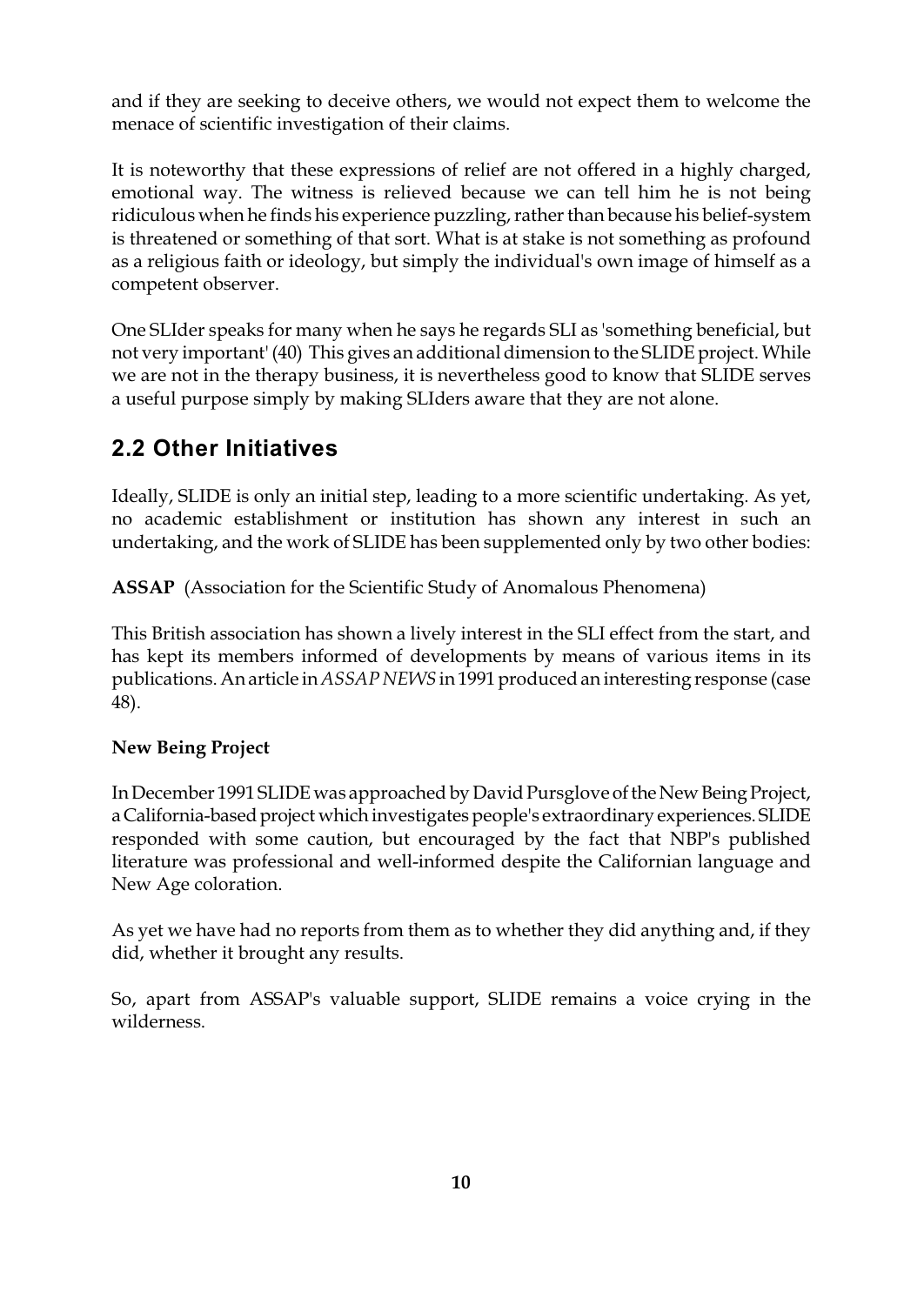# **3 THE OPTIONS**

Theoretically, it is possible that every one of our witnesses is deliberately lying; but since each one of them approached us independently, involved him/herself in some effort and expense in making the contact, and has no ostensible motivation apart from a natural and commendable desire to resolve a mystery, deliberate deceit can probably be set aside as an overall explanation, even if it should be true of one or two mentally aberrant individuals.

Possible explanations for witness claims of SLI can therefore be limited to three broad categories:

- delusion
- ! natural phenomenon or mechanical effect
- ! paranormal process

# **3.1 Delusion**

A primary question must be: does SLI occur at all, or are the alleged witnesses deluding themselves?

Until the phenomenon is scientifically tested, it is not possible to give a decisive answer to this question. We know that widespread delusion has taken place in the past - as with the witchcraft mania of the 16/17th centuries - and continues to occur in our supposedly more enlightened era - as with the currently on-going alien abduction mania: so we must consider the possibility that SLI could be another such shared delusion.

Against this is the fact that SLI has not the 'appeal' of witchcraft or abductions: there is nothing like the same psychological pay-off. Individuals seeking to enhance their reputation for possessing special gifts will not find much to flatter themselves with in SLI, nor do our witnesses reveal any signs of this in their letters or personal contacts: if anything, the contrary. All their testimony points to a very matter-of-fact response to a not particularly exciting incident or series of incidents, and to a sincere relief at finding they are not as crazy as their friends have suggested.

Moreover, the fact that SLI is not an established phenomenon does away with the 'glamour' which attaches to such things as witchcraft or abductions. Here, there is a parallel with the 'old hag' effect reported by Hufford (see bibliography): briefly, Hufford found that when he gave a label to a category of one-of-a-kind experiences (night terrors) reported to him in the course of his folklore research, this attracted further testimony from persons who had not hitherto reported their experiences because they had no category in which to classify them. There is no evidence to suggest that Hufford's creation and announcement of the category caused people to respond by fabricating imaginary experiences on the lines of his model, as does seem to have been the case in witchcraft and abductions. Simply, his account made them realise that their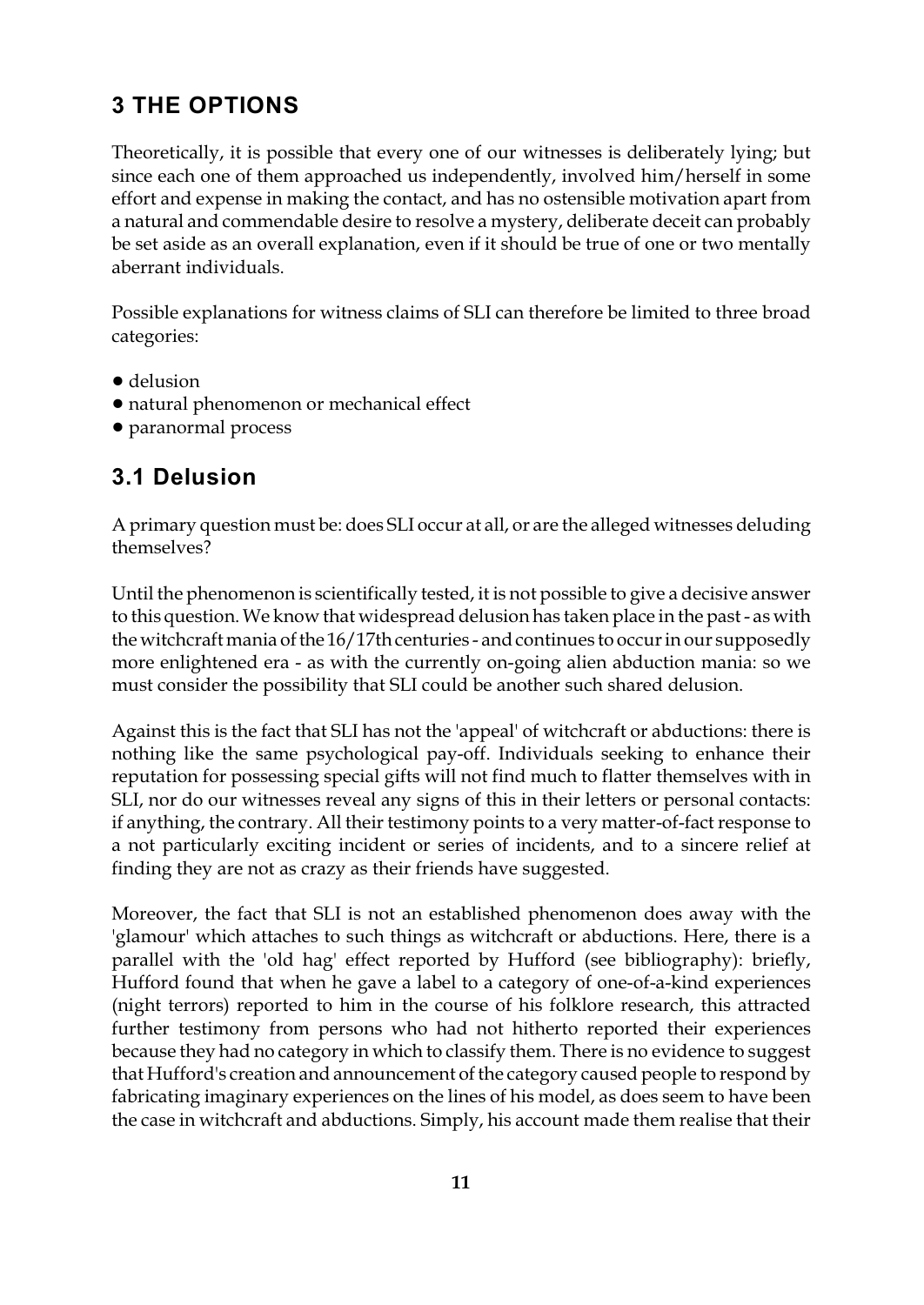own puzzling experience could well have been the sort of thing that he was talking about.

This seems to be how the majority of SLI reports are generated. A large proportion of SLI respondents told of their experiences in response to a very short item in a magazine article, where only brief and sketchy information was provided. While we cannot rule out the possibility that each of them was inspired by the item to fantasise a delusion that they themselves had had such an experience, this is not very plausible.

In short, while we must keep the possibility before us, it seems highly unlikely that all SLI experiences are delusory.

# **3.2 Natural Phenomenon or Mechanical Effect**

Overwhelmingly, the initial response from non-experiencers is that SLI is a natural event of some kind. The fact that a mechanical device is involved logically suggests that a mechanical explanation should be looked for, and skeptics (most people new to the phenomenon are immediately and rightly skeptical) generally start by supposing that this process can be accounted for in one or another simple ways.

For example, American investigator Loyd Auerbach, in *ESP, hauntings & poltergeists:*

'Almost certainly what was happening was that headlights of passing cars were being reflected into the photoelectric cells of the lamps (the electric eye that automatically turns streetlights on and off as the sun sets and rises).'

Here is a case where an explanation was offered by the witness himself:

'I want to describe an occurrence that has gone on for about 9-12 months and would like to see if anyone else has such an experience. For some reason, when I have driven under a specific street light at night, it will go out ! Now, this does not happen when I am 50 metres ahead or behind it but when I am exactly underneath it. I have a sunroof in my car, so, when it goes out I can usually look up through the sunroof and see it going out. This has occurred about a dozen times in the last year. I never try to make it go out. About 50% of the time I am not thinking of anything specifically, and am somewhat upset the other  $50\%$  of the time.'(3+)

to which a fellow correspondent on the bulletin board where it appeared replied:

'My friend suggests that since street lights contain light sensors, when you go under them with a sunroof, or a certain angle on the windshield of your car, the reflection of the street light on that surface causes it to shut off because the light sensor thinks it is daylight.' (3+)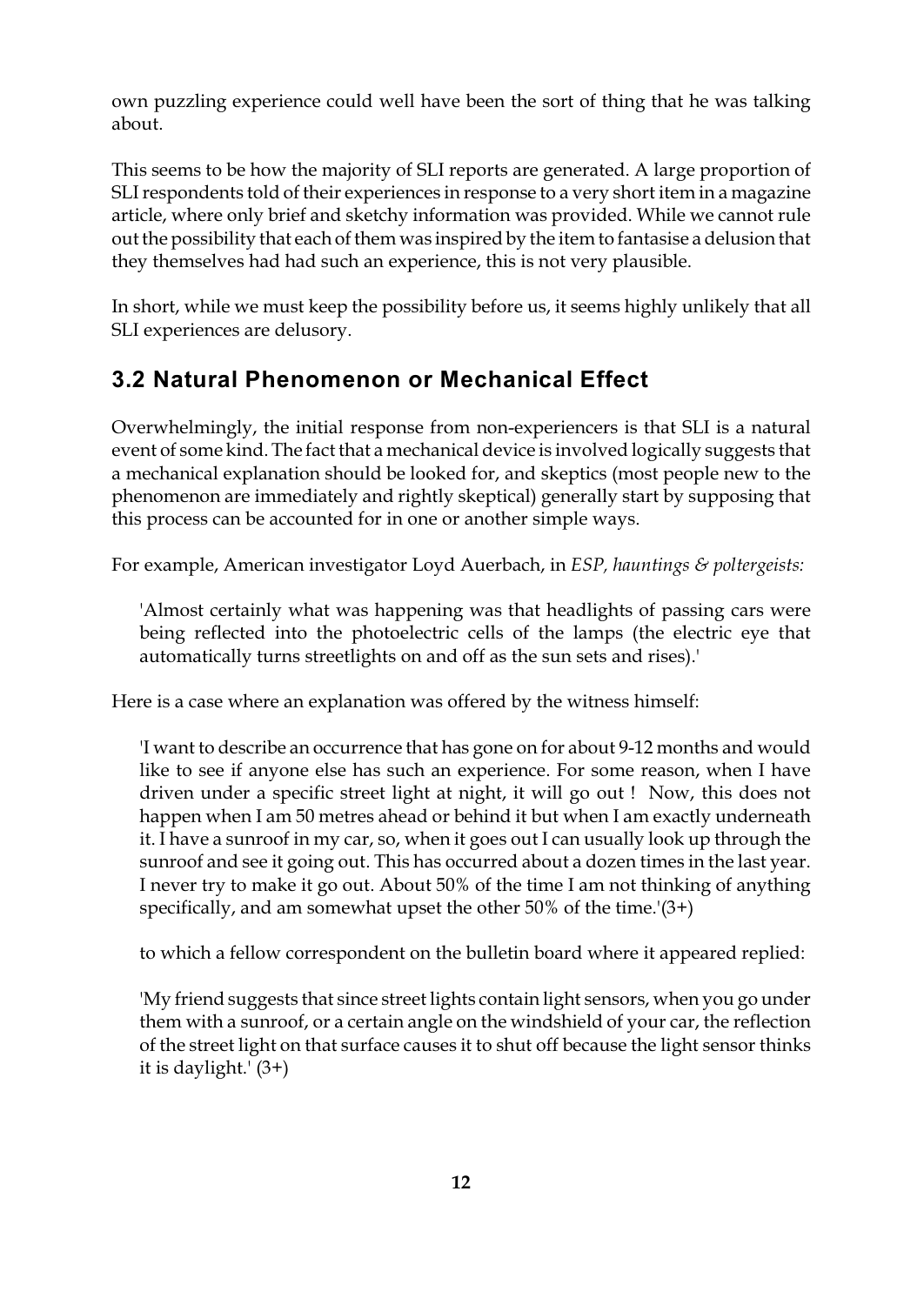It is then supposed that the misinterpretation on the part of the witness is due to coincidence which strikes the experiencer as significant whereas no such correlation actually occurs.

Unquestionably, such explanations should be looked for. However, the effect must be broad enough to cover a very wide range of experiences. For example, the suggestion that headlights on the SLIder's car might have triggered the SL switch is inadequate, because many SLI events occur when the SLIder is not in a car, but walking or cycling.

Section 4.2 of this report outlines the physical 'task' which the SLIder would have to perform in order to achieve SLI: clearly, the possibility that this is a process which can be expressed in purely physical terms is an option which must be fully explored. But it is already clear that there is no simple solution.

# **3.3 Paranormal**

By paranormal in this context, we mean something which occurs outside the conventionally recognised 'normal' scientific parameters. There is no implication that any supernatural force or occult process is involved.

If SLI occurs as SLIders claim, it does seem to transcend recognised parameters. There is no recognition, in conventional science, that the human mind can cause physical effects at a distance, which is what seems to be occurring in SLI.

However, SLI would not be the only alleged occurrence of this kind. Certain types of phenomena which have attracted the interest of parapsychologists are equally difficult to house within a conventional scientific framework: notably poltergeist phenomena, and those grouped under the heading 'psychokinetic' - such as objects moved at a distance seemingly due to mental effort on the part of the individual.

The evidence that such effects occur, though substantial in quantity and frequently striking in quality, has not hitherto proved sufficient to convince mainstream science that it occurs, and PK effects are still dismissed by most skeptics. Replicability under test conditions is, of course, the criterion which is crucial; and because the operating factor in these occurrences seems to be the human mind, operating under unusual conditions, the difficulty hitherto has been to find a human mind which can perform to order.

SLI suffers from the same drawback, and even if we can persuade scientists to take it sufficiently seriously to test for the phenomenon in a controlled manner, it is likely to come up against the same problem as other PK phenomena.

However, SLI does have one great advantage over most PK experiments: the subjects of the effect - SLs - are not easily manipulated. Whereas a small object, moving across a table, could conceivably be influenced by magnets, breathing, heat etc., the same is not true of SLs. Even though it is in theory possible for someone to tamper with the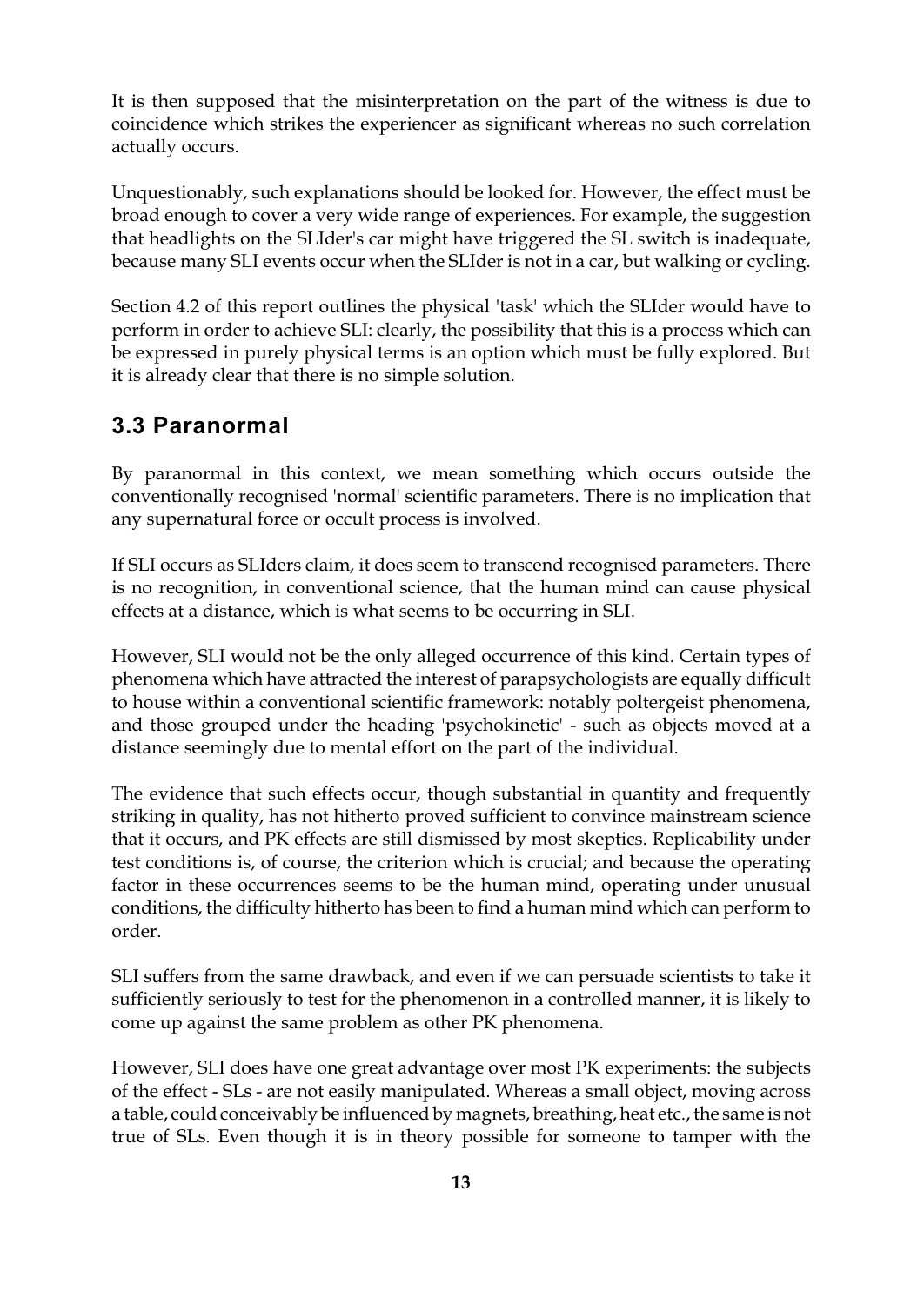mechanism even of so large and public an object as an SL, it is going beyond realistic conjecture to suppose that every one of our witnesses, acting independently, did so. Consequently trickery - always a bugbear in this type of research - can to all intents and purposes be eliminated.

We must also take into account a further possibility, that some of the cases can be attributed to one of these options, some to another. For example, those cases in which the SLIder is in a vehicle can be attributed to a mechanical effect, those where he is walking to delusion. Ball lightning and UFOs are two classes of phenomena where it does seem that investigation has been hampered because researchers insist on looking for a single explanation for all the reports - that ball lightning is a potential explanation for a whole range of luminous phenomena, or that there is such a thing as 'a UFO', which accounts for all the enigmatic observations.

Could SLI be another such instance? The consistency of SLI reports, however varied the circumstantial details, argues against any attempt to explain away SLI by separating it into a variety of different misinterpretations, one which applies to motorists, another to pedestrians, and so on.

So while the multiple-cause approach must be given due consideration, along with our other options, we must recognise that there are strong arguments against it.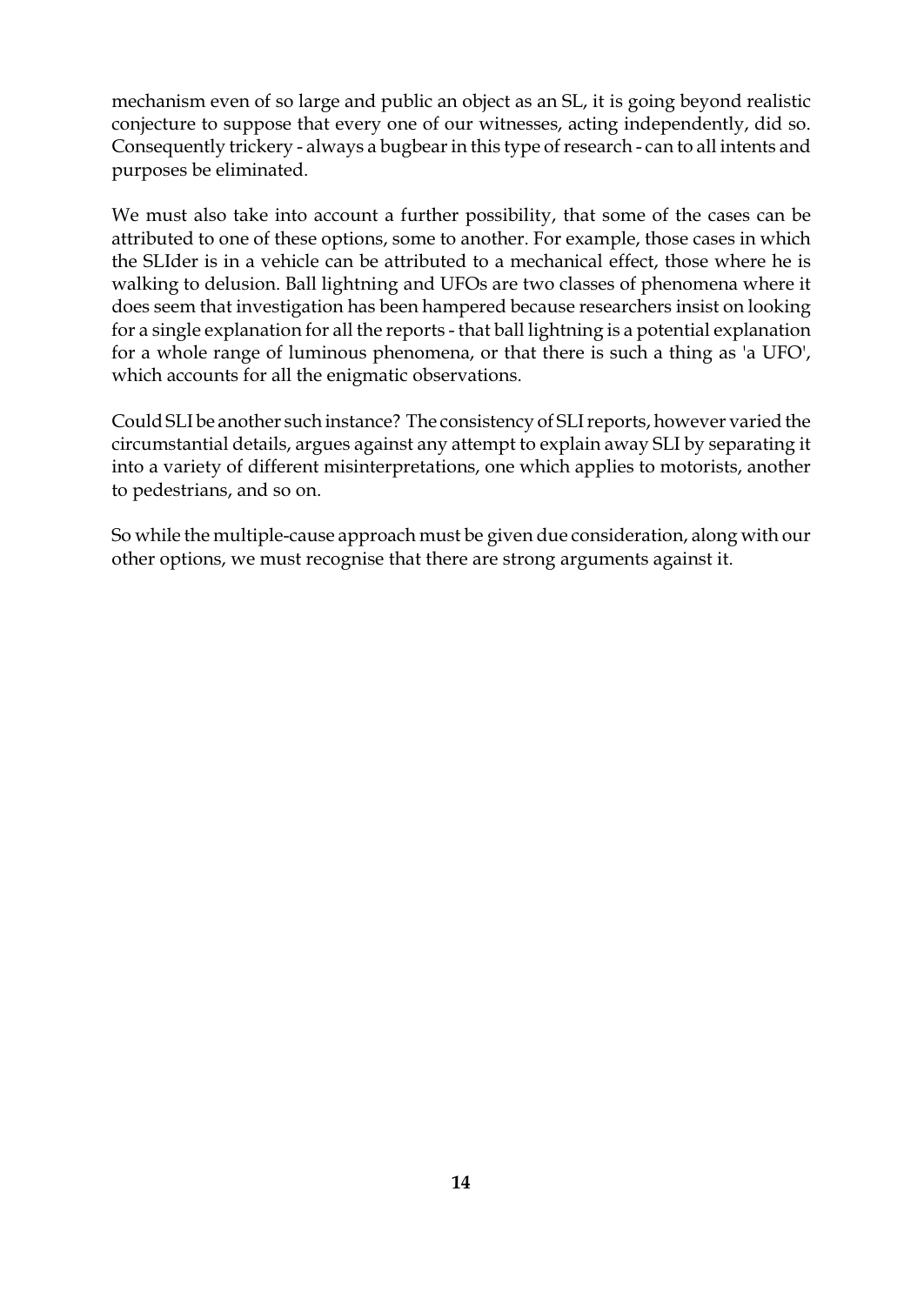# **4 DEFINING THE PHENOMENON**

# **4.1 The Apparent Process**

What seems to be happening in a typical SLI case is this: An individual (we have no cases that suggest multiple activation, though sometimes another individual in the witness's company also produces SLI) is engaged in some unrelated activity when he observes that one or more of the SLs in his vicinity have extinguished.

The effect is **spontaneous** (with the exception of a few 'control' incidents in which the witness has tested the phenomenon, and which this report will consider separately).

The effect is apparently **meaningless**; it serves no practical purpose, nor does it seem to provide satisfaction for the individual or in any other way serve some kind of psychological purpose.

In section 5.1 we will consider the range of **circumstances** under which SLI is reported, to see whether any constant or recurrent features are reported. At this point, we will simply observe that a very wide range of circumstances exists - the witness may be walking, cycling or driving a vehicle; he may be alone or accompanied; he may or may not be in a heightened emotional state; there may or may not be independent observers. A wide variety of SLs are targeted, in various physical situations.

We shall be analysing witnesses' experiences in the following section; but some of the specific factors are relevant to this section, in that they serve to define the technical task which is being performed, and the limits within which we can expect to find a solution. For example, one witness observes:

'It happens with both of my Honda automobiles but not to my wife, who drives the same.' (16)

This suggests that SLI cannot easily be attributed to a particular vehicle, or type of vehicle, as some skeptics are apt to suggest.

# **4.2 The Technical Task**

#### *What SLIders themselves think they are doing*

Most SLIders approach their experience with intelligence as well as curiosity, not to speak of wonder and humour. Several of them have made interesting efforts to find a technical basis for what they do: for example:

'It occurred to me that the ones I zap are all on light-sensing switches, and perhaps my energy at certain times for who knows what or why, is the right kind and strength to trick the switch into thinking it is daytime.' (2)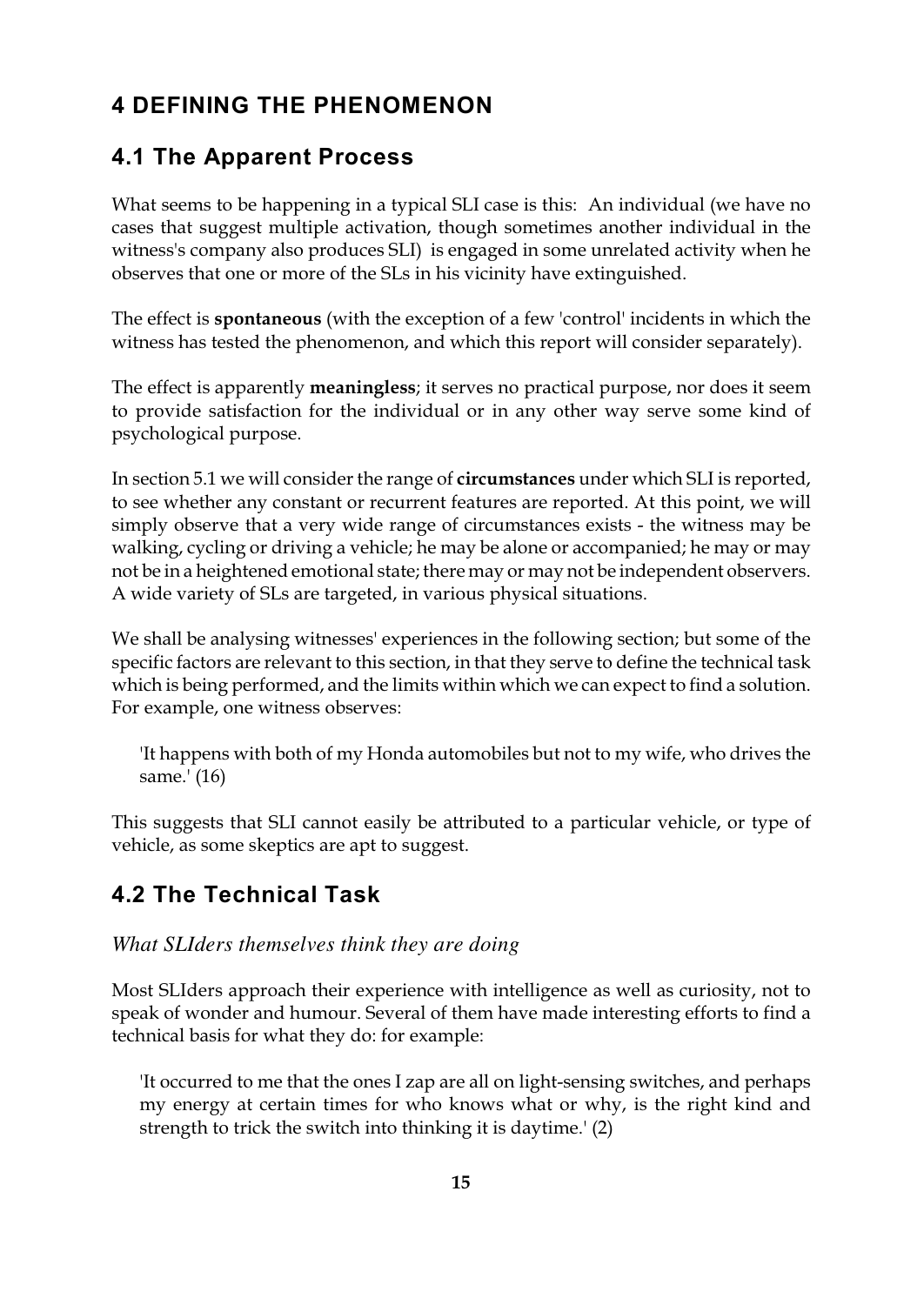(From a Hungarian physicist) 'In my opinion during such incidents some special, presently not known type of magnetic field is created around the body, which has an effect upon the structure of the materials. Consequently their fundamental properties are changed temporarily: like their tensile stress, electric conductivity, magnetic momentum, optical properties, etc. The same effects are detected in the case of "metal bending", or similar features are observed sometimes around ball lightnings.' [The author is an authority on ball lightning](4)

#### *What seems most likely to be happening*

Most commentators, confronted with the SLI phenomenon, look - and rightly - for a straightforward physical explanation. For example, when Robert McMorris of the *Omaha World-Herald* devoted two or three issues of his regular column to SLI reports in January 1990, he quoted Allen Klostermeyer, manufacturer's representative for Lighting Specialists Inc., who pointed out that when a sodium (amber) bulb nears the end of its useful life, it may go into an off-and-on sequence:

'When one of them starts to "die", it requires more voltage. This will cause the lamp to go off temporarily; when it cools down, it will come on again for a while. Eventually it will die completely.'

This, it was suggested, is sufficient to explain the SLI effect; what happens is that the witness just happens to be passing such a lamp during its death-throes, and is led by the synchronicity to imagine that he is somehow responsible.

But as the testimony shows, even if we allow the coincidence in place and time, this effect could account for only a small fraction of the reported cases. For one thing, other types of lamp are involved besides sodium lamps. Then again, only a small number of reports describe anything like an SL going off, then on, then off again. And what about when a witness extinguishes a whole batch of SLs: are we to conclude that the whole batch was purchased together, and so shared the same life-span, and such was the perfection of their manufacture, that they all reached their death-point simultaneously? Yet even if we allow that, there is still the fact that some SLIders extinguish a row of SLs in sequence, each one going out as the witnesses nears it: it is asking too much to suppose that a series of lamps would have been arranged in order of their life-span...

Naturally, SLIDE has given considerable thought to the technical aspects of the SLI phenomenon. We have consulted specialists in the field, and received some relevant material; but while we are grateful to these specialists for sharing their knowledge with us, we have to say that no one so far has been able to provide any convincing field explanation.

By far the most useful contribution on this aspect has been made by SLIder Ronald Brown, and what follows is largely a condensed version of his extremely helpful analysis. (His full contribution may be consulted on request.)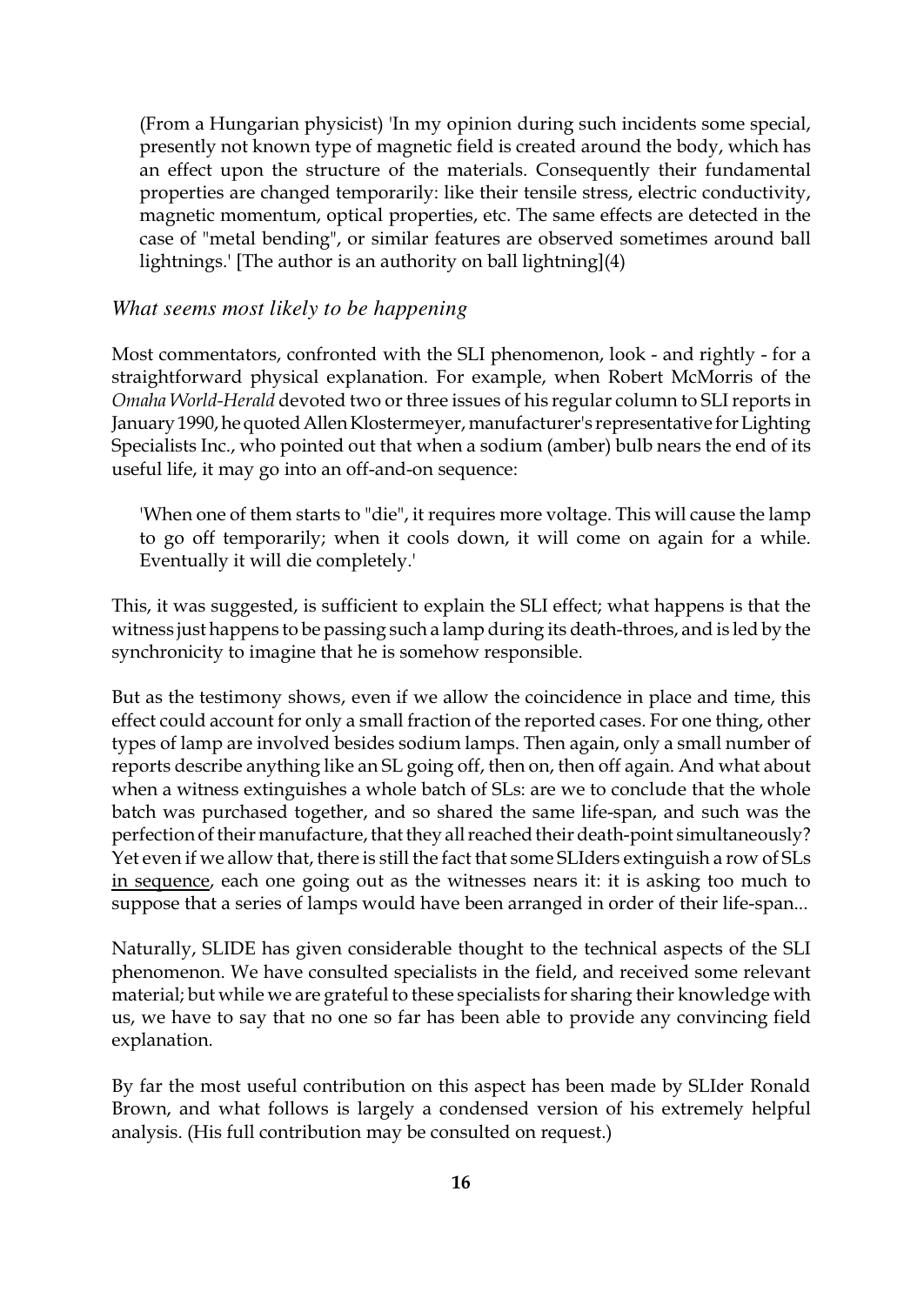*Does SLI involve some kind of built-in response: i.e. are SLs designed to respond accidentally to certain environmental factors, and does SLI accidentally duplicate those factors and consequently trigger the response?*

This is unlikely; it would be ridiculous to design SLs which could be so easily affected. This would lead to inefficient function - i.e. the lamps would frequently be failing to perform their social task - and also be costly both in electricity and in wear-and-tear on the lamp.

#### *Does SLI involve interaction with the photo-electric cell which causes the activation of modern street lamps?*

This is improbable for a number of reasons:

• The cells are generally mounted on top of the SLs, where they are most receptive to prevailing lighting conditions, but where they would often be out of sightline for SLIders.

• SLs are often controlled as a group; but we rarely if ever have reports of SLs being affected otherwise than individually - that is to say, when multiple effects occur, they occur as a series of individual extinctions, not a single multiple extinction.

! The cell is activated by **visible light** - its presence or absence. There are no reports of SLIders emitting visible light in any form.

*Does SLI involve an interruption of the electrical current supply to the lamps?*

This is improbable because:

! If this were the case, not only would more than one SL be extinguished at a time, but it would be liable to affect area supply, including electrical supply to nearby homes and/or such equipment as traffic lights.

• The supply circuit provides an alternating current of very high electrical potential, unlikely to be overcome by another force of vastly smaller potential.

! Supply circuits are insulated; also, being demand-orientated (i.e. responding to the power requirement at any given time) they possess built-in protection against undue surge or reduction, such as may be involved in SLI.

#### *Does SLI act on the internal gas vapour pressure or quality, or on the internal fluorescent materials?*

This seems improbable because such a process takes time, whereas the SLI effect appears to be spontaneous, or at any rate acts very rapidly (see section 5.2).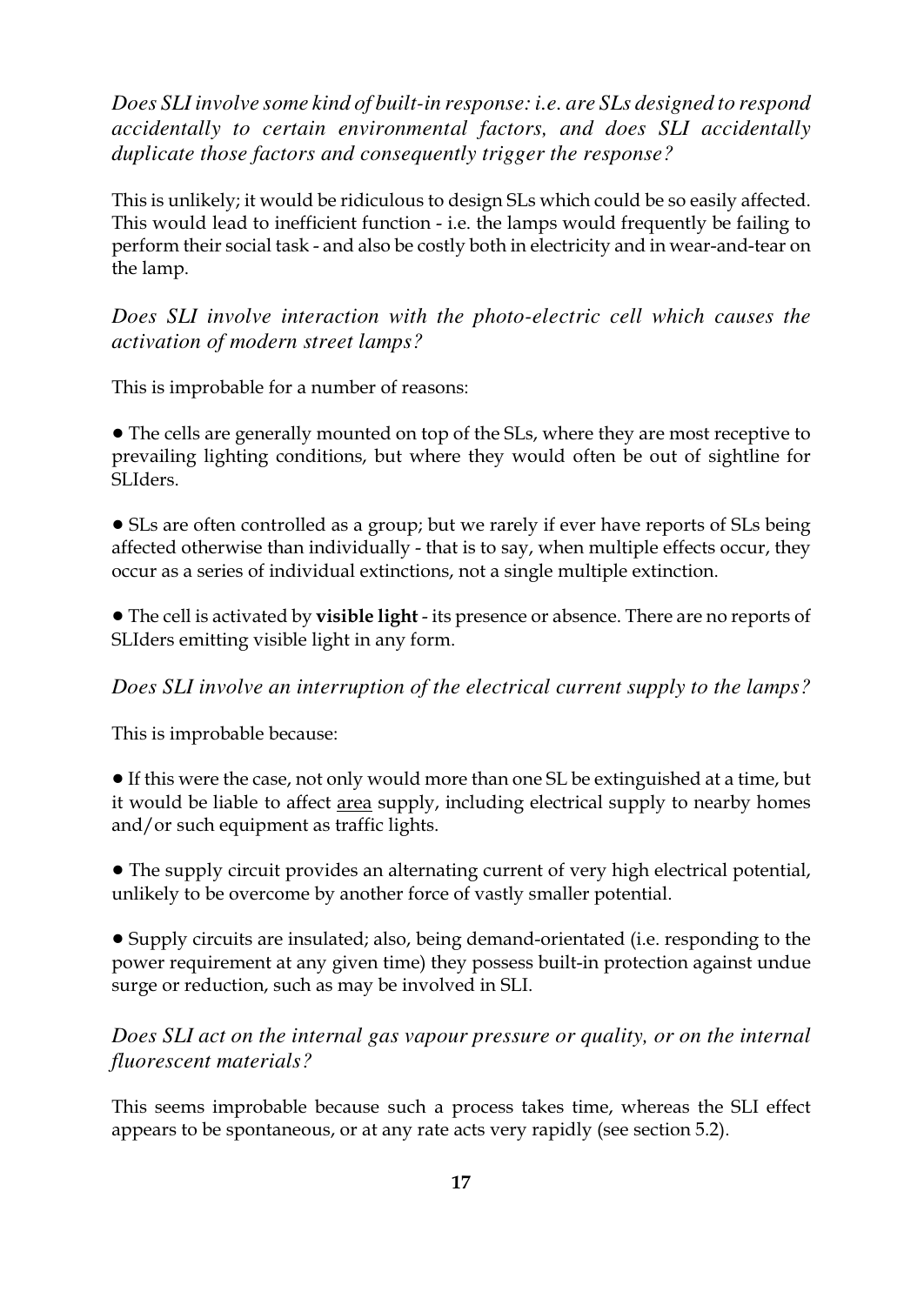#### *Is there any aspect of the SL's operation which seems vulnerable to SLI force?*

SLs operate by passing a current through a liquid metal (e.g. mercury etc) which has first to be pre-heated by a starter circuit to form a gas vapour. Once the vapour is warmed to start-up temperature, the general lamp circuit takes over, and so long as it maintains adequate voltage the lamp will function.

However, if the voltage should drop below a certain level, the lamp's internal resistance will overcome the circuit and the lamp will cease to function. It will stay off until (usually the following evening) it is re-set or re-activated, along with the regular complete street lamp circuit.

Equally, there is an upper limit to the voltage; here again, if the critical level is reached, the circuit will kick-out so as to protect the lamp from the consequences of operating at too high a voltage. This, too, will last until the following evening's re-set or start-up. Normally, the circuit is designed to ensure a supply of current safely within the margin, despite such factors as outside temperature, humidity etc.

In view of the foregoing, the most likely hypothesis would be that **SLI operates by affecting the voltage of the current**; and it is more likely that **it does so by causing a surge rather than a reduction, with the effect of automatically triggering the cut-out**.

To perform this feat, SLI would have to be an electro-dynamic force, somehow generated within or through the human biological system, and somehow externalised into the neighbouring environment, where it will act on any appliance which happens to be vulnerable.

These appliances need not be SLs, of course: and the reports we have of persons affecting computers, supermarket check-outs etc can be seen as providing confirmatory testimony to this. However, there is good reason to think that SLs are particularly sensitive compared with other types of equipment: this could be because they operate at close to the critical level, or because it is not normally considered necessary to provide them with substantial shielding.

Nor can we conclusively discard the alternative hypothesis, i.e. that SLI operates by causing a reduction in the current. This would be a more complex operation, but is technically feasible.

An additional element to be taken into account is the targeting of the individual SL; is this just the one that happens to be closest, or is there some other factor to be taken into account? (see 5.2)

It should be emphasised that the hypothetical explanation offered here is no more than a 'best bet' arrived at on the basis of what we know so far. It may well be that additional technical information would open up alternative technical explanations.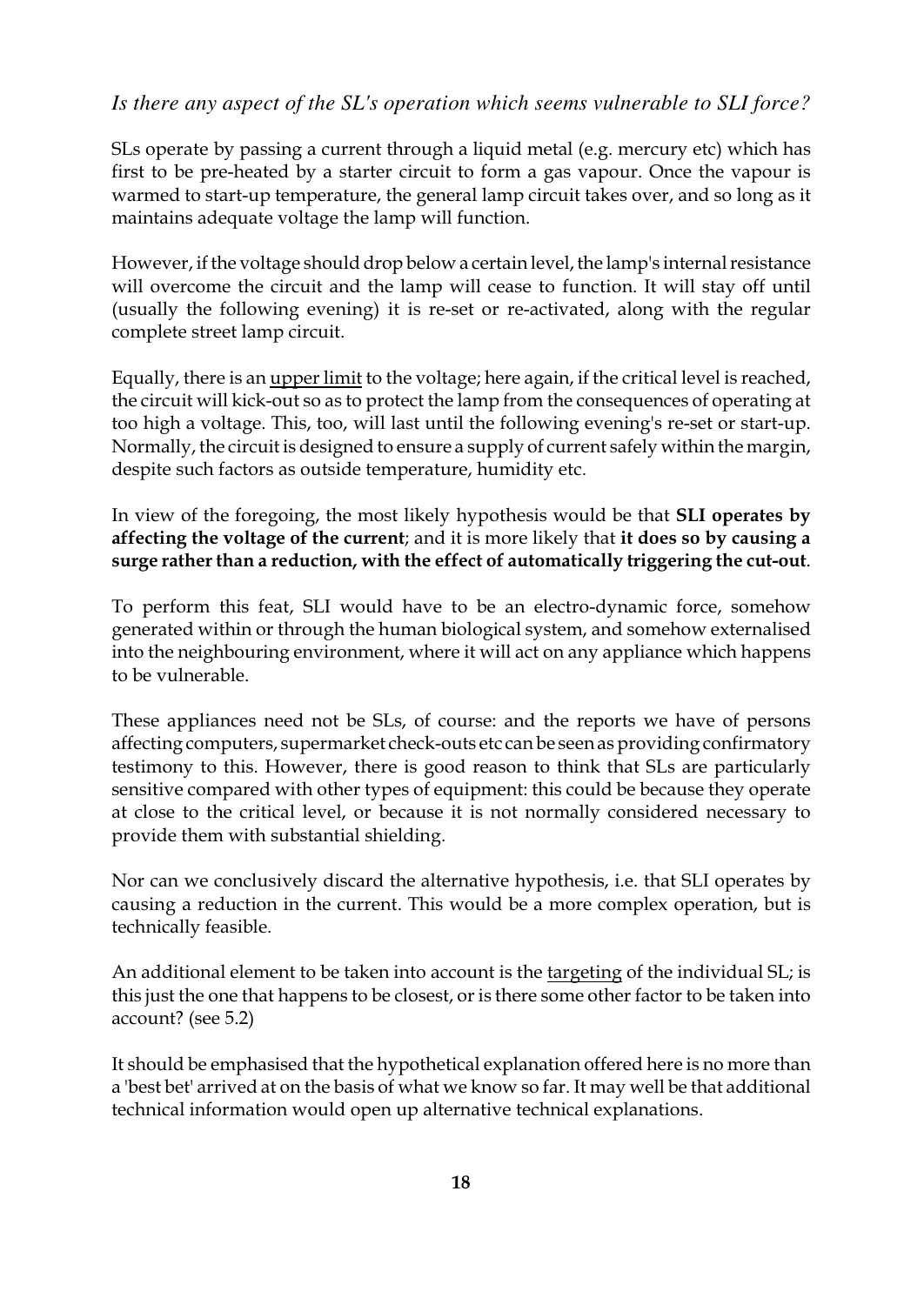#### *Some additional complications*

Since at this stage of our inquiry we have no idea what information may be relevant, we have no right to exclude any possible data. Here are some thought-provoking contributions taken from SLIders' accounts.

What at first seems to be a simple case of a defective SL may nevertheless be an instance of SLI, if the SLIder was responsible for the defect:

'I drove to a nearby town to attend a meeting. As I was early I parked on the street to wait. There were streetlights lining both sides of the street. I had been sitting in the car for about 10 minutes when the streetlamp on the opposite side of the street (and more than 50 metres away) suddenly went off. I watched in total fascination as it came on again, then popped off again. After about a dozen times I decided to time it. It was not random, but it wasn't cyclical either. The time between going off and coming on seemed to vary from 45 to 55 seconds. There seemed to be no relationship to passing cars, as it very often popped off when there was no car near it. Anyway I left to attend my meeting and when I got out, that streetlamp was still bonkers. Perhaps it was defective, but I suspect it just became defective because I was in the neighbourhood... '(13)

I would agree that the synchronicity between her arrival and the onset of the defective operation supports her suggestion that something more than chance was operating.

Other data of possible relevance are presented in sections 5.4, 5.5 and 5.6.

To summarise the technical task which is performed by SLI, we can accept that it is fundamentally a physical one - that the modus operandi of SLs lends itself to interference whose effect would be to extinguish the lamp until other factors reversed the process (usually, of course, the following day's switch-on: but in the case of SLs which come on again almost immediately, we have to look for a different process, such as some kind of built-in provision for automatic re-lighting.)

An SL, then, may be extinguished by a set of circumstances which should in principle be identifiable: consequently, it would seem that what SLIders do is somehow to duplicate these circumstances, either by pure chance, or by some deliberate - albeit subconscious - motivation. The next step is to examine the testimony to see if it offers any clues as to what it is that witnesses are doing that somehow duplicates the switchoff process.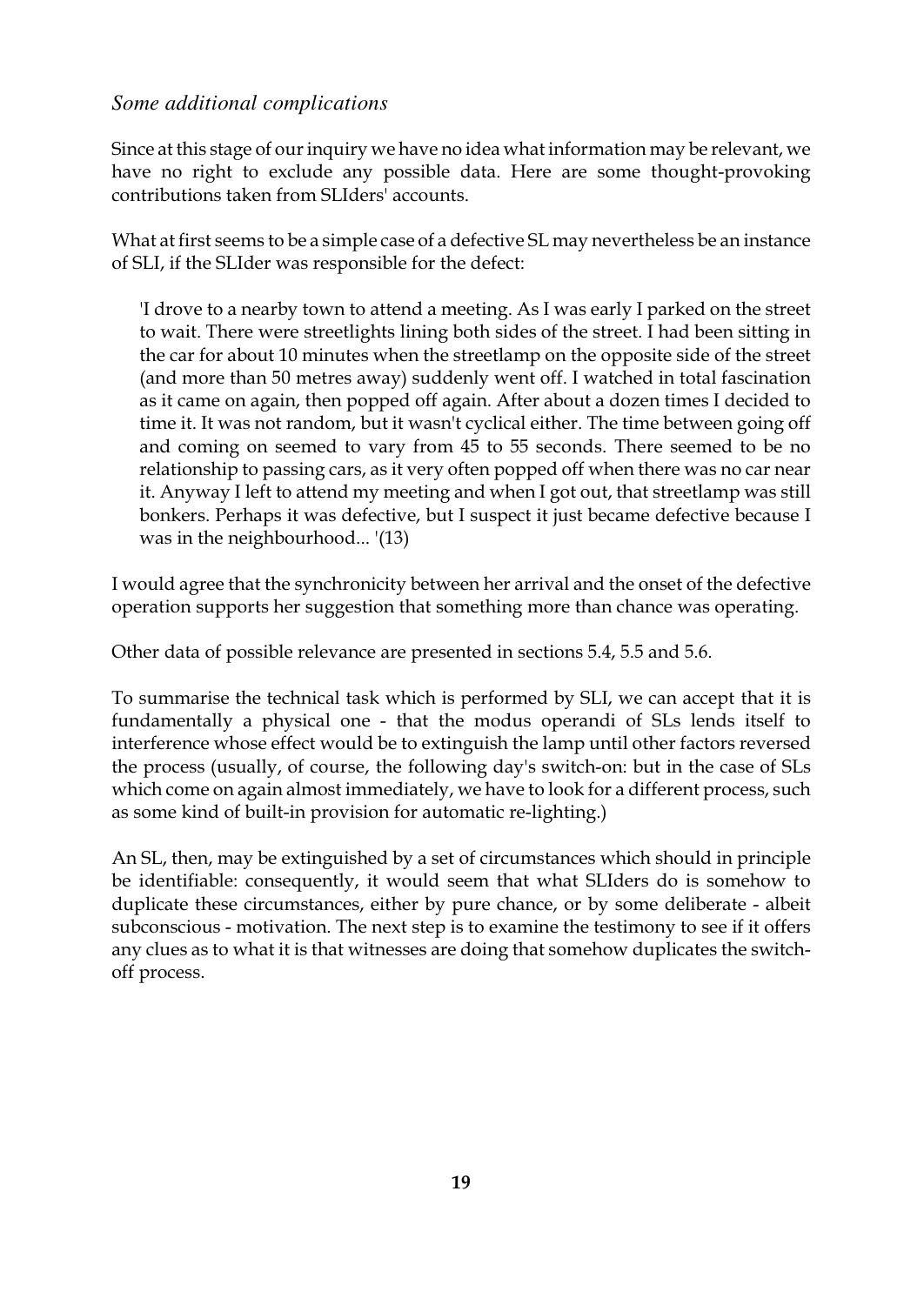# **5 ANALYSING THE TESTIMONY**

At this stage SLIDE both enjoys the benefits and suffers from the drawbacks of being a new and unexplored field of research. On the one hand the testimony is relatively uncontaminated, so that we may more readily accept it as an honest account of what happened; but on the other, because SLIders are reporting spontaneous phenomena which often take them by surprise, they are not often able to provide much circumstantial detail. If, seeking to understand their experience, they do some investigation, they may observe some additional findings, but this does not necessarily include the information we would like to have.

In order to obtain fuller information, it will be necessary to confront SLIders with a formal questionnaire such as is reproduced at the end of this report. At that stage, however, we shall have to allow for the danger that they may be steered by it into giving an account which conforms to the suggestions implicit in the questions, rather than to what actually happened. At a later stage, when we have a good model of the experience, this can be allowed for; but at this preliminary stage, it is quite an advantage to work from reports which are uncontaminated by any involvement on the part of an investigator, even though this means working from accounts which are sparse in detail.

In fact, the body of testimony we have received is sufficient to provide us with a good deal of useful information regarding the circumstances in which SLI occurs; the technical aspects of the experience; and the kind of person who has the experience.

We can also recognise the occurrence of some puzzling effects in connection with SLI experiences, which we must suppose are part of the experience and must be included in any evaluation.

# **5.1 The Circumstances**

Almost the only constants in a SLI incident are (1) the SL and (2) the SLIder. In every other way, factors vary widely. SLIders may be driving a car, cycling or walking; they may be in a heavily built-up inner city environment or a lightly populated suburban district; the streets may be busy or nearly deserted; and so on.

*When?*

By definition, virtually every SLI event occurs after nightfall. However, given that many SLIders also affect other appliances in daytime contexts - eg lights in offices - it would appear that it is not the SLI force but the SL itself which is nocturnal in its habits. There is probably no significance in the fact that SLI events occur in darkness beyond the fact that that is when SL are switched on.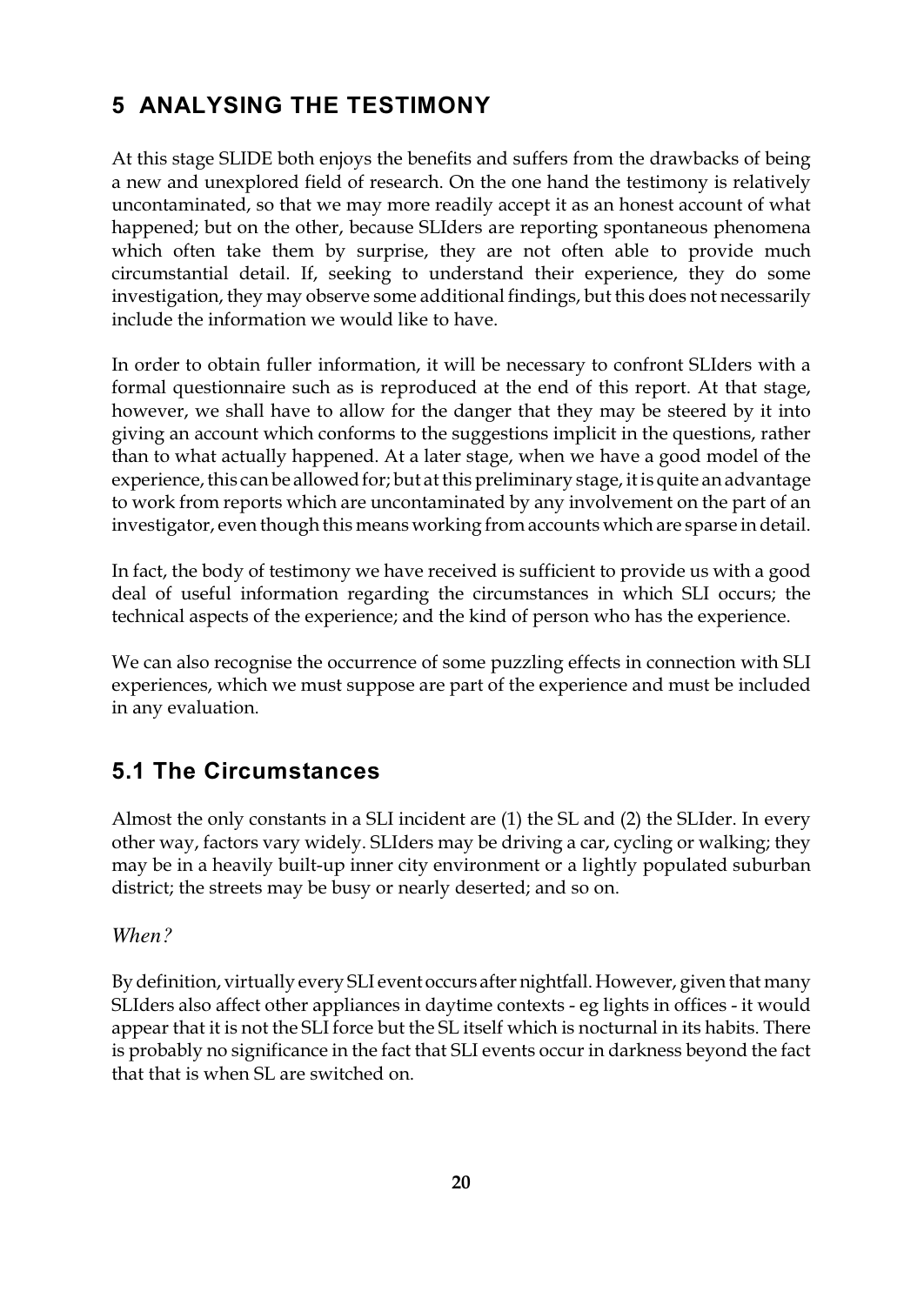#### *Where?*

Urban streets are the most frequent locale, by definition; but within this heading there are variations eg: 'On busy streets and on side streets' (2)

#### *Who was present?*

Almost every SLIder reports that they produce the effects whether alone or with others. Sometimes they draw attention to it, sometimes not; sometimes their companions notice it, with a variety of responses, usually of disbelief at first, sometimes mockery. Some individual comments:

'It often happened when my boyfriend was with me, so at least he didn't think I was crazy. But it happens more often when I'm alone, driving; occasionally when I'm walking at night.' (23)

(A cab-driver) 'The majority of the time I was alone, but occasionally SLI was observed when I was transporting passengers.' (25)

'It took a while to convince my wife, but since then she has been with me to witness the lights going out.' (30)

Many SLIders are driving at the time, but SLI can occur when driving even if the SLIder is a passenger (13). Another reports: 'It happened when I was walking, driving, or riding my bicycle' (28)

#### *Frequency & recurrence*

This is a very variable factor. Few people do it in any way on anything like a regular basis, the SLI being confined to special types of occasion, or to brief periods, or other kinds of intermittence. The following are necessarily only rough categories, derived from those who give any meaningful estimate of frequency:

*How often?*

'a few dozen in my life' (54,55,56) 60+ (24,27,30) 100+ (10,18,23,28,50)

*Over how long a period?*

one brief period only (4,12,25) over a period of years (34 cases)

*How frequently?*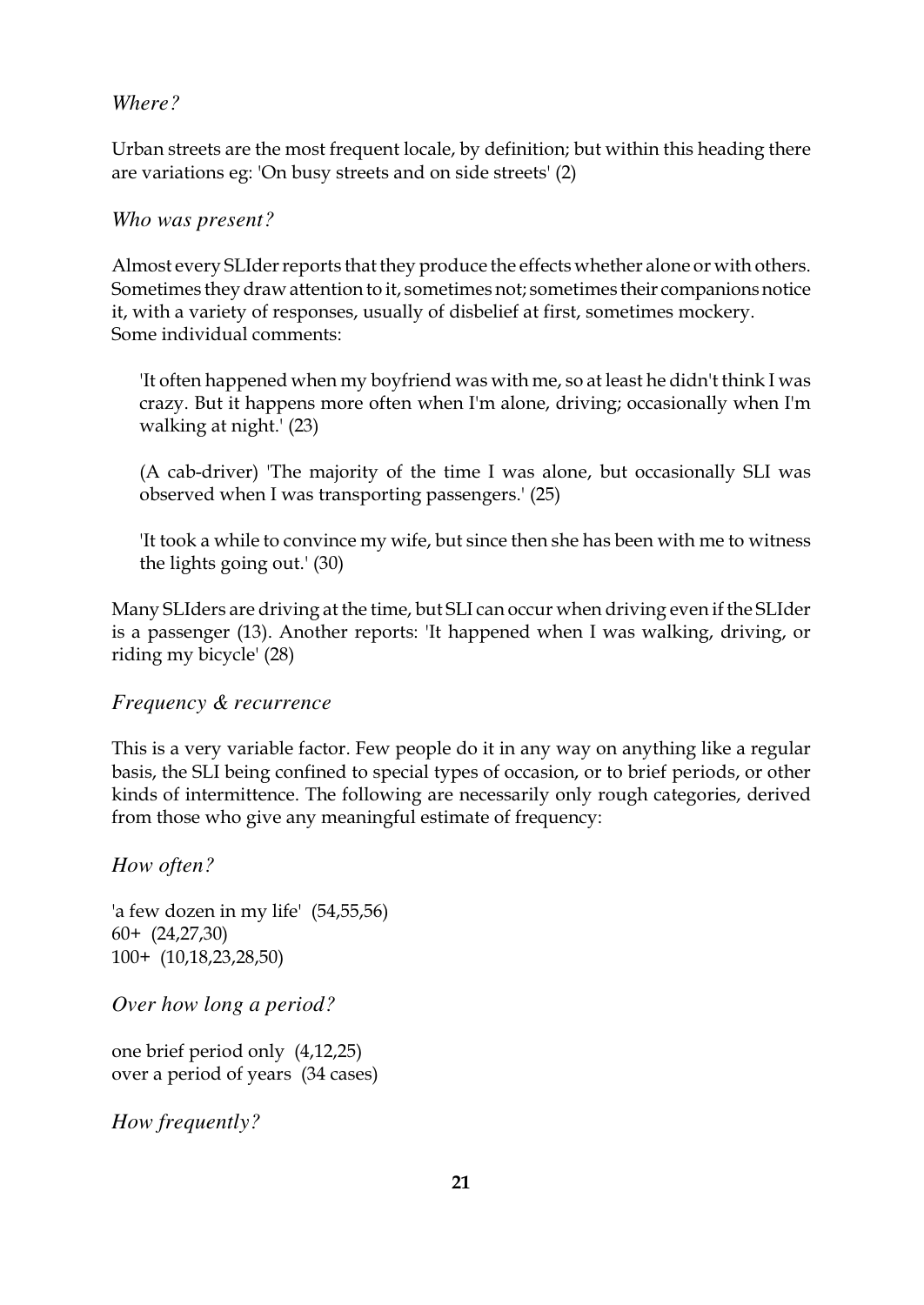Do SLI events occur either during a short period, or sporadically over a longer period? 'once or twice a year' (15,48) 'twice a year' (6) 'every month or so' (33,55) 'a few times a month' (3) 'one or two per week' (19,36,46) 'virtually every night' (23,41,50,52,62) 'at least 140+ in the past year and a half' (18)

Many SLIders report a distinct lack of pattern:

'Sometimes it happens once a week, sometimes once a month, and sometimes even once a day' (31)

Some specific statements: 'Typically, 3 lights will go off in an hour drive' (16) 'almost a nightly occurrence' (18) 'Sometimes many will go out in one evening' (28) 'I once blew out 7 lights in one weekend at a friend's house. His wife made me replace them!' (44) 'I would put out street lights along an Interstate Hiway exchange, there may have been as many as twenty lights involved at a time' (60)

#### *Meteorological conditions*

Is the weather a factor? Not many SLIders refer to the prevailing weather conditions, but this is a factor which should be taken into account, in the light of current research into the interaction between psychological processes and the physical environment.

'I can't remember ever popping a light in the rain, but then it hardly ever rains in Southern California...' (13)

Other SLIders report a possible correlation with cold, damp weather:

(12) reports 'cold and damp'; (7) reports 'cold and snow' Case (25) narrated below, dates his experience from a thundery evening when meteorological effects were observed.

# **5.2 Technical Aspects**

*What kinds of lamp are affected?*

Most SLIders do not specify what kind of SL they extinguish, either because they do not know, or they would not know one kind of lamp from another anyway. Of those who were able to specify their targets, we have the following indications:

mercury vapour (9 cases)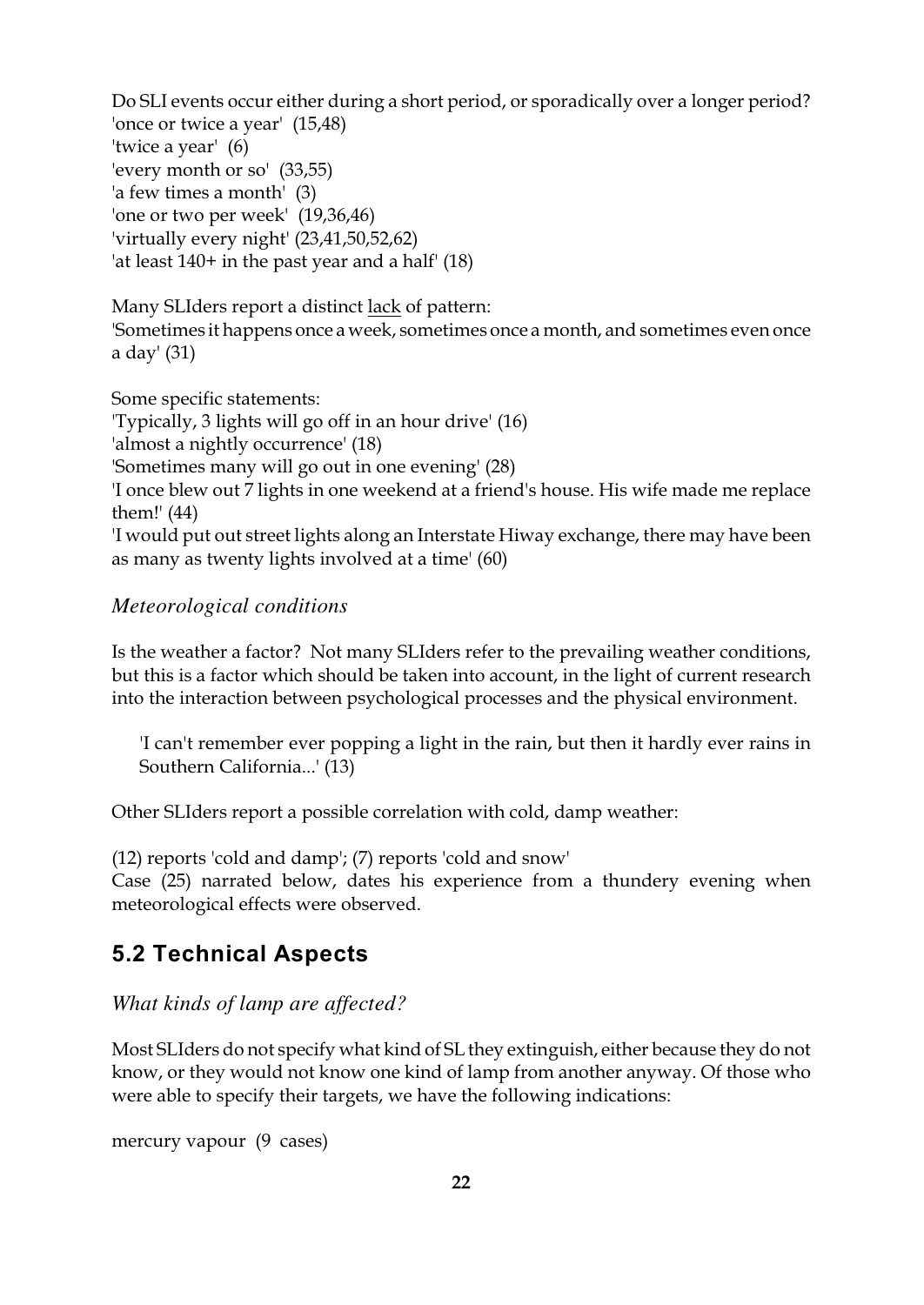sodium vapour (yellow) (10 cases) 'never with tungsten' (4) 'never with incandescent bulbs or neon' (25)

*Number affected in each episode*

one only on each occasion (4 cases - 3,7,55,56) several in succession (6 cases - 3,4,16,55,56,77) several simultaneously (7)

'Some nights I hit the jackpot - 5 lights & more' (41)

Two particularly dramatic cases:

(cab-driver) 'I had been feeling uneasy all day... At around 9pm I drove west along East 4th St: along this street were sodium vapour lamps spaced about 24 metres apart. As I passed, all of the lights on the south side of the street were going out, as I came up to a light, the next three would go out at the same time, then when I came to the fourth, the next three would go out.' (25)

'I was once stopped in a major city by police officers, who wanted to know what I was doing to the city street lights. They had observed that as I turned onto a lighted street, each and every lamp went out as my car reached within 3 metres of it. I looked back and nearly 6 lights or  $1\frac{1}{2}$  city blocks of street lamps were darkened ! The police searched my entire car and me before allowing me to leave. As I drove away and on down the street, the oncoming street lamps extinguished just before my car reached each pole. I turned off the street and around the block and looked; the streetlamps were still dark, and the police stopped me again and asked me *not* to drive down that street again until they had the lights checked out. I drove again on that street the opposite direction and once again the far side street lamps went dark as I approached all the way through the city approx. 8 kilometres. These were electro-vapour type modern street lamps.' (11)

#### *The same lamp, or different ones?*

Some SLIders seem to have individual lamps which they zap more often than others. This is generally due to their location - for example, it may be one they have to pass frequently - so this may not be significant. On the other hand, it could be that some individual lamps are more vulnerable than the average on purely technical grounds.

That this last is sometimes the case is suggested by the following account:

'At the time I was single, in an unhappy relationship with a woman who lived about an hour away,and without transportation, my car parked dead at the curb and requiring expensive repairs. I worked long hours out of compulsiveness and frustration. It was not a high point in my life. My walk to work took about 35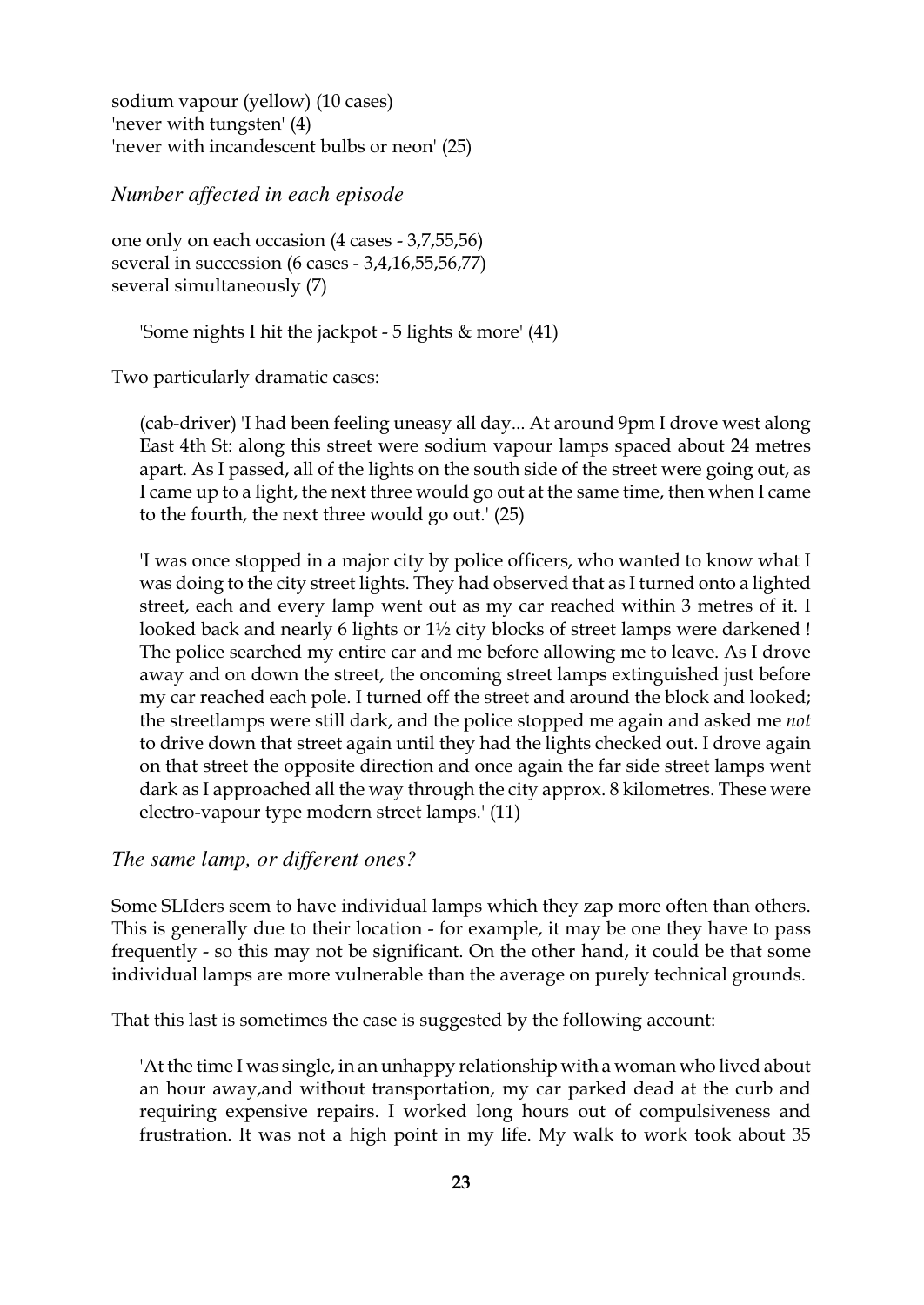minutes, and in the darkness on the way home I was almost always thinking intensely. One night I was walking past an apartment building and the yard light turned off. After I had walked past it a few metres, it sputtered back on. I didn't think much of it until the next night, when the same thing happened. Now I began to wonder if perhaps I was doing this somehow. I made a game of it - actually concentrating on turning off the light - and found much to my surprise that I could do it consistently. I found that I couldn't turn off just any light, but that one was a snap. I discounted oncoming car headlights and even observed the light from a distance for a few minutes one night to make sure it wasn't just going on and off at random.'

However, before we are tempted to hypothesise that the effect was entirely due to some characteristic of that particular light, consider the sequel:

'Then one February night I was walking through the bitter cold and snow through downtown Colorado Springs, feeling quite sorry for myself and actually getting angry. As my frustration with my situation roiled to the surface, the street lights began to go out. Not just one at a time, but five or six at a time. As I walked down the street, more lights went out. I felt filled with excitement, as I looked back at the two city blocks of dim street lights.'(7)

Eight SLIders specifically report individual targets (3,21,33,35,40,56,57,77)

Sometimes we could be tempted to think a mechanical fault, pure and simple, is responsible, as in this instance:

'Whilst on holiday in Tenerife last year, I liked to stroll on the marina last thing every night. As I passed each street lamp it went out. As I approached the next one, the previous one came on again. After three nights it really spooked me... It happened every night for two weeks. It has not happened since. I mentioned it to my family, they only laughed and made a comment about faulty electrics in Spain.' (77)

We might be willing to accept his family's verdict, except that clearly not every inhabitant of Tenerife was having this effect, or someone would have noticed and even the authorities might have done something about it. So, even if we accept that a mechanical fault of some kind was implicated, there does none the less seem to have been something special about this witness which set that fault off.

This next case perhaps belongs here:

'I always put out the lights in the rest of the house when occupied with my photographic work. One night I noticed a small point of light in the living room. When I went to investigate, I found a narcissus blossom glowing, as it were. I checked for a source of light and found a thin beam coming through the shutters. I opened the shutters and saw the street lamp across the street. It immediately went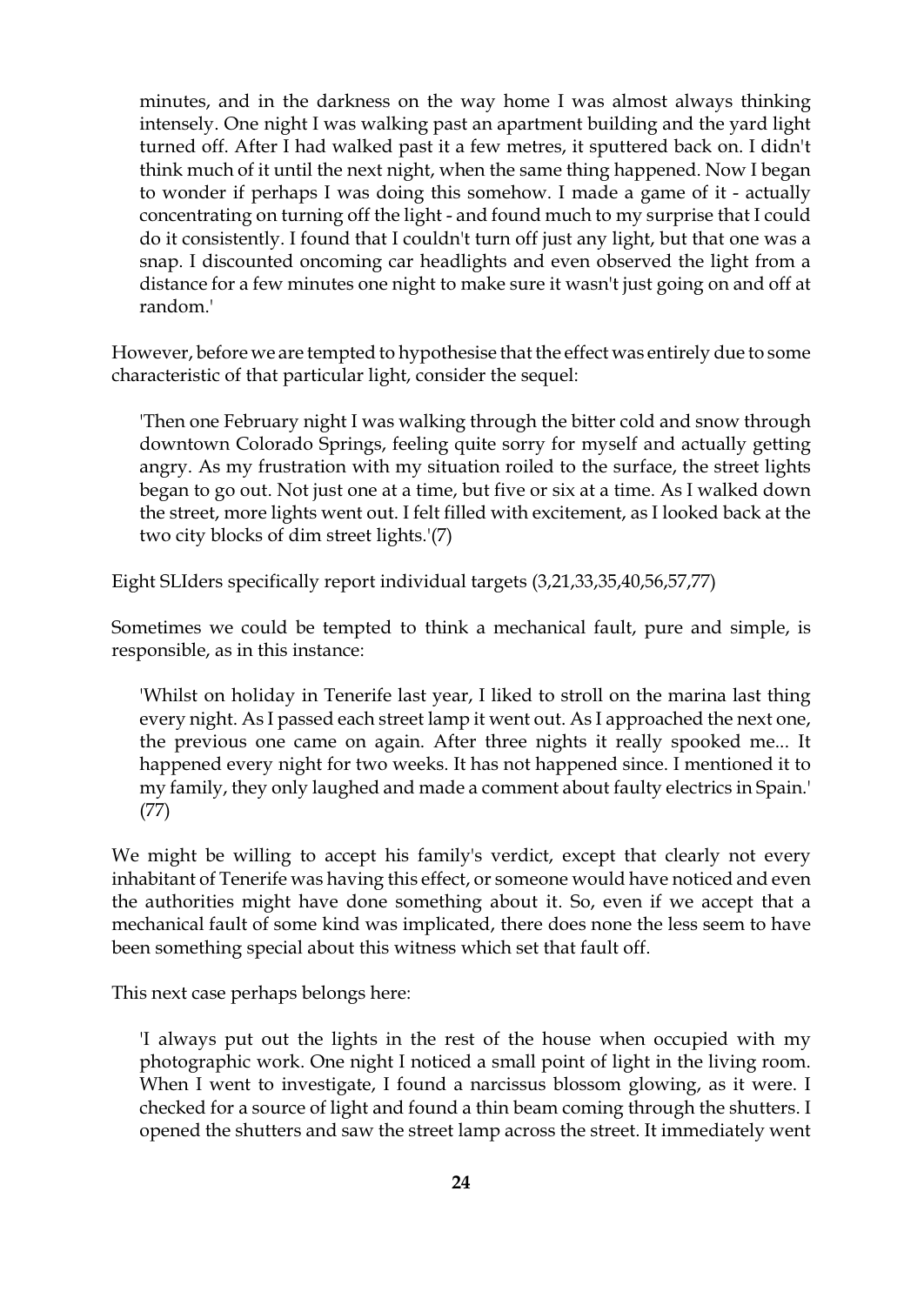out. An hour or so later the same thing happened. The light had gone back on: it went out again when I looked at it.' (44)

#### *Location of SLIder in relation to lamp*

approaching (3+,11) beneath (3+,13,32,35) 'These lamps are 4-6 metres above our heads and when a lamp goes out, it is always the nearest one, not the one 3 or 4 poles away' (4) '2-3 metres distant' (12) 'within 20 metres or so' (18) 'about 25 metres' (35) 50 metres (13) 'while directly under the light or upwards of 50-100 metres away' (32) up to 200 metres (57)

#### *What is done to the lights*

On or off? The great majority of SLIders cause lights to go out, but there are some exceptions:

'Sometimes lights that were out, in a row that was mostly lit, would go on.' (14)

There are at least five other 'on' cases. (21,31,35,37,45)

Just one SLIder has reported that SL will either extinguish completely or dim to the point of practically no light. (34)

#### *How rapid are the effects?*

Few SLIders have commented on this aspect, and the impression given is that the effect is instantaneous, insofar, that is, that we acknowledge there is anything for it to be instantaneous with. So when we have a statement like this: 'It is a matter of seconds (3- 4) before the street light goes on or off' (31) we must suppose there is some definite moment from which the witness is measuring the time lapse.

#### *Effects: temporary*

The vast majority of cases involve only temporary extinction: sometimes the lights are fairly soon back to normal:

Almost immediately (27,34,52,53,55)

'Sometimes they will re-ignite shortly after I have passed under them and at other times I will look back and they still haven't relit.' (34)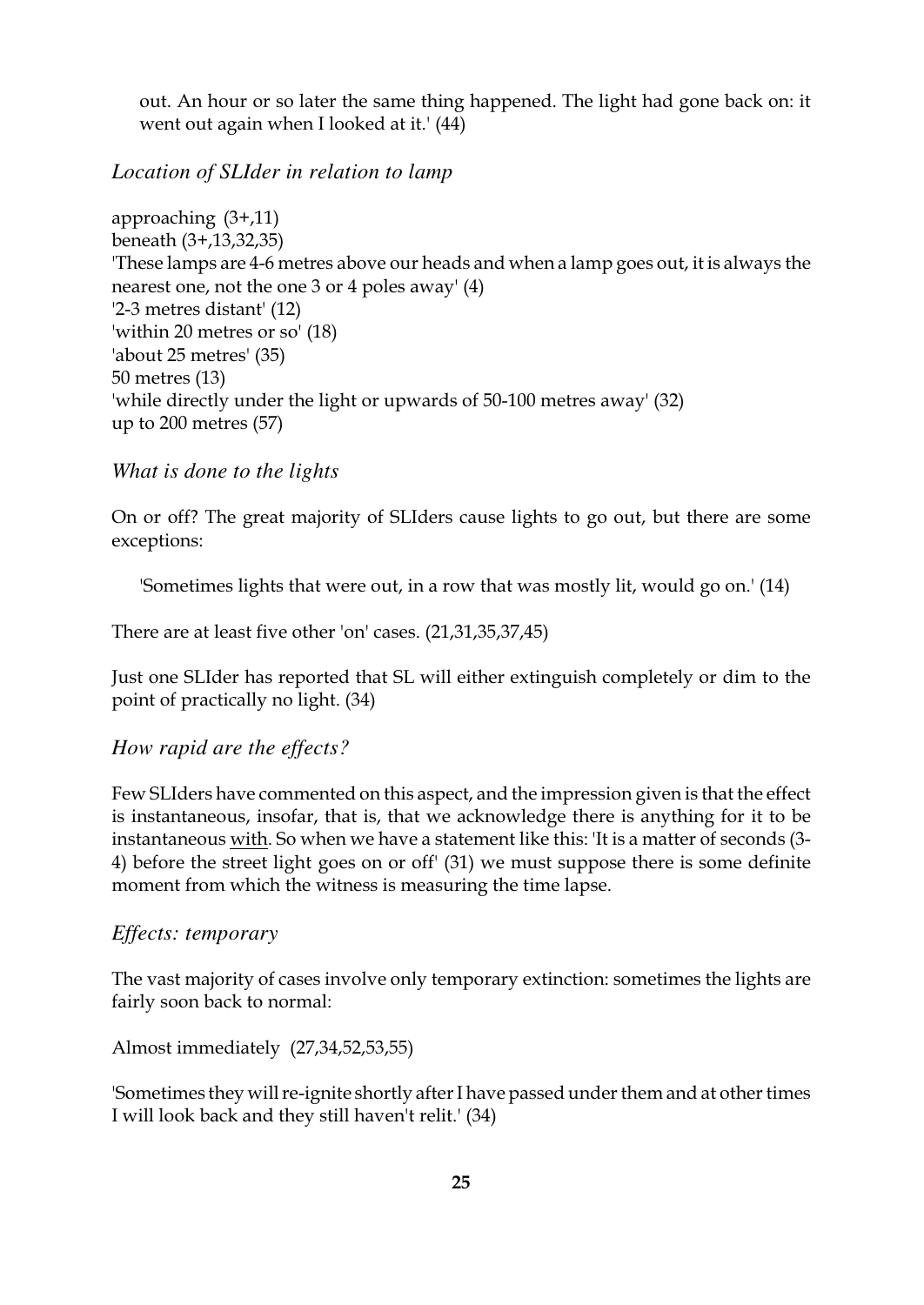#### Within a few hours

'I observed the lamps operating normally around two hours later.' (25)

The following day (1,4,27)

'The lights were always on when I passed them the next day' (1) 'Next day they operated perfectly again' (4)

#### *Effects: permanent, or at any rate lasting*

A small number are longer-lasting:

'Another SLI event occurred after I told a fellow student about the strange occurrences, including the street lamps, while walking across a large university campus. When we finally reached my truck, I opened the door, and the lamps on both sides of the truck burned out. They made some crackling noise. The student was quite startled. We looked around and all of the hundreds of lights in the several connected parking lots were on. Only the two nearest the truck went out. I noticed that the lights were off for several weeks after the event.' (14)

'One lamp in particular is near my house and I am turning that one off more than any other. It is then off for about a week until the highway department fixes it, then I put it out again.' (33)

#### *Controlled SLI*

The initial SLI incident is always spontaneous, but thereafter a curious SLIder may try to do it deliberately, either to test whether the apparent effect was real, or to try his own powers.

'Usually, the lights go off by themselves, but occasionally I'll look at one, try to make it go out, and it does' (1)

'..a neighbour's yard light, which I could induce to turn off by walking past it and concentrating. (I did so once for the benefit of my mother-in-law, who was visiting from Colorado. As a devout Catholic, she wasn't exactly thrilled that I could do this.) I did verify that the light was not equipped with a motion detector on/off switch. My wife could not induce the light to switch off by herself as she walked past it.' (7)

'I did it once very consciously for my husband.' (27)

'I decided to see if I could turn it on afterI would walk under it and it would go out. I would be about 40 metres past it and turn around and stare intently at it wanting it to come on and it would - sometimes.' (35)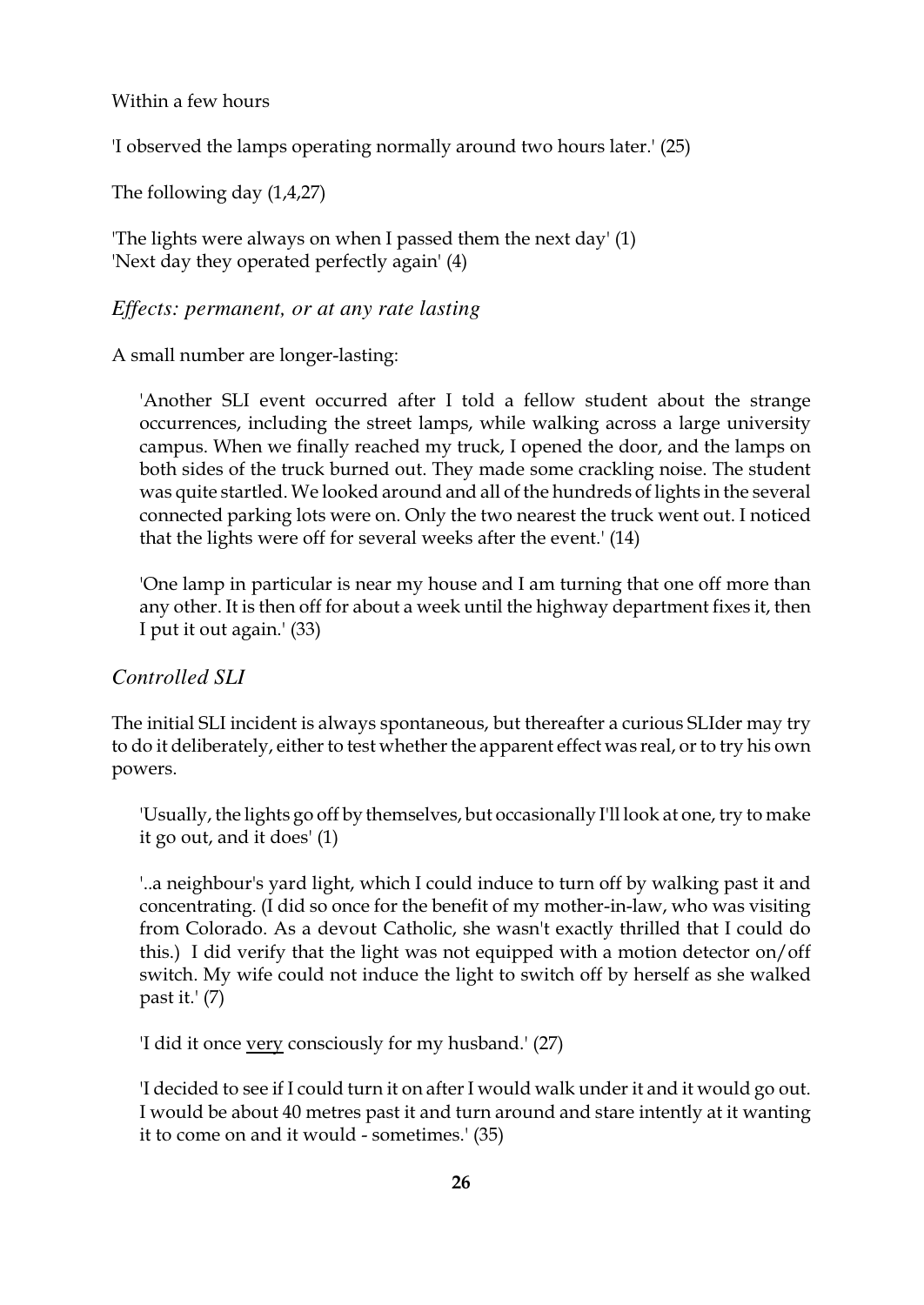'While waiting for a bus with nothing to do, seeing a street light and trying to get it to go out, amazingly it did, after a few seconds it came on again and so I concentrated and off it went again. That's when I noticed this apparent trick.' (45)

'We were dropping friends off at their apartment building on one of Athens' hills: as I stepped out of our car the light opposite popped and went out. As a joke, my husband, who was used to this by now, said to me "Do your spookies - make it come on again". I lightheartedly took up the challenge - I clicked my fingers in the direction of the light and it came back on again. At this, the very narrowly brought up Catholic lady who was with us fled for the cover of her home. She told me the light subsequently went out again and never came back on !'(61)

The greatest degree of control was achieved by a SLIder who is a doctor of chiropractic, accustomed to working with healing energies:

'Being analytical on both a scientific and esoteric basis as well, I found that I could turn these lights off at will or not turn them off. I realised that I could do it at a distance, as much as 200 metres away. After some experience of attempting to perceive what exactly I did to make this occur, I found that I could reverse this energy and turn the lights back on. I can do this, turning lights off and then back on, over and over, even in rapid succession at times.' (57)

The following experience may be significant:

'This week, driving with my girlfriend, I said I wanted to see if I could put out a light by trying. I kept concentrating but none would go out. However, as soon as I "gave up" (released the thought) one went out.' (36)

and another SLIder tries to explain her answer to the question, Have you ever made a conscious effort at SLI?:

'Yes - but it is a subtle, oblique sort of effort. I will be aware of myself having the thought on another level of thinking and then a few seconds later the light goes off.' (46)

### **5.3 Witness Response**

SLIders rarely have an opportunity to test that they are doing something that other people do not, but here is one case:

'SLI has been happening to me for years. Recently my mother and I stopped at a highway rest stop just north of Springfield, IL, to stretch our legs after many hours of driving. The previous day I had showed my mother that I made street lights turn off and she thought this was really odd.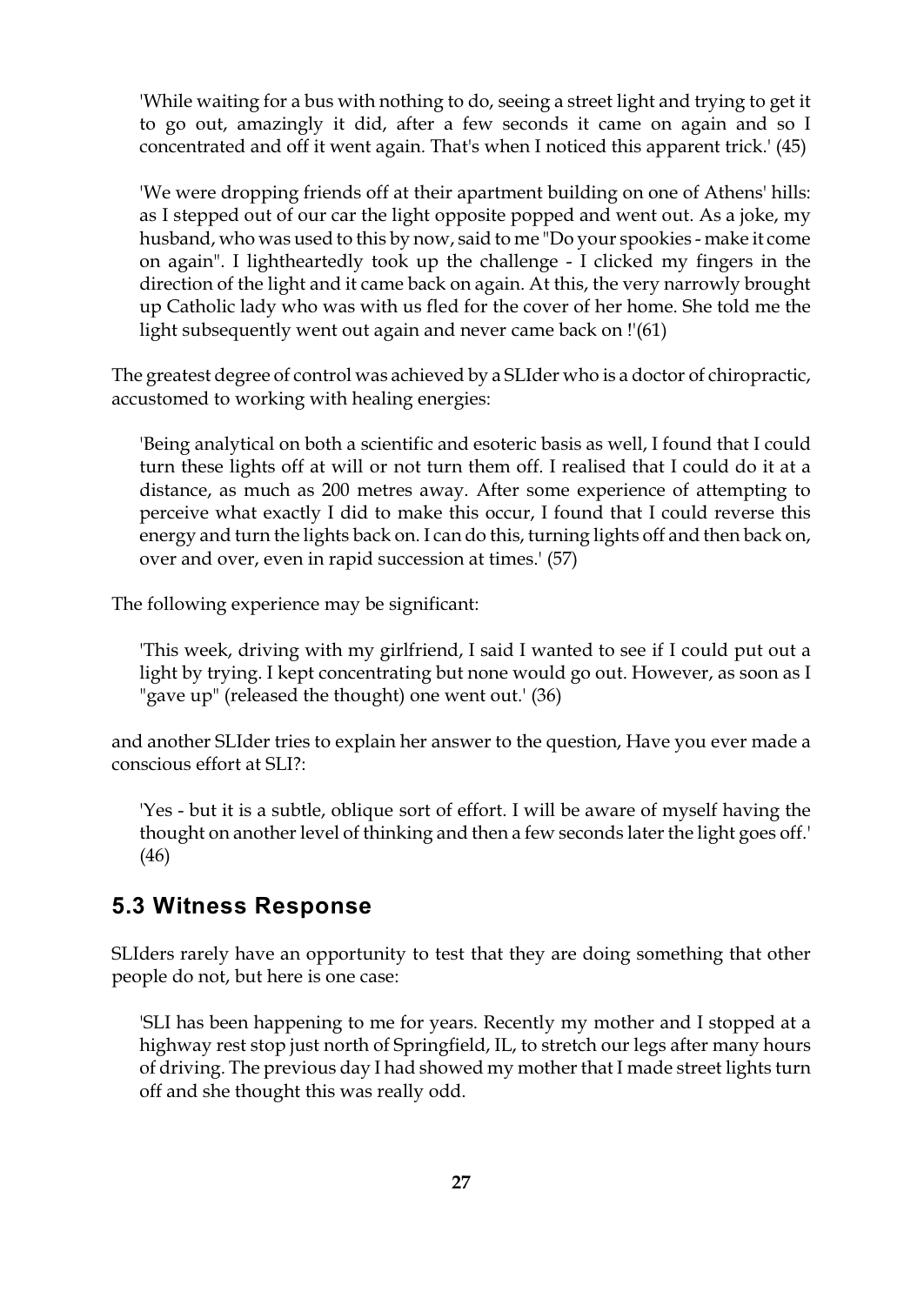While stopped at the rest stop, we both walked towards the restrooms and the light above us went out. This was the perfect opportunity to prove it to her. When we had come out of the restrooms, the light was back on again. So I walked toward the light and it went out again.

We spent about 25 minutes individually walking toward the light pole and it went out every time on both of us. We stayed around and watched other people walk under it, but nobody else had an effect on it.' (26)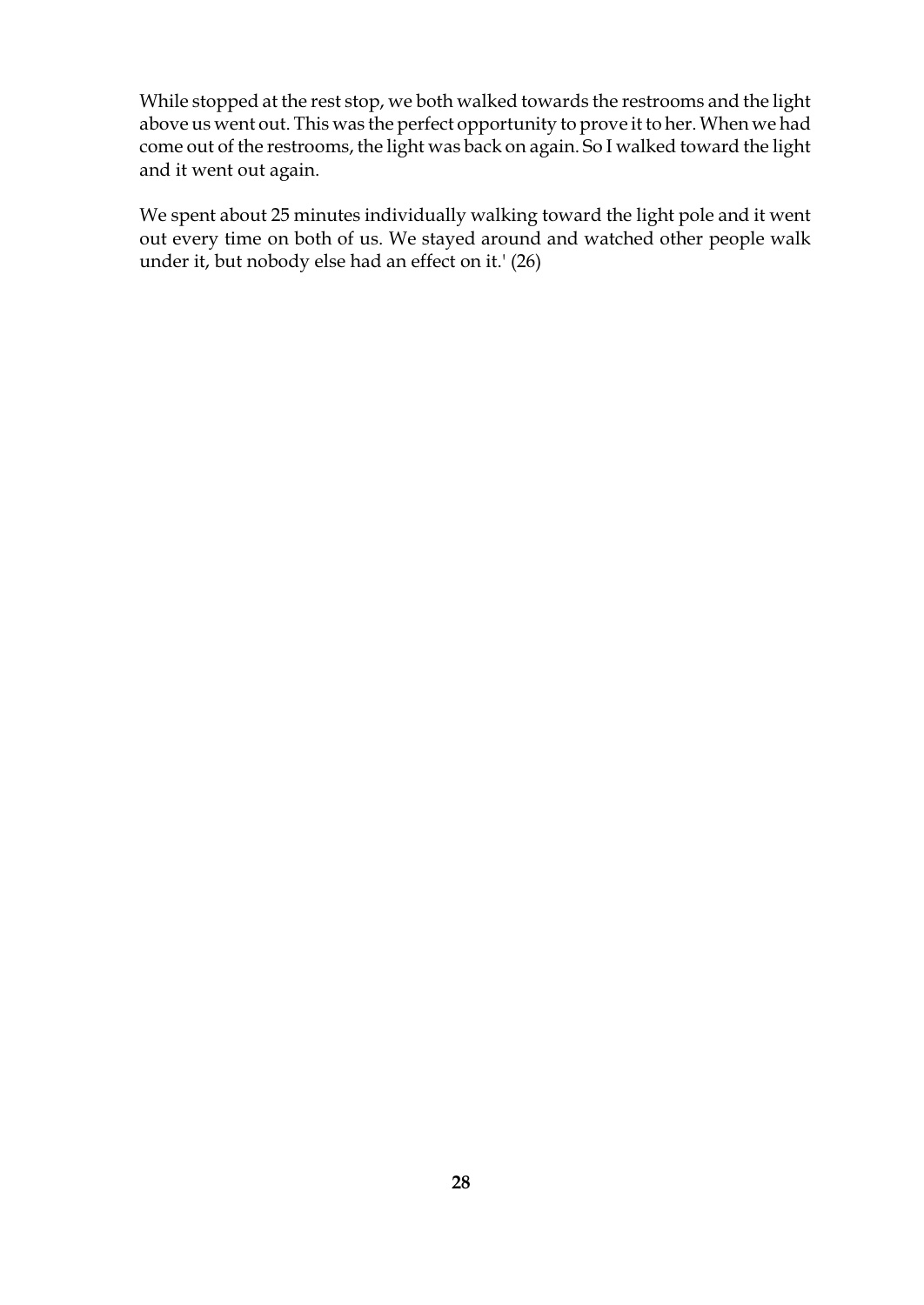```
Who causes SLI
Occupations:
accountant (8)
Air Force (38)
alarm engineer (24)
artist (43)
automobile technician (52)
chemistry engineer (11)
computer engineer (19)
draughtsman (12)
editor (23)
electrician (21)
geologist (25)
hospital worker (45)
housewife (1)
mathematician (13)
medium (61)
microbiologist/analyst (48)
musician (33)
nursing student (9)
physics student (47)
priest, former, turned counsellor (47)
psychologist (37)
radio announcer (54)
singer (6)
software engineer (55)
teacher (40)
TV art director (7)
```
#### *Age*

This does not seem to be a relevant factor, especially since for perhaps a majority of SLIders, the experiences spread over many years.

(20) says 'I first noticed that street lamps went off in my presence when I was about 14; I'm 32 now and it still happens.' So even if there was initially a link with adolescence, as seems to be the case with 'poltergeist' phenomena, this is not the entire picture.

#### *Sex*

62% of our SLIders are male, 38% female. However, a large proportion of reports came as a result of an article in Omni, which probably has more male readers than female. Allowing for this imbalance, it would seem that sex is not a significant factor.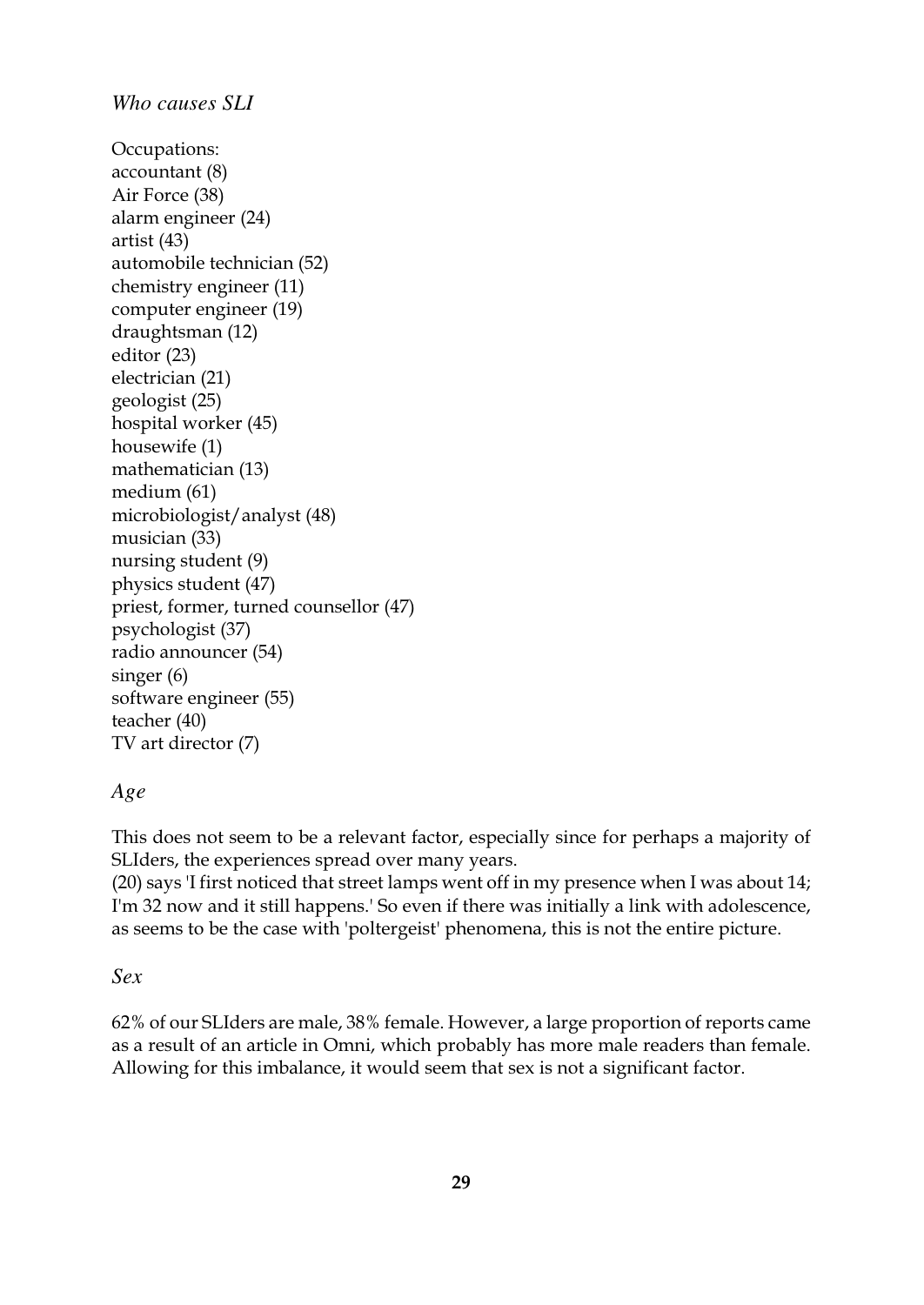#### *A special kind of person?*

A good many SLIders report other kinds of anomalous experience, and in some cases this had led them to believe they were in some way 'special', although this is seldom if ever seen as a reason for self-congratulation. Among those reporting this, in one form of words or another, are cases 1, 13 and those listed below:

Specific 'gifts' reported include: apparitions (11) automatic writing (47) déjà vu experiences (54) healing (6,37,61) intuitions (37) precognition (3,11,13,47,48,54) seeing auras (47) telepathy (52) also 'I've shocked boyfriends while kissing them' (3+)

One SLIder, who says she is 'very interested in New Age ideas' adds that she is very tuned to ley lines:

'I had an awareness of ley lines since child. Probably have a transmitter inside nose placed there by aliens.' (46) (I do not know if she is joking or not !)

Another SLIder reports:

'I have also worked with biofeedback equipment and am able to make the dials and temperature gauges fluctuate with ease. I was asked to demonstrate the equipment at the University of Hawaii. Is there any connection?' (58)

A SLIder describes an incident in which he was having a tense argument with his girlfriend and a room-mate, when a loud bang occurred which made all three think one of the others had fired a gun, but with no evident cause. (59)

*...or a normal person in a special state?*

No factor is more frequent, or more intriguing, than the observation by the witness that he or she was in an unusual emotional state. Here is a particularly striking example:

'My experiences started around 17.9.87. On this day I had what I can only explain as "a spiritual awakening to my oneness with all in the universe". For 7 straight days I experienced a "heightened consciousness". Not sporadic, but for 7 straight days. During this time, while driving my much familiar road home from work, street lights would go out as my car would come to stop at intersections.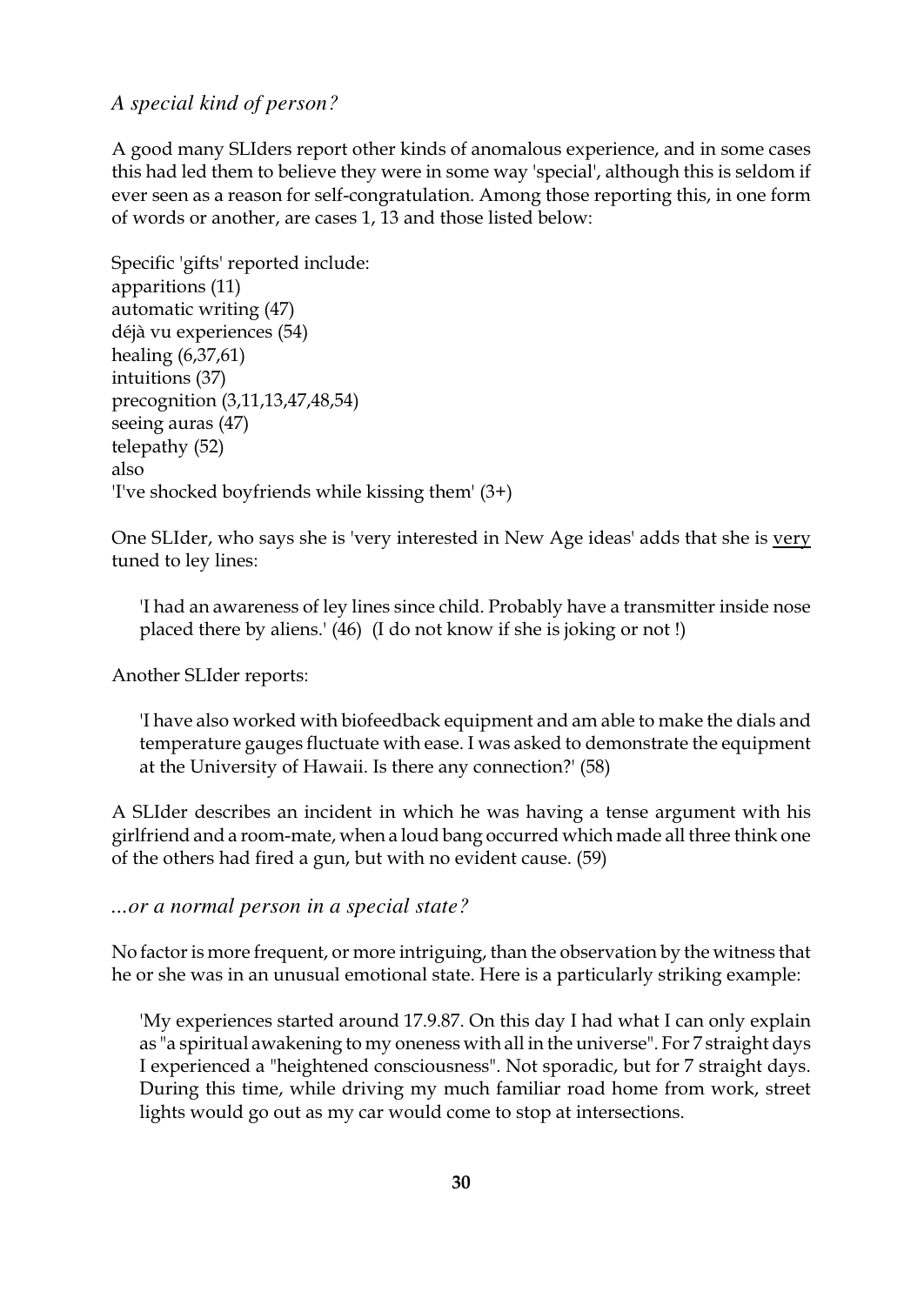At first I didn't think too much of it, but it began to be very frequent. So I began to pay closer attention to what I was feeling or thinking when these occurrences took place. My initial reaction was, hey, who do you think you are, to be able to cause street lamps to go out? But again, it became more than mere coincidence.

When these incidents take place, I am usually feeling as though spiritually or emotionally I am reaching out in all directions and at peace. Also, my mind is usually just left to "go where it would", as you might say.'(5)

What makes this factor particularly intriguing is that the emotional state is not always the same. One SLIder says 'it seemed to be tied to strong emotions (positive or negative)' (36). Among specific emotions identified by SLIders are:

feeling agitated, aggravated, upset (19,56,60) 'When I get aggravated, fluorescent lights go out over my head, or over the heads of those with whom I am upset' (1) feeling angry (3+,20,37,55) - repressing anger (17) feeling anxious, uneasy (25,37) concentrating (4,13,22,50) feeling depressed (12,47,48,55) feeling elated (47,55) 'SLI mostly happens when I am elated, but being upset causes it as well' (1) feeling emotionally shut-down (16) feeling excited (48,50,56) feeling fed-up (48) feeling happy (20) 'high energy level' (27) intensity of feeling (6,7) 'This seems related to intensity of feeling that is for some reason not being expressed, or expressed fully' (6) feeling irritated (52) but note: 'I do notice that I usually have to be feeling some irritation for household lights and appliances to malfunction, but streetlights go off around me without me being really annoyed' (9). 'nothing on my mind' (60) feeling relaxed (40) feeling serene (5) sexual activity (38,54)

feeling stressed (6,52)

One SLIder goes into detail: '...the kind of stress that is prolonged and not acute at any particular point, and which for that reason must be submerged and lived with in order to continue daily functioning on the job, etc. (The kind of anticipatory stress involved with waiting with a loved one who is in the death process over a period of a year or so, for example, or the kind of psychic turmoil which a person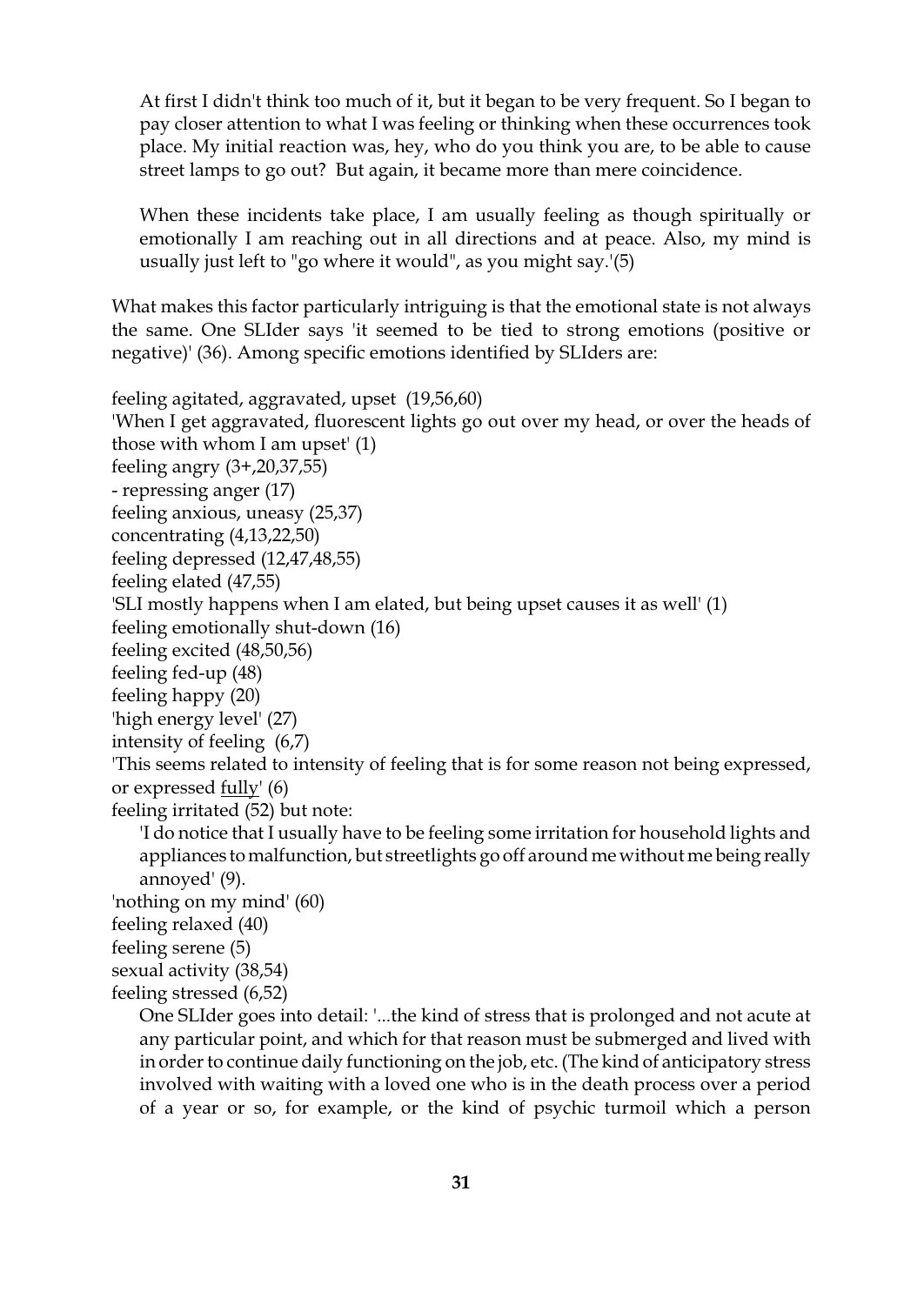undergoes over a long period of time when undergoing a transformation in values, understanding and development.' (6) feeling tense (37,46) feeling terror (20) feeling unhappy (3,7) feeling worried (14,37)

Since these are all subjective descriptions, it could well be that SLIders are using different words to describe essentially the same state; but it seemed best to leave the labels actually used by witnesses.

The most marked specific correlation reported is this:

'Many years ago when I was dating a particular girlfriend this phenomenon took on a more evident effect. This girl lived across town from me and as I began to accelerate across the freeway entrance, each lamp I passed would go out just as I was passing it. This was invariably on evenings that we had had sex. On other evenings some lamps would go out but not like on the ones when our passions had been aroused.' (38)

Some SLIders find no correlation with any particular emotional state:

'I have zapped them mad, in love, lost in "job" thoughts, daydreams.' (2)

and some SLIders find no correlation with <u>any</u> emotional state:

'There is absolutely NO tie-in with anything, not with moods, circumstances, job, weather, nothing. Completely random. Each time it happens, I try desperately to figure out what common thread runs between happenings - as far as I can tell, there is no thread.' (33)

Also possibly relevant is the feelings that SLIders have after a SLI experience. Most are merely puzzled, many are curious; one was 'amused and bemused' (37). But some have more positive feelings, such as:

'I must admit, when a light turns on when I come close to it, I do feel excited. I can't explain why, it just feels that I have more power or something when it happens.' (31)

#### *Relevant physiological circumstances*

SLIders rarely comment on any possible correlation with their state of health; if they do, it is to say that they are in good health. One stated that he was in good health, but associated SLI with a pain in his head (4).

Some SLIders have observed a correlation with migraine: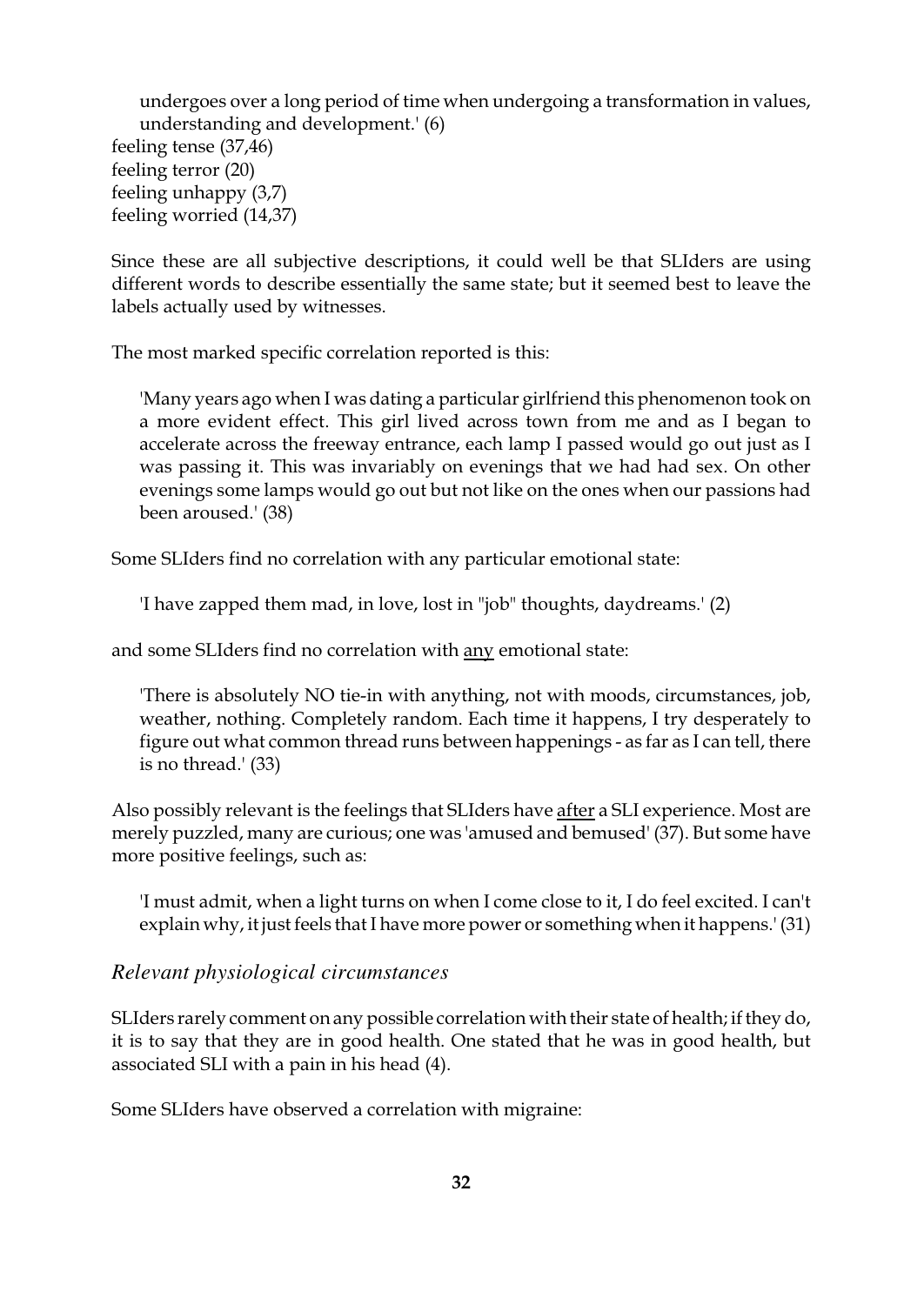'If I am pre-migraine, for about 2 days before, I randomly set off circuit-breakers, cause the phone machine to malfunction.' (17)

'I suffer from chronic headaches. I sometimes wonder if the lights are the culprit.'(41)

Few SLIders make reference to alcohol or other drugs; one is quoted later on, another states that she experienced SLI after taking LSD as a young woman of 19.

One SLIder dates the commencement of his SLI experiences from a very serious accident with an electric welding machine, which paralysed him for 2 weeks and left long-term damage: since then he has experienced SLI more than 100 times, witnessed by friends and family though they dismissed it as coincidence.(10)

Another SLIder who feels able to pinpoint a specific starting-point:

(cab-driver) 'The first SLI was preceded at around 8pm by an unexplained phenomenon I call the "Energy Ball", a source of strong static electrical energy that appeared to follow the taxi I was driving. The weather was unstable... thunderstorms had been present... At a stop sign, I observed a blue aura in the branches of some trees and the presence of an intense sparking sound similar to that made by electrical discharges from a Van de Graaff generator... The phenomenon suddenly appeared to become attracted to my taxicab as if it was trying to overtake me. I accelerated and still it stayed with me for a moment. I could feel static electricity in the air. Then it slowly faded away as if I was leaving it behind.

I have observed ball lightning before and there was no resemblance to what was experienced here. In addition, I had the impression that this phenomenon was well organised.

I believe that my SLI activity was somehow related to the "energy ball" phenomenon. I hadn't noticed SLI occurring before this experience. '(25)

Two SLIders refer specifically to static:

'I am also very static-y. I build up static electricity like crazy. My cats loathe me in the winter when the air is especially dry. Petting them is akin to static torture.' (43)

'I seem to get more static shocks than other people.'(55)

*Relevant psychological observations*

#### After-effects?

'SLI doesn't seem to cause me any after-effects one way or the other' (1)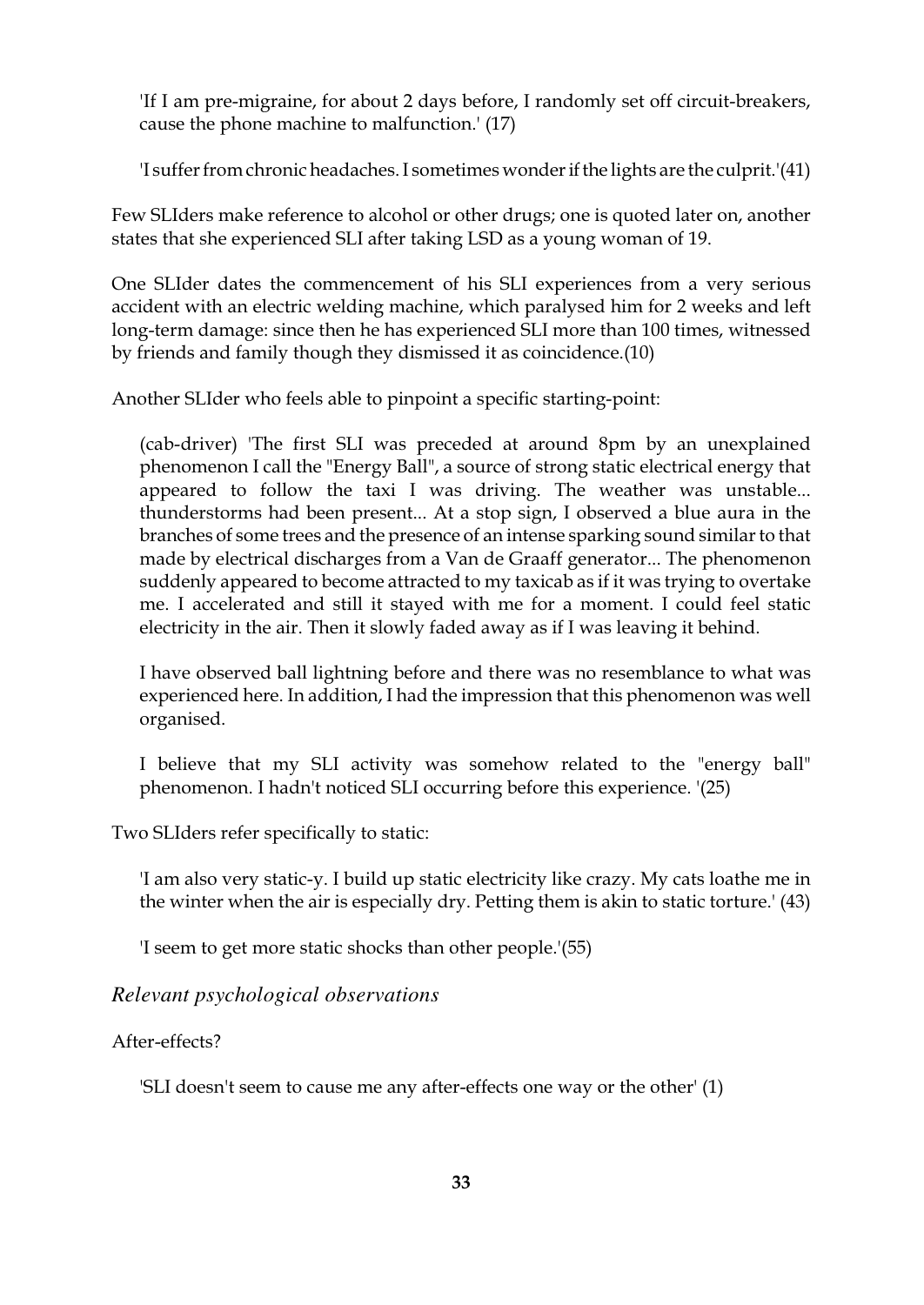Attitudes to the effect generally involve curiosity, but otherwise most SLIders seem fairly detached about the thing. One regards it as 'a rather comforting "signal"....I feel this is my own higher self at work, calling my attention.' (6) Another said 'I see it as a lucky sign; it makes me smile.' (40)

'I used to feel scared sometimes from SLI, now I am very used to it.' (31) In case 9 (narrated below) the SLIder seems to have been in a continually stressed state while she lived in New York City, but reports:

'I have noticed a marked decline since my move to California 5 years ago. I rarely affect household appliances now, but streetlights still continue to blink off, much to the amazement of my husband!'

A good example of emotions at work:

'My dad didn't believe me at all. When I was 16, Dad and I were walking home from the movies, arguing about something, and a light went out. I said, "I told you", he ignored me which made me mad (madder) and 4 other lights went out in a row. He now believes.' (20)

Does SLI bring relief?

'Most of the time it has happened I have been concentrating on something, like finding a house number, or figuring the shortest route there...and the somehow comic serendipity of the light blinking out in my peripheral vision as I go by has usually served to relieve some of the tension produced by that concentration, if only temporarily.' (22)

...and another possible correlation:

'I am a member of Mensa - make of that what you will!' (62)

*Genetic factors*

There is very little indication that SLI is shared by other members of the family, yet there is some. Case (72) involves two sisters, one cited below a mother and son, (47) a father and son. Sometimes the ability is shared by husband and wife (74).

## **5.4 Synchronicity?**

Apart from the correlation with specific states of mind, there are numerous SLI incidents which suggest by their timing that some further process is at work. Skeptics are continually warning us that coincidences occur more commonly than we suspect, and so we must consider the possibility that each of these incidents should be individually attributed to simple chance, and that chance, again, will suffice to explain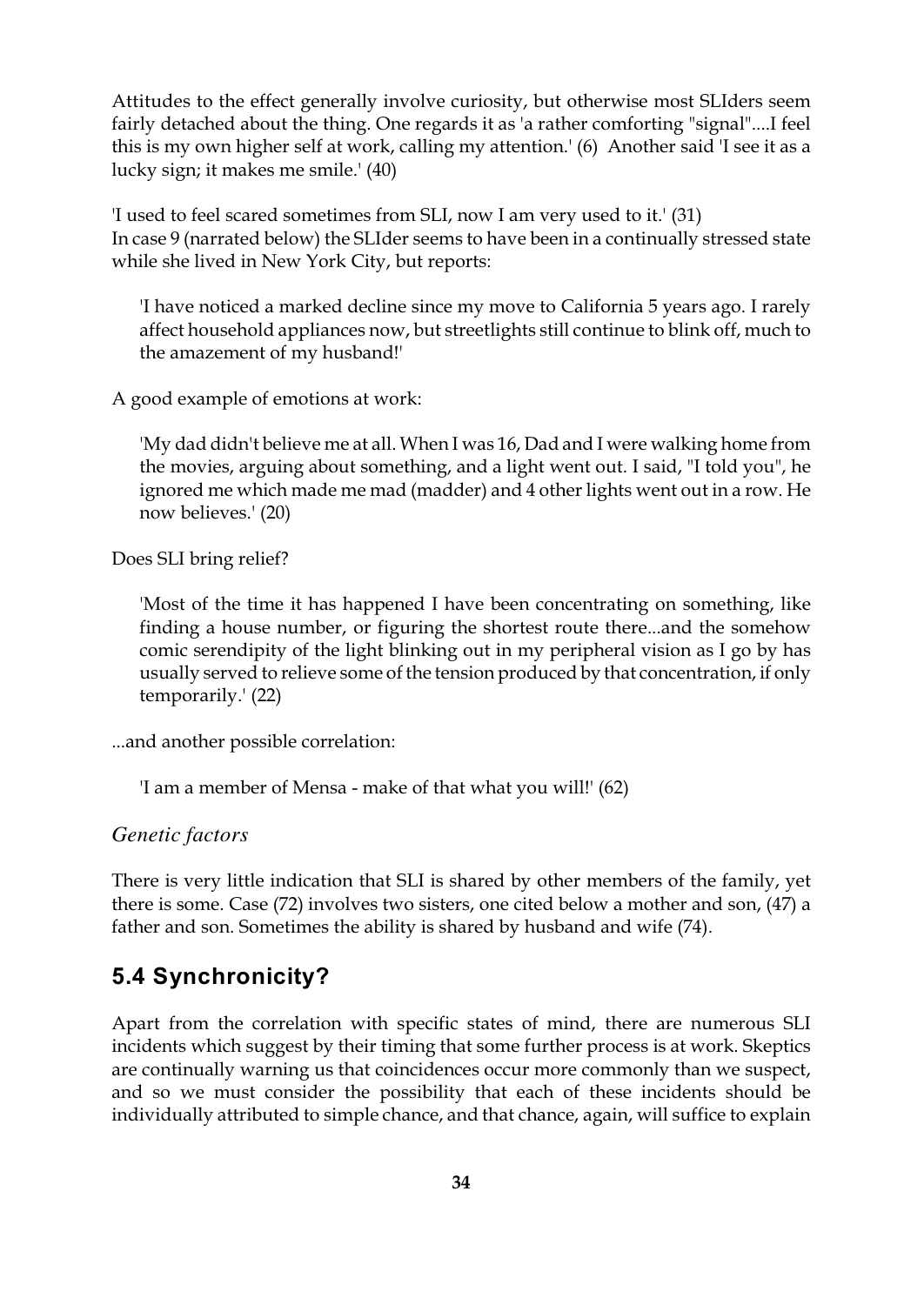why such events occur collectively with such frequency in association with SLI. Be that as it may, here are some of the incidents that SLIders have reported:

After recounting two matter-of-fact SLI incidents, this witness adds a third:

'On 1.9.1990, after we had discussed the matter, I was walking towards Baker Street [London] following a meeting. I was talking to Steve Gamble [a hard-headed mutual acquaintance]. I was discussing some strange events and Steve was rationalising them to counter my suggestions. As we passed a street light on the corner of "the outer circle" [Regent's Park] and the main road, it suddenly went out. I said to Steve "witness that - I have to tell Hilary Evans about this" (and I briefly explained my previous experiences). Steve countered by explaining that it was perfectly normal for street lights to "rest" for periods and that I should make nothing of it. I did not counter the point (which I am sure is probably correct). However, as we together passed the next light in the street, that went out just as we walked past it. I asked Steve to witness that also. On neither of these occasions did I feel interactive with the lights, or even the cause of the incidents.' (8)

Perhaps related to this is the following:

'A friend and myself were talking about my ability to put out lights, he did not believe me, so I concentrated and nothing was happening; as soon as I gave up, 7 or 8 in a row went out.' (10)

Another curious anecdote:

'Recently I had just checked out a book from the local university library. While I walked the short distance from the circulation desk to the magnetic exit arms I suddenly knew I was going to be stopped at the gate, and I was. The device that demagnetises books when they have been properly checked out had not worked, and the process had to be repeated again before I could get out.'(13)

Simple coincidence? Maybe; but we should also consider the possibility that the failure of the demagnetisation process was itself an instance of the SLI faculty.

'The first possible SLI occurred when I was in an extremely emotional state, while I was driving to a police station. I was very worried about a loved-one, and spontaneously asked, "Just give me a sign that she will be OK". At that instant a street light over the car burned out. Everything turned out OK. I am not sure who it was that I was asking for a "sign" !' (14)

'I was walking my dog one evening, after the streets were deserted and quiet, when an uneasy feeling of not being safe came over me. I was at that moment wondering if I should continue in the direction I was going as I stepped to the middle of a cross street, and as I glanced down the street every single light for one neighbourhood block went out followed by a small explosion and sparks from what I thought was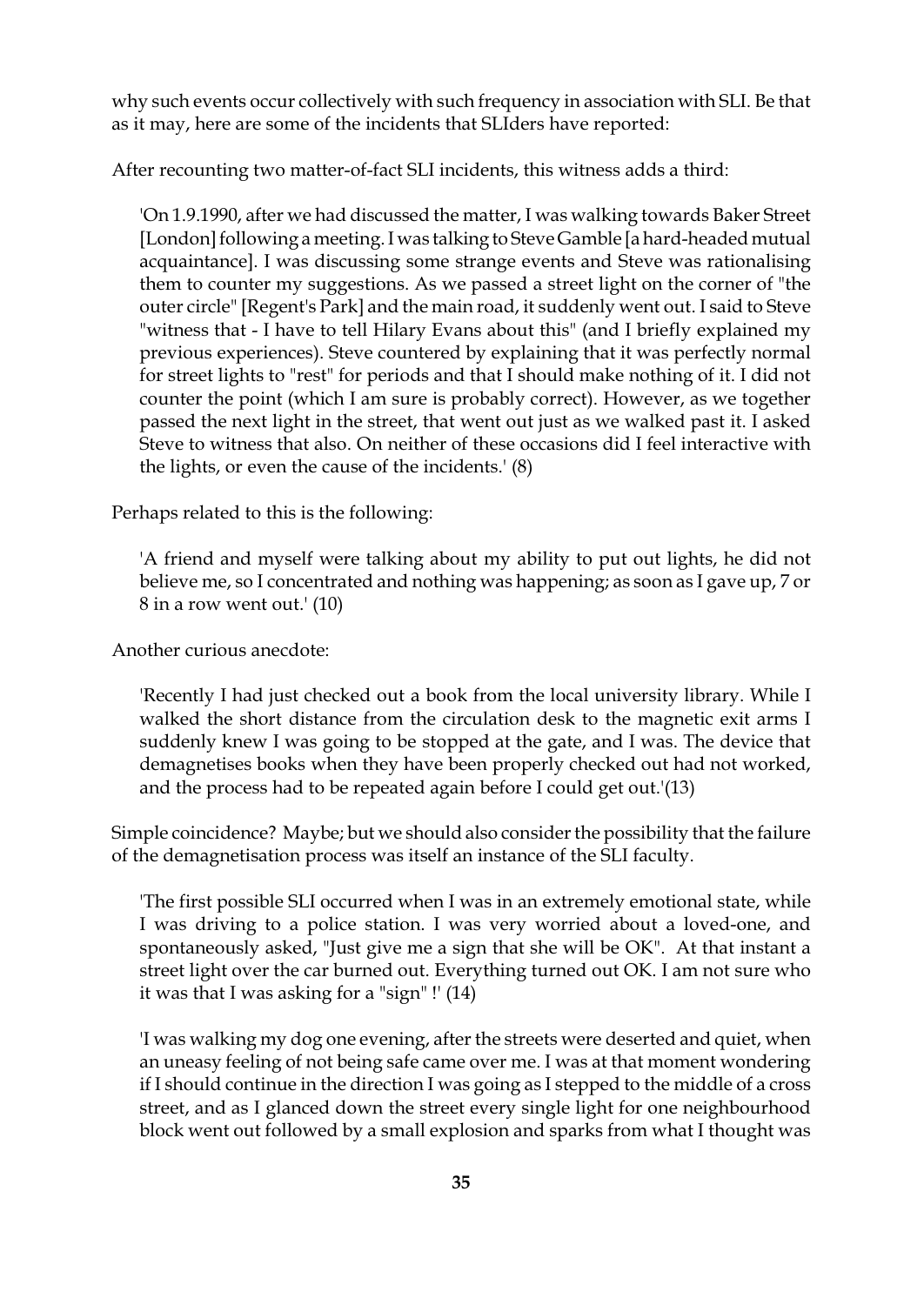a transformer at the other end of the street. It was the most odd thing to be so immediately certain that this was NOT the way I wanted to go. We turned around and went straight home.' (18)

'Two examples may relate to one another... The first is one of the few times I was able to look at a street light and it went out. I was walking to my car one evening from work and I looked at the street light ahead and I asked the light if I was going to move to Los Angeles. The light was already OUT and 1 second after the "question" the light went ON. I was bedazzled. When I got in my car, though, still looking at the light, it went OUT. I still do not understand this occurrence, maybe it was a sign - I do not know.

The second experience was also connected to Los Angeles. I went to LA on vacation, after being laid off from a movie company in NY, and the street lights were going out left and right. My friend was in the car and noticed it as well. Jokingly he said I brought a lot of negative energy with me after being fired.' (31)

'In 1980 or 1981, in Sofia, Bulgaria, I was walking on foot to the cité universitaire, and stopped to drink at a little fountain; at the moment I stooped to drink, the street lamp overlooking the fountain went out. I laughed to myself, and the next day I told the story to a friend. We were in a bus, and as we passed by the same spot, I showed her the lamp which had gone out: at the very moment, it went out. It was one of the rare occasions when I have had a witness, and the only occasion when I've been in a vehicle when SLI occurred.

On another occasion, I was walking one evening along a street undergoing repairs when a SLI occurred. A few days later, in the same spot, I remembered the incident, and watched the lamp to see if the same thing would happen. Nothing happened. I turned my thoughts to something else - probably how not to fall into a hole in the road - and the neighbouring lamp went out. My feeling at the time was that it is useless to think of SLI and hope to provoke it: it happens when it chooses to happen.' (40)

'The other day my brother was making fun of my supposed powers. He was laughing, saying my experiences with this phenomenon was a bunch of hula-bulo [sic]. I ignored him thinking to myself I know what I know and his doubt could be attributed to being a younger inexperienced sibling rival who possibly could be jealous. Minutes later, all the power - lights and everything - went out for 15-20 seconds, then came back on. I laughed heartily and exclaimed to him how wrong he was. He was flabbergasted and says to me, "Do it again, Do it again!".'(42)

'Another amusing incident occurred at Exeter Cathedral when our choir was in residence for a week. As we were standing in the close, one of the great flood lights went out. I had been telling one of our choir boys about my funny street lamp phenomena, and assured him the light would come back on - which it did. He avoided me for a while!' (44)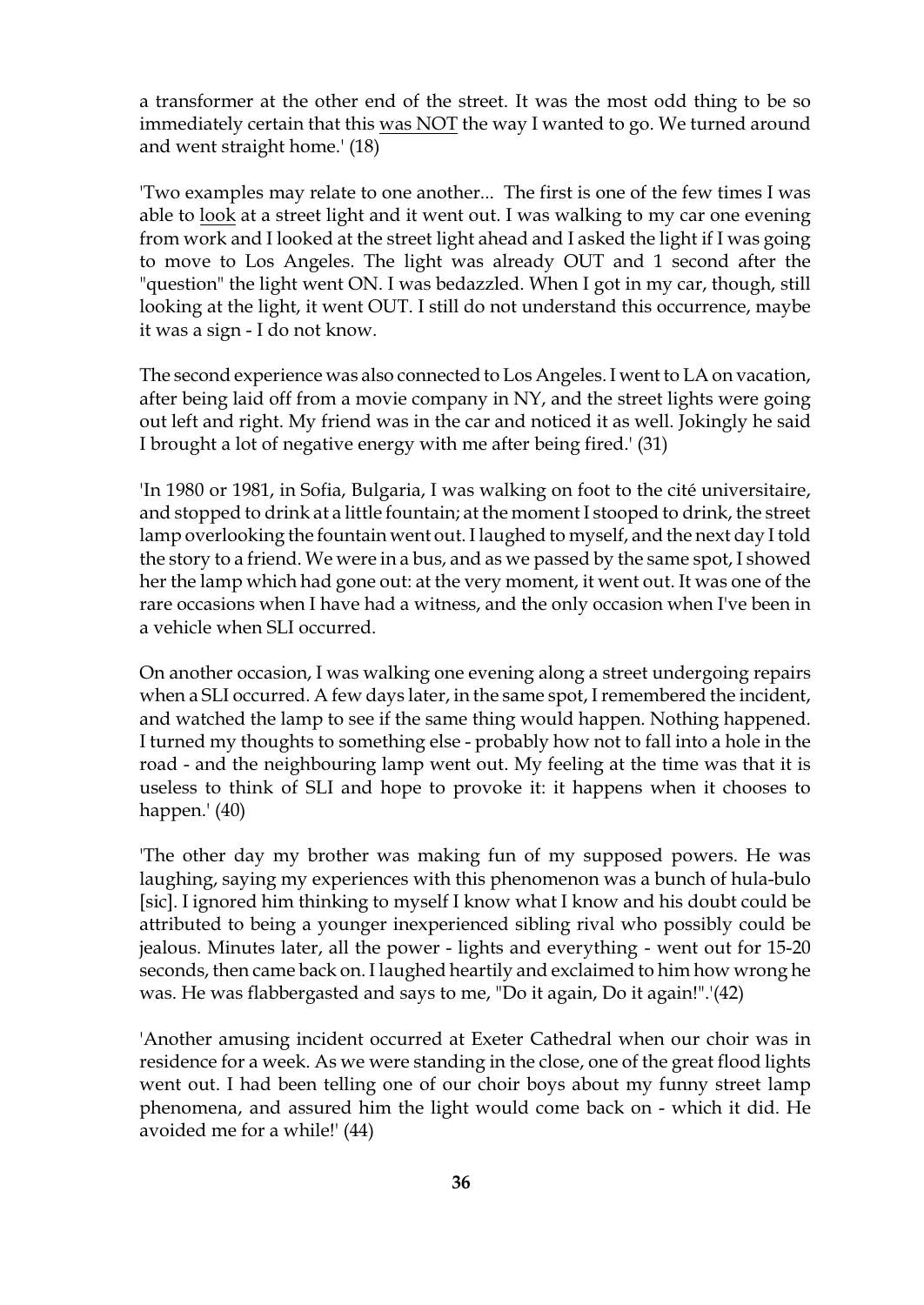Each of these stories is unsupported and rests wholly on the say-so of the narrator: scientifically they are of little value. Yet it is surprising how frequently such coincidences occur in the SLI context.

This is perhaps the moment to report something that happened to me while transcribing this report. I was writing out on my computer the incident in the following section, where a SLIder says how he always knows when his computer is about to die on him when, at precisely that passage in the text, my computer - which has given me no trouble for more than a year - died on me. Asked to choose between cosmic joke or simple chance, I have to admit I go for the joke... though whether the joke is some mischievous demon or my no less mischievous subconscious mind, I am not prepared to say.

## **5.5 Related Anomalous Phenomena**

Study of SLI must include not only study of the SLI experience per se, and of the SLIders who experience it, but also other kinds of experience reported by SLIders, and other phenomena, occurring independently from SLI, but which appear to offer sufficiently similar characteristics for the question to be raised, whether the same or similar forces may be involved.

#### *Other electrical appliances affected by SLIders*

A very high percentage of SLIders report similar effects with other types of lamp:

'I notice when I get aggravated, fluorescent lights go out over my head, or over the heads of those with whom I am upset' (1)

'very frequently, lights in my home or friends' homes' (6)

Here are two SLIders' experiences with domestic lights:

'I first noticed this phenomenon when I moved to New York City. I lived there for five years, in 3 different apartments, and my roommates always referred to me as "the fuse blower". When I would come home from work, usually irritated by a crowded subway ride, the first light I would put on would "pop" and be burned out. Also other appliances wouldn't turn "on" when I touched them, and someone else would have to turn them on.

I worked in an office then, and one day the woman in the office next to mine called me over and really made me angry. Suddenly all the lights in her office went off, and the switchplate was too hot to touch. The maintenance man was baffled because she was on the same circuit as the rest of the offices, and only hers went out. I told her that I did it and she never bothered me again!'(9)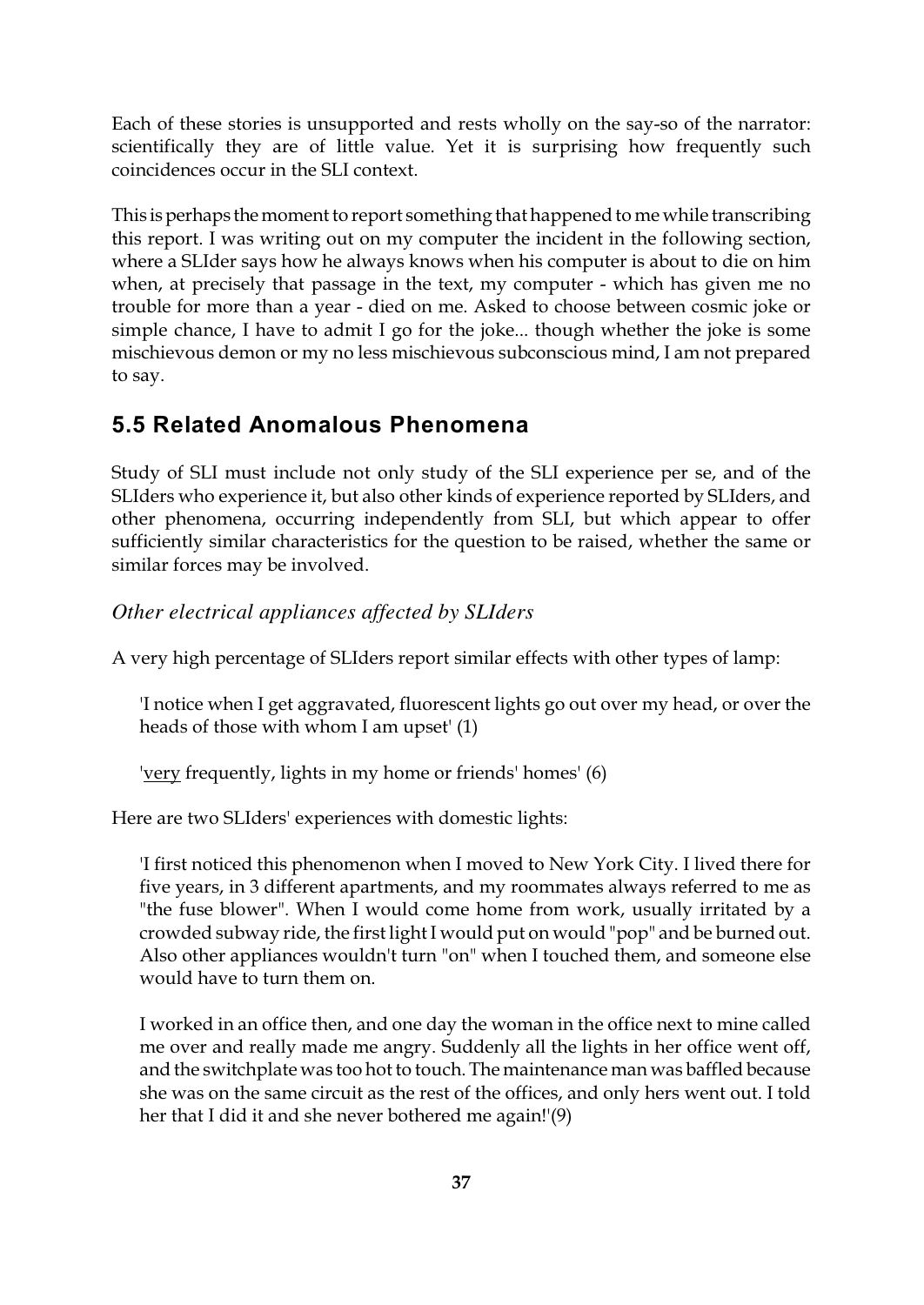'Once or twice a year, year after year, light bulbs - some virtually brand-new - have come on briefly and then burned out as soon as I flipped on the controlling wallswitch. In virtually all of these instances such anomalies as power surges or mechanical malfunctions could easily be eliminated. Moreover, in the majority of instances I knew, unmistakably, an instant before I touched the switch, that the bulb would burn out. Before my fingers touched the switch I knew, clearly, what was about to happen. At no time was my anticipation wrong.'(15)

Other SLIders do domestic lights (31,56), while others specifically observe that they do not affect anything but streetlamps: (13,22)

'I do not affect normal household bulbs or anything other than streetlamps.' (13)

*Other types of appliance:*

Computers are another favourite target:

'There have been several times when I knew my computer was going to die and need repairs - just before it died and showed no outward symptoms: did I sense it or cause it?' (2)

Several others affect computers and word-processors: (3+,6,50,56,61,72)

Intriguingly, the effects are not always destructive: one SLIder, an engineer with a pacemaker manufacturer, reports:

'I have the experience of turning off street lamps frequently. I also have a kind of "healing" effect on computers in our research department. I am frequently involved in helping colleagues with high-performance computer installations. When they have trouble and ask me to come by and help, the problem almost always disappears when I handle the machine - I've acquired a somewhat humorous reputation over it !' (63)

Other specified items include: aircraft electrics (17) alarms (29) business pager (27) camera (46) car electrics (6,17) car alternator (73 - 'I am now on the eighth') cash registers (47) clocks (21,48,56) compass (61) copy machines (3+) dice (48) dowsing rods (48)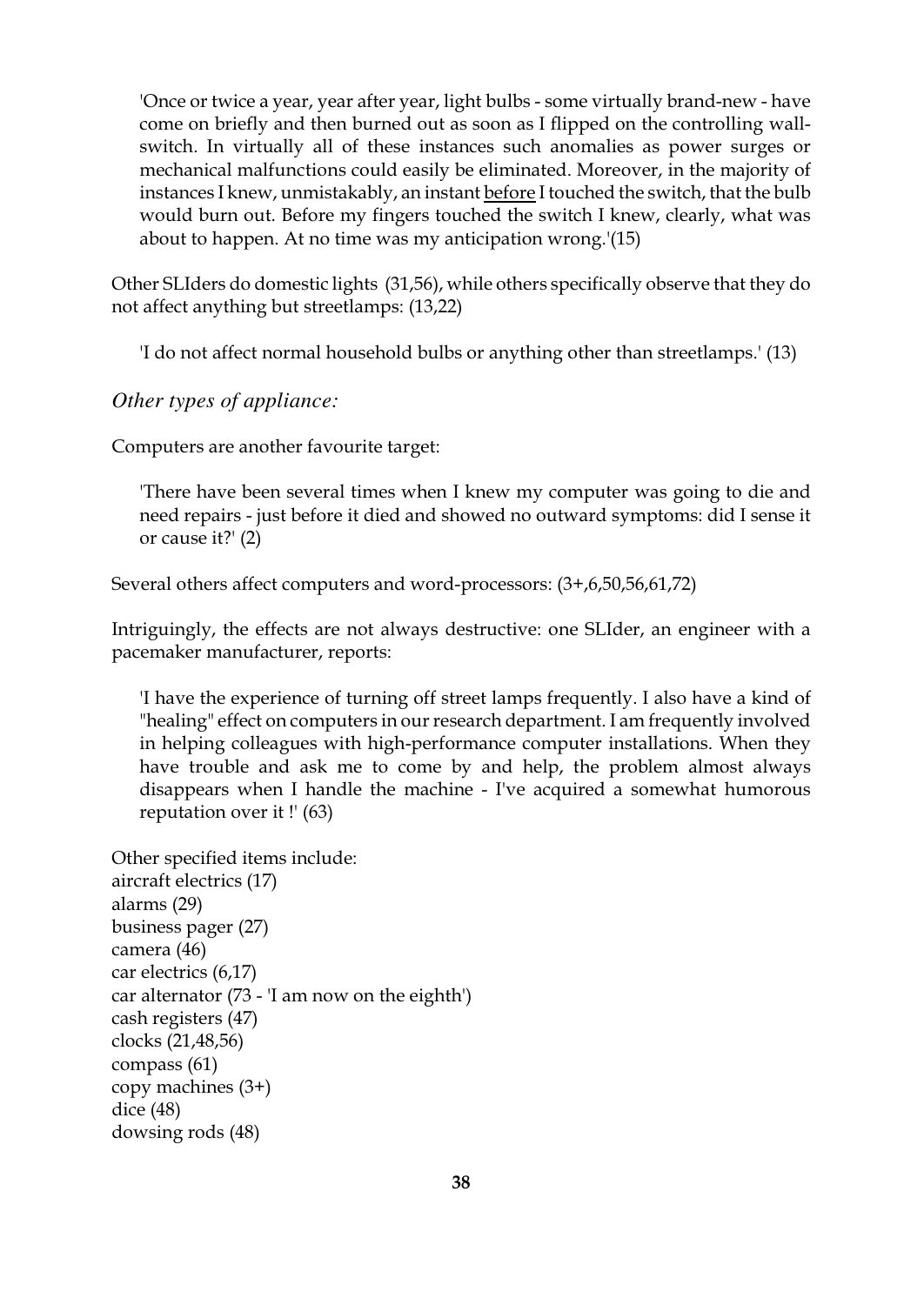floodlights (62) gambling machines (48) iron (17) lift (elevator) (47) lottery machines (42) machinery (32) microphone system (61) radio (19,52) railway crossing (60,76) store safe (3+) telephone (17) TV & video (11,17,52,61) typewriter (61) video games (43) watches (20)('I also kill wacths [sic]')(27,34,46,48,54,56)

Some specific statements:

'My first knowledge of myself as an "electric person" was at age 21. I was ironing a silk dress and had the iron on low. My mother was arguing and baiting me and I was holding my tongue. The face on the iron literally melted and silver liquid metal spilled down on my dress. I know for certain repressed anger contributes to my ability to disrupt electrical equipment.

When I am in electronically sophisticated cars (electronic ignition, door locks, window openers etc) I often cause that to malfunction. Car won't start or doors lock and won't open. I keep a simple house, needless to say. I have an old Apple computer that is "used" to me. My cars are simple, though at first I have to coax them along. After they are used to me they are in some way extensions of me. I had one truck 13 years and it would start under any conditions for me. This truck started without a key for me and no one else could do this.

When I fly on airlines, I become aware that the pilot often said there would be a delay to check out an unknown electrical disturbance. If I meditated and shielded myself, in a few minutes the pilot would announce there was no apparent trouble. So I now routinely shield myself with color imagery so I can pass through the safety check points, and then when I am first on the plane I quiet myself and shield again.' (17)

'I cannot sit near or tune a radio when I am agitated. If a radio is in tune when I am next to it, it will be badly out of tune when I step away. And vice versa. This effect is so pronounced and occurs so frequently that one friend dubbed me "radio-active". A similar effect occurs around televisions.' (19)

'At dinner in a taverna, one of my clients said "You do healing, don't you, could you get rid of my husband's headache?" Normally I would do hands-on healing, but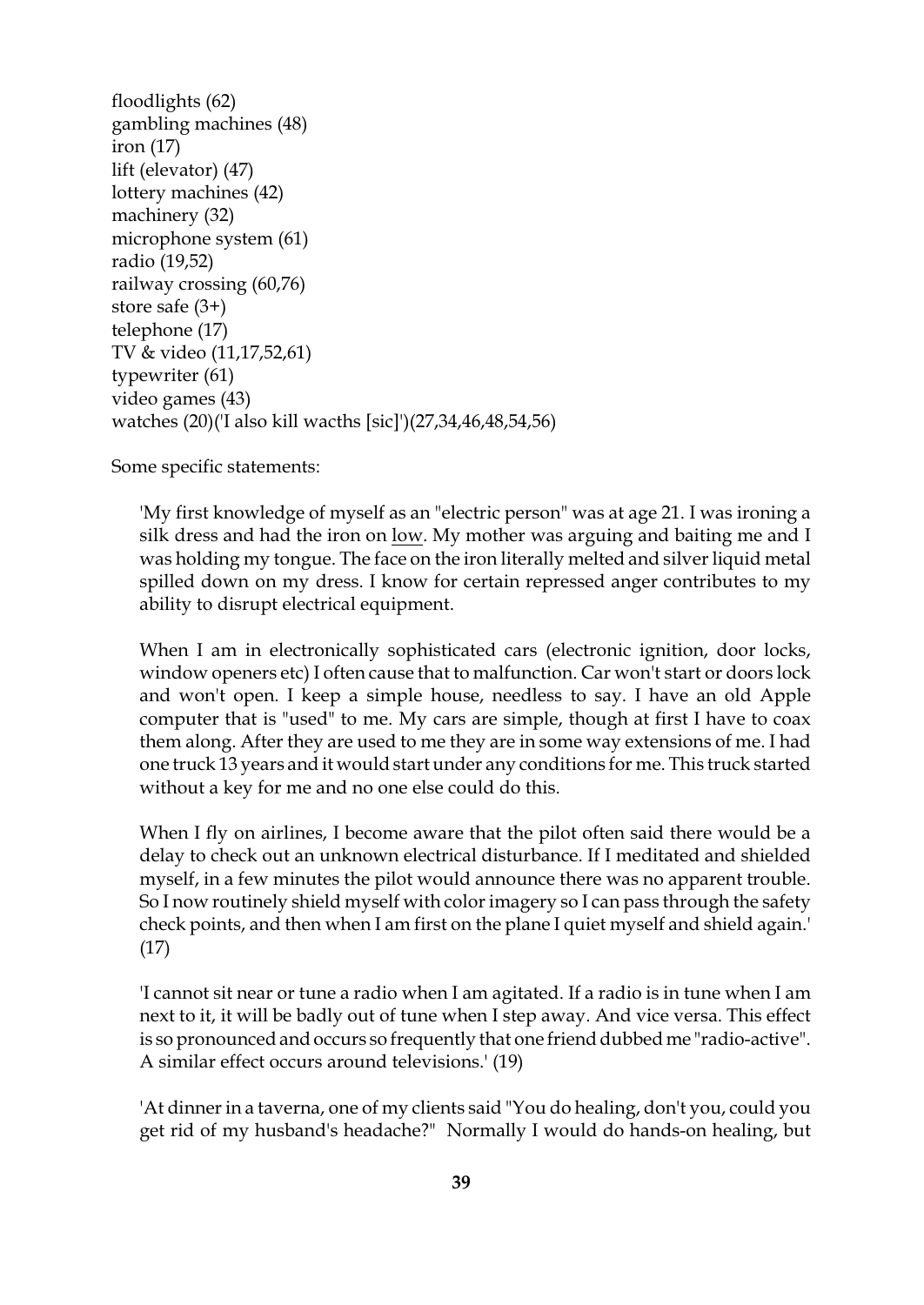since we were in a public restaurant, I SENT the Reiki healing energy across the table, aimed at her husband. About 20 minutes later I asked him how was his headache - he said "It's gone". Unfortunately so had the microphone system. It had been working fine beforehand, but when the cabaret tried to start up again they just couldn't get the microphone system to work - it was out for the rest of the evening.' (61)

'I have affected railroad crossings, where the barricades would come down and the lights and bells would come on, with no train, workmen, or other people around.' (60). (76) also affects train crossings.

'[When I was] a teenager my father would exclaim "Don't touch the TV - tell me what channel you want, I will change it". This was in the days before remote controls, and every time I got up to touch the tv, the picture became distorted with electrical "interference". It didn't happen with anyone else in the house.' (61)

'I caused cameras to stop working temporarily when I strenuously objected to my picture being taken' (46)

'About 50% of the times I approach a supermarket cash register it malfunctions, and the usual comment by the operator is "It never did that before". My children took this as a matter of course and would get angry because they could not get out of the store until the problem was over. What we do now is that my wife takes over and I move about 15 metres from the machine - this seems to be about my "range". Then the machine resumes functioning.' (47)

'Radios and TVs sometimes change volume or fine tuning when I am close to them.' (52)

'I can't wear a watch - the batteries only last for ¼ time span they're supposed to.' (54)

'My son who is 20 does the same: when we are together the interference rises to about 75% of the time. Once I had to take him to a hotel in Miami for a high school conference. We entered a posh hotel and found he had to register on another floor so we went to the elevator, one of 8. We entered, the doors closed then opened again. We waited but nothing happened. When we stepped out we noticed all the elevators were back on the first floor and were opening their doors. A voice came over the PA saying that a sensor was recording a fire somewhere in the building so the elevators would not function. A few minutes later the PA announced there was no fire but a sensor in the first floor elevator wing was malfunctioning. Seeing the possibility that we might be doing this we left the wing and in a moment the elevators were operating again. We took the stairs. Maybe coincidence, but it happens far too many times to me. I walk into the bank and the computer goes down at that moment. I walk into MacDonalds and their computer system goes down. I have learned to stay back from the counter a metre or so.' (47)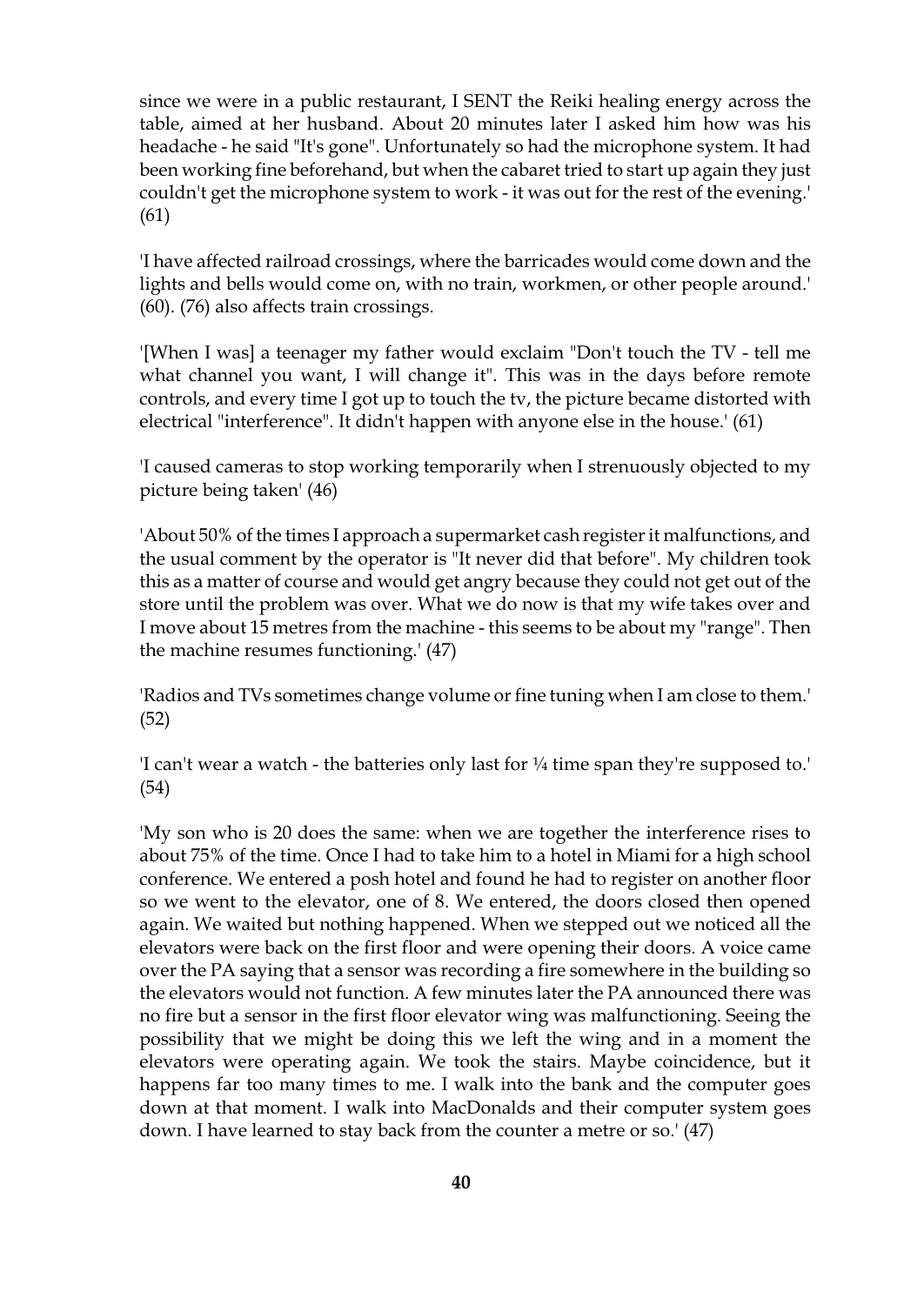At the same time we must recognise that by no means all SLIders affect other appliances, some of them specifically indicate otherwise:

'The weird thing is, I have never had any problem with any other electrical devices (watches, tvs, radios etc) or any other types of lights.' (5)

(7) also reports affecting no other devices.

#### *Non-electrical objects affected by SLIders*

The great majority of appliances affected by SLIders are electrical, and we must presume that the watches, clocks and typewriters were all electrical, and that it was the electrical parts of cash registers etc. which were affected. But dice and compasses are not electrical: should we regard this as an irrelevance, or simply set it on one side as of possible relevance, while concentrating on the electrical phenomena?

One reason for retaining the non-electrical claims as of possible relevance is because of their possible connection with earlier manifestations of apparent paranormal power which occurred in pre-electric times. Most notable is the 'electric girl' phenomenon noted in the following section.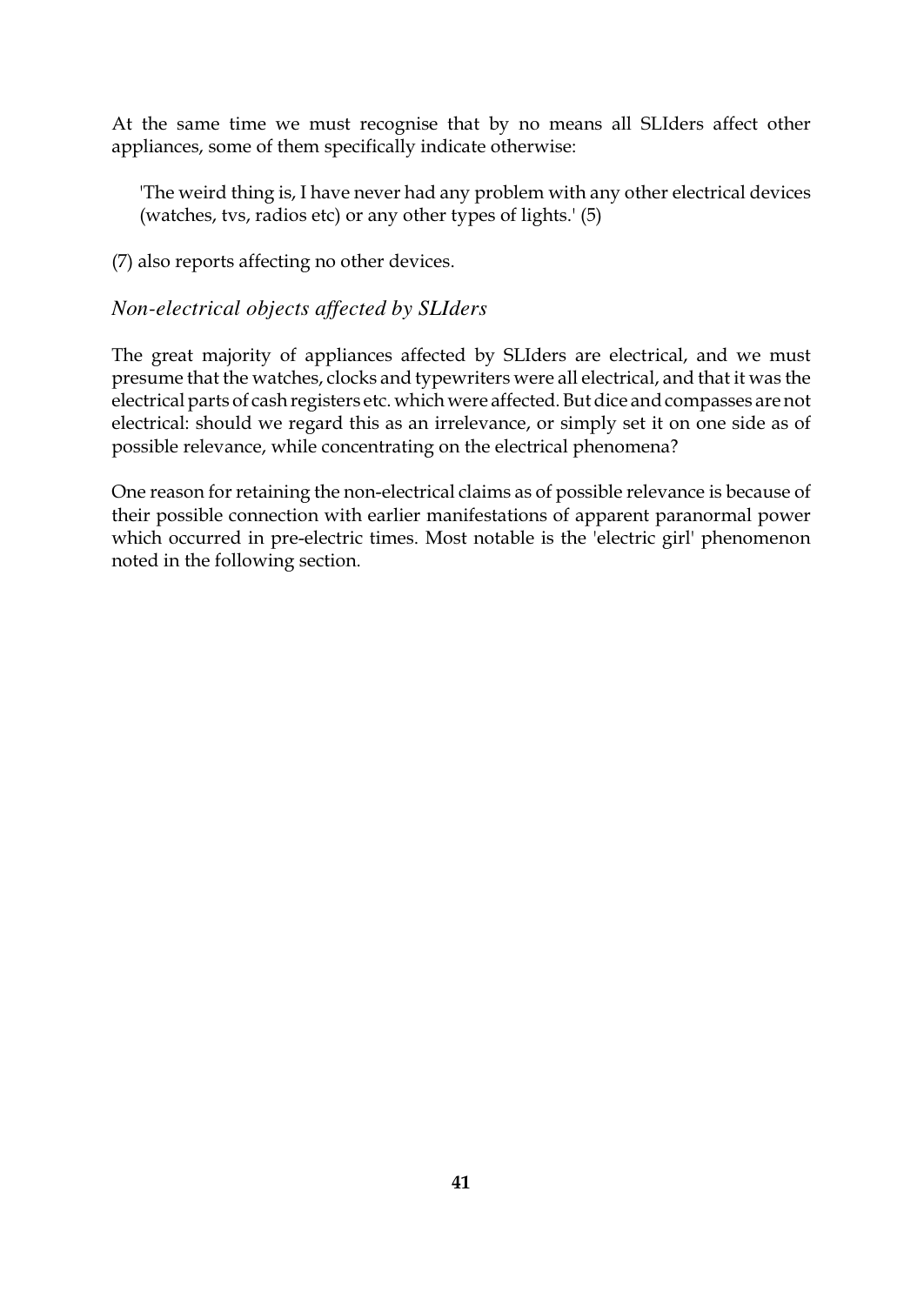### *Relevant non-SLI phenomena*

#### ! *The 'electric girls'*

Although reports of people who seem to be able to interact with inanimate objects have been published for hundreds of years, there was a particularly interesting flurry of cases around the 1840s, with two subjects in particular - Angélique Cottin and Honorine Séguin, both of them French teenagers of modest social background - attracting not only popular but also scientific interest. While Honorine's activities were fairly close to conventional 'poltergeist' phenomena, Angélique's were more original: especially noteworthy is the fact that she affected not simply non-electrical, but non-metallic objects, so that explanations in terms of magnetism seem to be ruled out. Wooden chairs and tables would be repelled when she came close to them, often violently, and despite the efforts of strong men to obstruct the force.

Elsewhere, I have suggested a psychological origin for the phenomena, as is generally supposed to be the case in poltergeist occurrences. At the same time, the force was clearly also a physiological one, and offered material parameters capable of scientific analysis. For example, the fact that Angelique's powers were observed to be strongest between 7 and 9 in the evening must have some meaning. (For detailed account, see Evans, 1989, etc)

#### ! *Anomalous luminous phenomena*

A wide variety of luminous phenomena has puzzled observers over centuries of observation: a great many are listed in the Corliss sourcebooks (see bibliography). BOLs (Ball Of Light phenomena) manifest in an extraordinary variety of shapes and sizes and under a remarkable diversity of circumstances, so that it is by no means evident that all the appearances relate to the same basic cause. Nevertheless, many of them display a considerable degree of apparent interaction with human observers: for example, the Piedmont Lights, studied by Prof. Rutledge of Missouri, appeared on at least 32 recorded occasions to synchronise their movements with the activities of the observers (Rutledge, 1981)

#### ! *'Poltergeists'*

The essential characteristic of 'poltergeists' is the interaction between human subjects and their physical environment. It seems to have been established beyond any reasonable doubt that some people - notably adolescents - exert some kind of influence on physical objects in their vicinity, causing them to move, fly through the air etc. Though the effects are arbitrary and so far as can be told meaningless, there does seem to be some kind of correlation between the subject's emotional state and the physical events.

Currently studied under the more objective label RSPK ('Recurrent spontaneous psycho-kinesis'), the precise nature of the phenomenon remains enigmatic, although the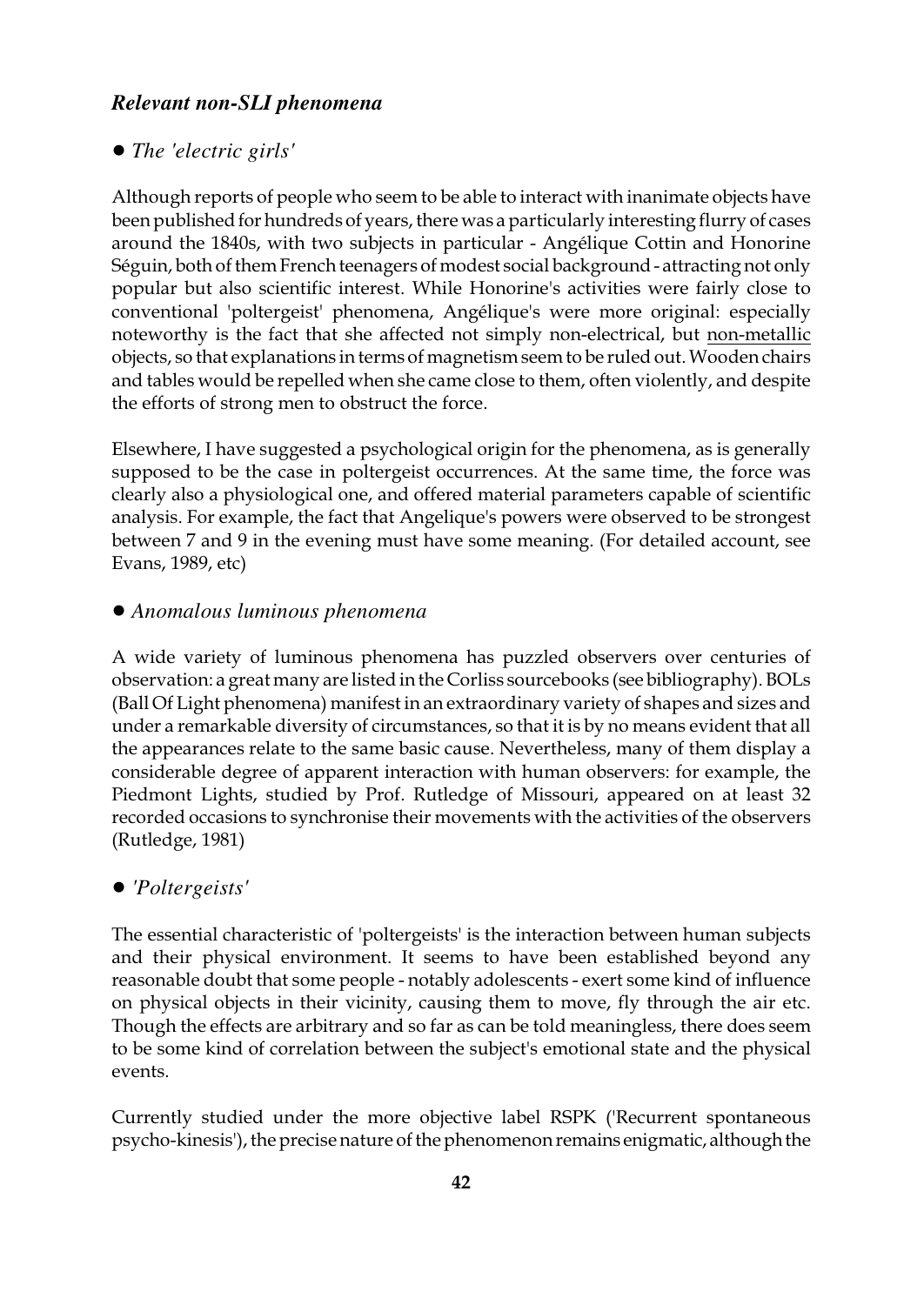evidence that some kind of force, originating in a human subject, is being exerted on material objects at a distance is impressively substantial and strong. The parallels with SLI are evident.

### ! *Machine-busters*

We have seen that many SLIders report affecting computers and other types of machine, and this has been observed sufficiently often to be remarked on both in the popular and in some specialist media. Sporadic bursts of more scientific inquiry into people who seem to exert an effect - usually malign - on machines is periodically reported, but hitherto the findings have been inconclusive. It is surprising that so promising a research field should be generally neglected when it has such a practical bearing on everyday life. It is quite possible, for example, that a very great many instances of machine failure could be traced to this kind of personal origin.

### ! *Laboratory PK*

Finally, SLI would appear to be related to other forms of PK - for example, the ability to move objects across the surface of a table, simply by exerting 'will-power' or some such mental effort.

The evidence that PK occurs is strong, and there is an abundant literature which testifies to it: but replicability remains a stumbling-block, cheating is very often a practical possibility, and the skeptics justifiably can, and do, withhold their acceptance until better evidence is available.

# **5.6 Miscellaneous Anomalous Experiences Reported by SLIders**

Many SLIders, whether or not they think of themselves as 'special', report other kinds of anomalous experiences. It is important we take these into account, whether they relate to SLI, or to the SLIder, or are purely fortuitous. Among the experiences mentioned are these:

'I once saw a rock glowing, and out of it came pinpoints of light - five or six of them. They rose into the air a few centimetres, then went back down into the rock, after sort of inverting themselves. They did this three times within, say, thirty seconds or so.' (1)

'I thought it strange (or interesting) that a man from whom I was purchasing vitamins asked me, "out of the blue", what I thought of an experience he had been having. He said as he would drive along, street lamps went out one after the other, and what did I think it meant? I thought it strange he asked me such a question, I was a stranger to him.' (46)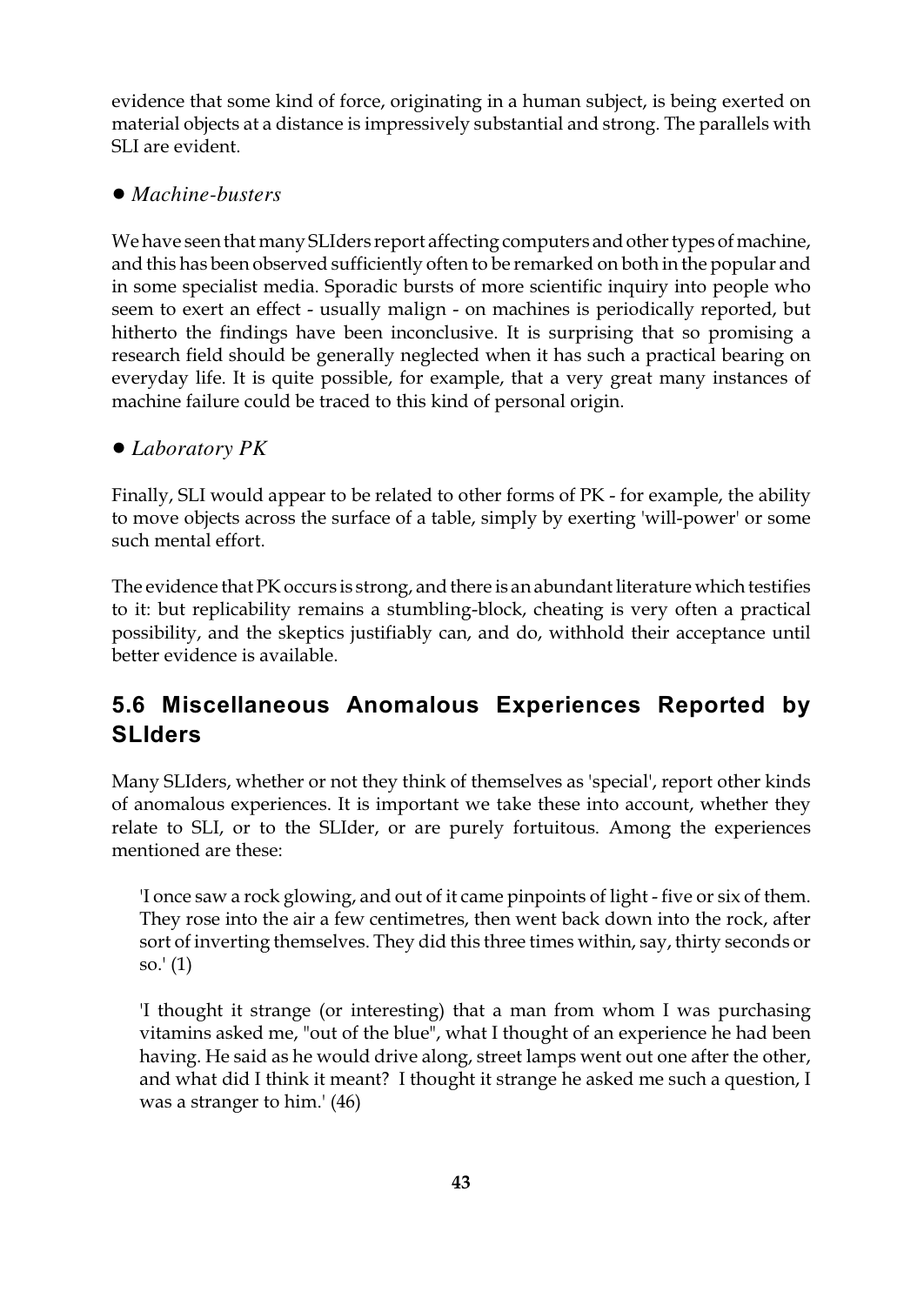'There is a mischievous note to it many times, like someone or something or some part of me wants to add to my fun if I am high. Once in a bubbly mood I went to a liquor store for a bottle of scotch since we were camping and a drink would be appropriate. I paid for it with a \$20 and the cash register told the clerk to give me \$83 change, which he started to do but then laughed and said the usual "It never did that before".' (47)

#### *Some attempts at explanation or query*

'Few Southern states among the USA were represented in the bulletin. Will it turn out that the phenomenon's frequency varies from latitude to latitude? If indeed more SLIders live in northern latitudes, will this correlation serve to help establish a connection to static electricity? (I might also add that I have always had no trouble in winter in acquiring big static electricity charges.)' (15)

'I began to look for a pattern. What was I doing when it happened? I found that I was using both sides of my brain. You see, I'm an artist. Very visually oriented. I "think" mostly in pictures. Sometimes verbally, but not often. Visual is right-brained, verbal is left-brained. I found that when I visualised a situation that had both visual and verbal (heavy on the verbal) SLI was more likely to occur. When I do that kind of visualising it is more of an altered state, like concentrated day-dreaming. The content is generally very emotional.' (43)

An outside comment of possible relevance:

'The leader in Czech research, Dr Zdenek Rejdak, believes that the basis of all psi effects, including PK, is "psychotronic energy", a human force analogous to electromagnetic energy. A Czech engineer, Robert Pavlita, alleges success in harnessing and storing this energy in tiny machines which he calls "psychotronic generators". Pavlita has claimed that his generators are capable of moving distant objects and producing other psychokinetic effects, including the killing of small animals and insects.'

*(quoted in Lyons & Truzzi, The Blue Sense*, p 200-1)

'Some people may just be more prone to be around when lamps go on and off, period.' (14)

'That some street lamp systems are "open" to being turned off by random reflections of light, and by sporadic raising of ambient light levels, does not necessarily mean that a physical causal hypothesis is the only possibility. Highly labile systems may be more readily influenced by PK, and more readily fit into a synchronicity.' (14)

'A Chinese acupuncturist suggested I sleep with head toward west to reduce effect of my magnetising watch. It helped.' (46)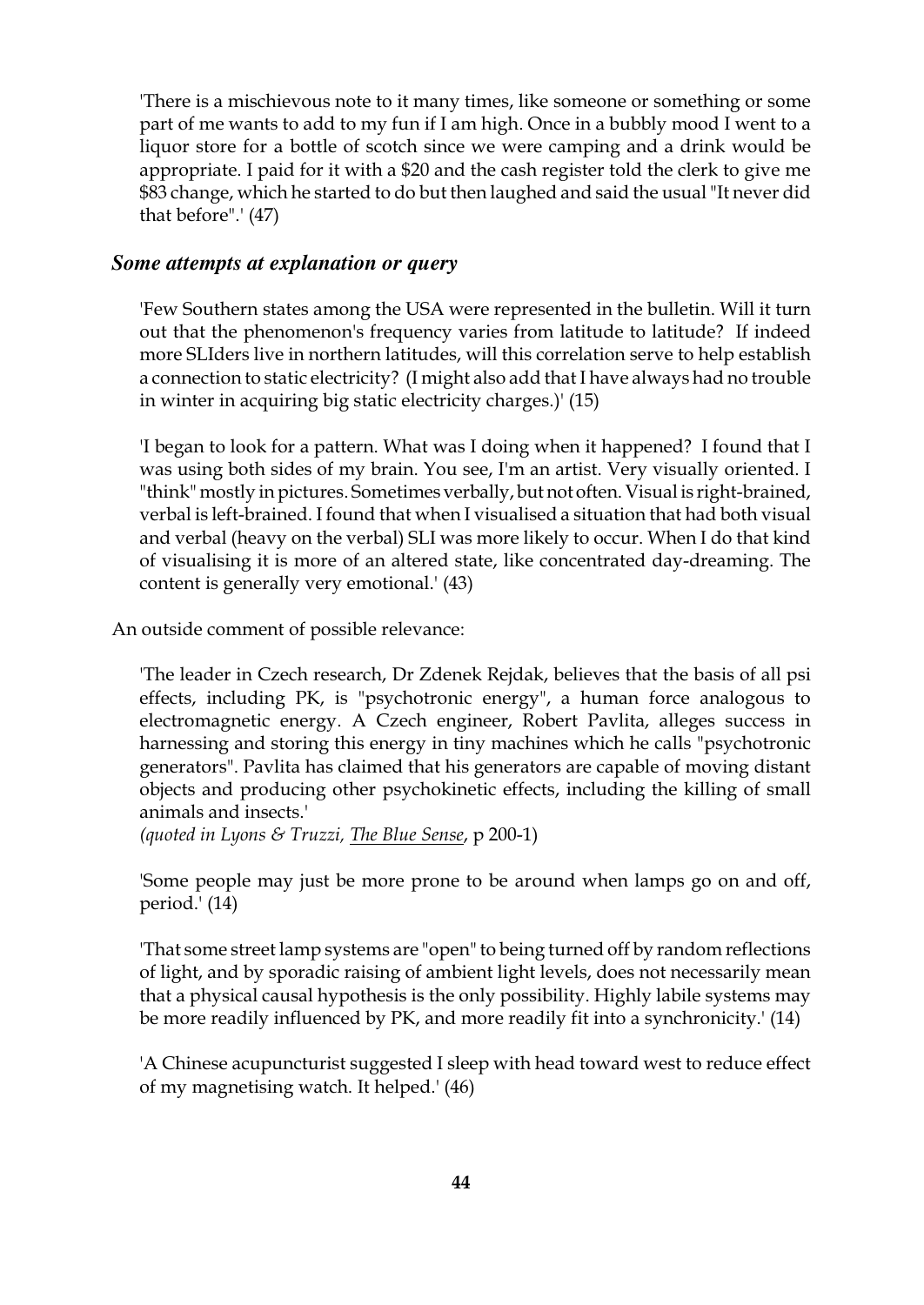'My wife and I purchased a dog in April, which ought to be about as relevant as any of the rest of these data.' (16)

'I look at [SLI] as a sign from God that my spirit is on its correct course.' (54)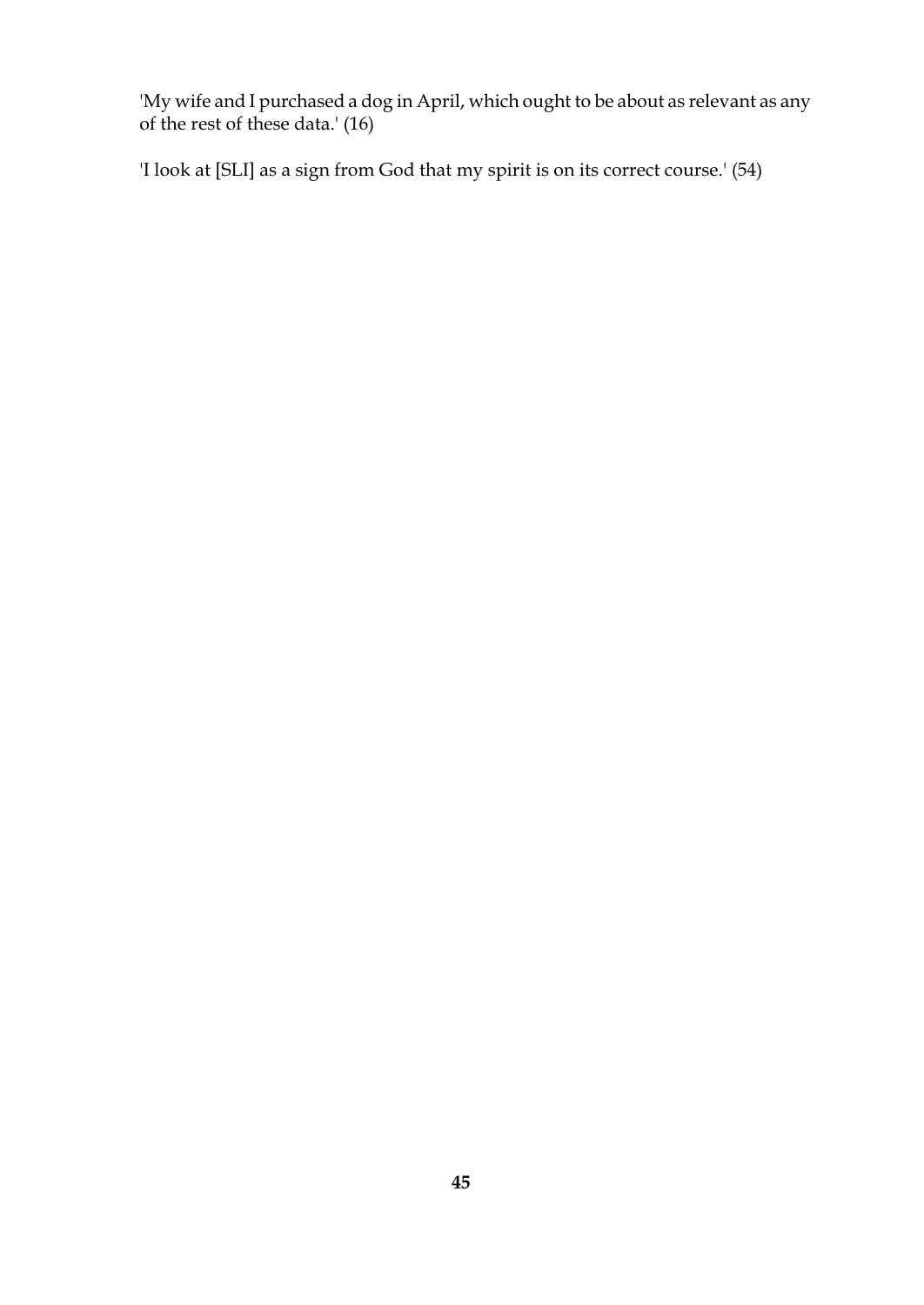#### *How other people respond to SLIders' experiences*

'I have learned over the years not to tell people about it for they look at you sort of "funny" like they feel you should be in a rubber room somewhere.' (47)

A great many SLIders have difficulty in convincing relatives, friends and colleagues that the effect is real; but a good many do eventually succeed, thanks to repeated demonstrations. In a very few cases, a specific and deliberate attempt has provided the necessary conviction, as in the case (20) quoted earlier, where a girl convinced her father while walking home from the movies.

Another comment:

'The only really negative aspect about it is that my girlfriend seems to think I'm possessed or something, and she won't even discuss the matter!' (22)

#### *Correlations with paranormal experience*

Reluctant as we may be to contemplate any correlation between SLI and the kind of experience often termed 'psychic', the fact is that a certain number of SLIders themselves make the connection, and we are obliged to take it into account. Here is one account from a college-educated woman with an IQ of 147 and 'the mother of two very bright children':

'I have "practised" witchcraft in my youth, mostly harmless influencing people. I feel in close harmony with the earth and many creatures, particularly dolphins and cats. Once I had a black cat and when I had a fatty cyst show up on my neck one also appeared on his at the same time. They both went away at the same time. Both my father and brother had/have the same effect on watches but I don't know about street lights.' (27)

'As a child, I was quite psychic. I gradually "shut down" over the years and am reopening, seemingly as a result of my metaphysical/spiritual disciplines.' (34)

'I chant and meditate daily and I think this has expanded my consciousness a little bit to be more "electric" or sensitive to the magnetic and perhaps other fields of energy that comprise ourselves and our environment. I haven't always been "electric".' (35)

'I often have precognitive dreams about things that will occur the very next day... My ash tray jumped up and split in two... My lover saw my spirit sit up while I lay sleeping...' (54)

The fact that some SLIders see themselves as 'psychically gifted', whether or not they are in fact, could itself be a contributing factor to the SLI effect.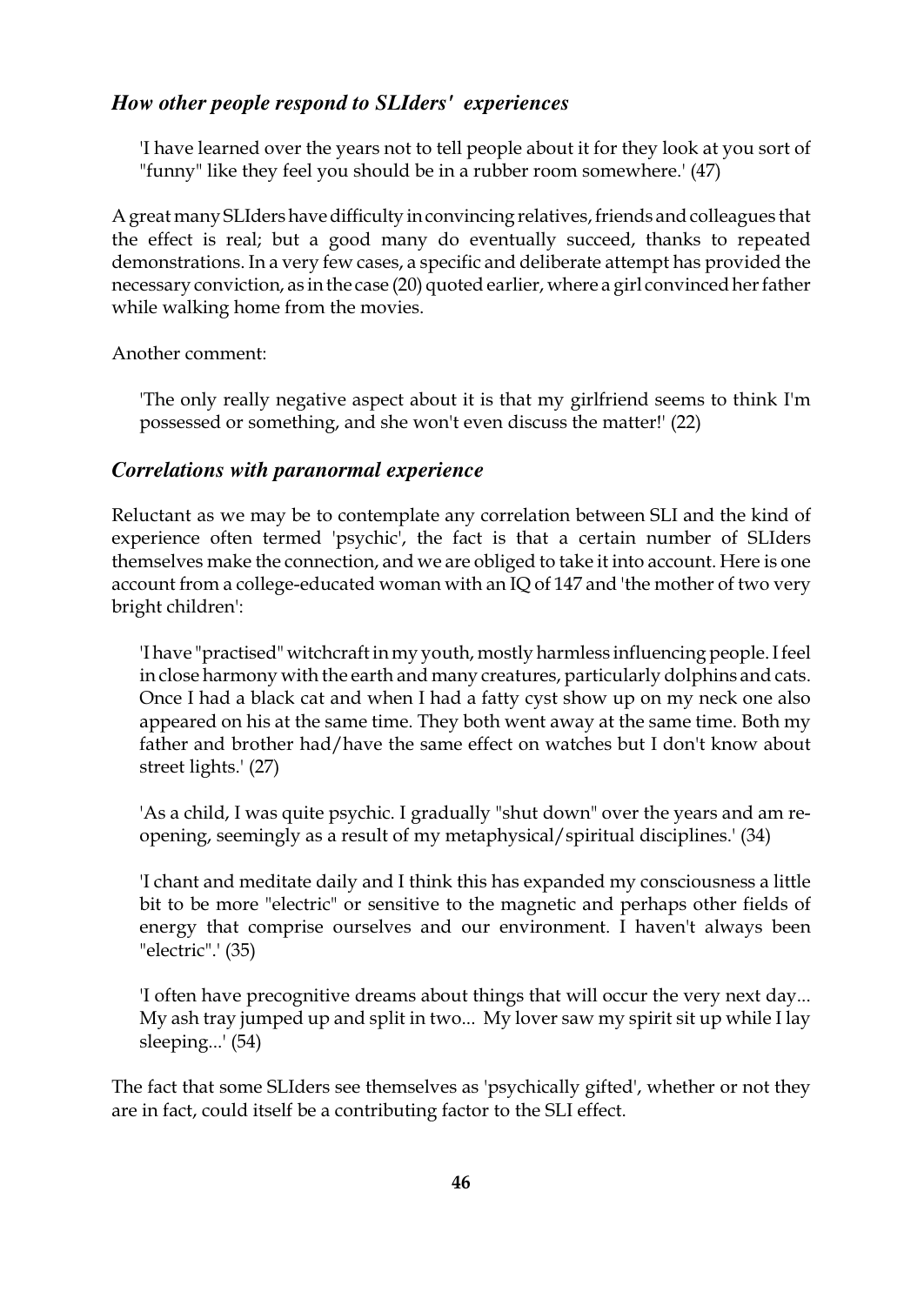# **6 PROVISIONAL CONCLUSIONS**

Insofar as a meaningful model can be constructed on the basis of anecdotal testimony, the body of case histories so far accumulated does seem to constitute a case for regarding SLI as a phenomenon in its own right. Like so many other anomalous phenomena, its existence must remain in question until some conclusive evidence is forthcoming; but the apparent evidence is persuasive. Moreover, since this report is based on reports supplied only by the tiny section of the population who are aware of SLIDE's existence, we must presume that for every case cited here there are hundreds if not thousands more unknown to us.

It therefore seems in order to construct a provisional model for the phenomenon, to be used as a working hypothesis which we can test, as a way of establishing, first, the existence of the phenomenon, and then its nature.

A skeptic could reasonably argue that it is somewhat premature to put forward conjectures as to what the SLI effect may be when we are not yet sure of its existence: it may appear as academic as to debate the mode of propulsion of extraterrestrial flying saucers when it is by no means certain that flying saucers exist. But such speculation, by requiring us to confront the minutiae of the matter, even when we do not know the nature of the matter, can help us to think scientifically about the problems it raises.

More importantly, as with flying saucers, there is one very good reason why we should proceed as though the phenomenon exists: and that is the fact that a good many people are reporting the experience as though an actual phenomenon is involved. Certainly, people can be mistaken or deluded, and we must keep this possibility in mind. But that, too, is something which would have to be proved before we would accept it: and until such time as it is proved, it is right to respect the testimony of people who claim these experiences at first hand.

Consequently, it is justifiable to proceed to construct a hypothesis on the basis of their testimony, with the implicit caveat that our speculations are contingent on the good faith and accurate reporting of those who supplied the testimony.

# **Some questions**

First, we should try to provide answers to some of the questions which have arisen in the course of setting out the testimony:

#### *Are SLIders a special kind of person, or ordinary people who are in a special state?*

In a sense, both. To perform SLI, it seems that a person must be in a particular state: but some people go more easily into that state than others, so it can be said that there are SLI-prone people. But it must be emphasised that this is a question of degree, rather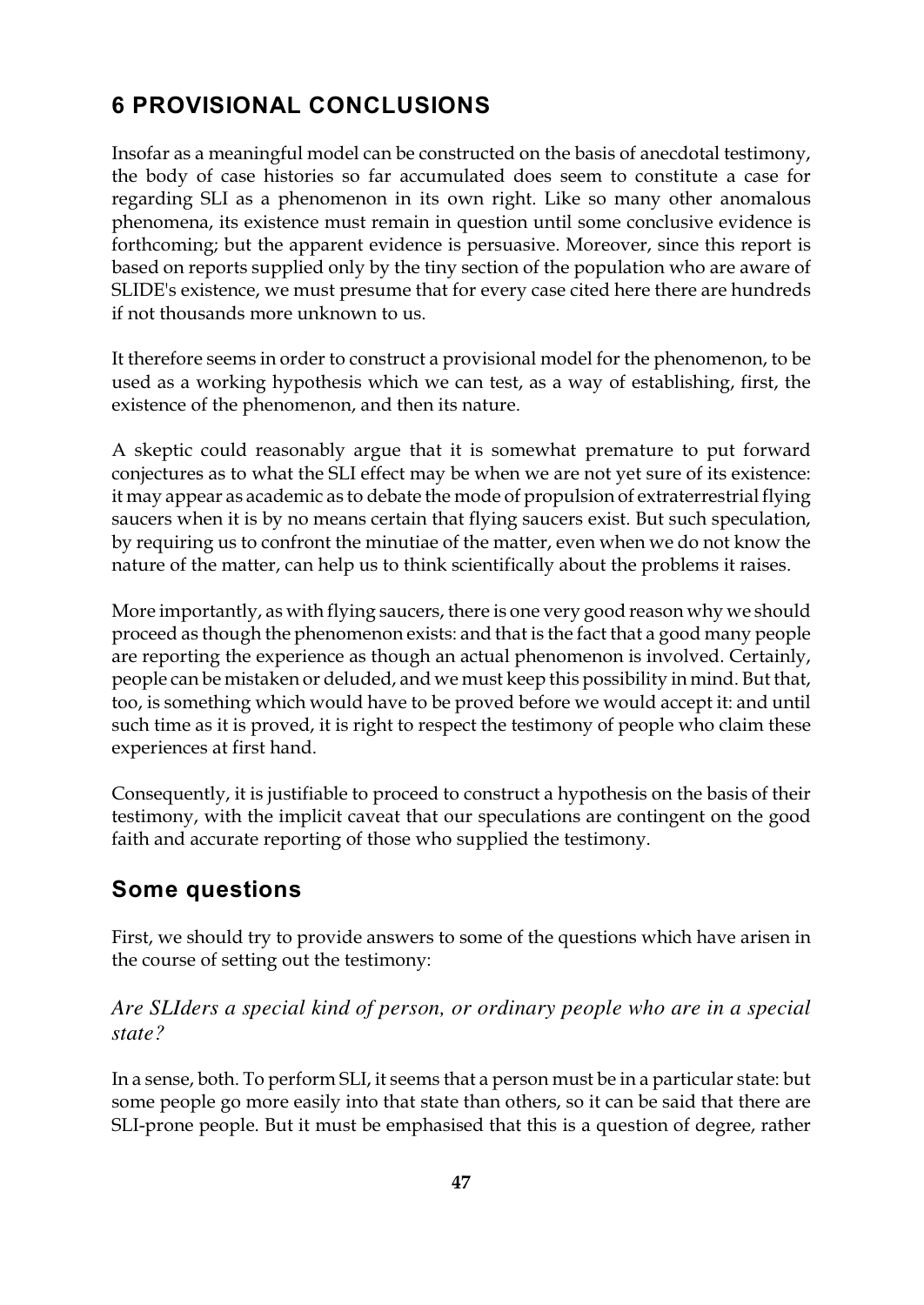than a clear-cut distinction between two divisions of mankind (ref Evans, *Alternate States*).

#### *Are street lamps chosen as targets, or is this chance?*

A case could be made on psychological grounds for seeing SL as somehow symbolic, and therefore a fit choice of target. For example, a person passing through a 'black' emotional phase might want to cause SLI as a public declaration that to him the lights of his life have gone out. Or extinguishing SL could be an expression of exuberance just as young men who have had too much to drink are liable to smash windows etc.

Plausible as such explanations might be in some cases, I personally have always the uneasy feeling with regard to symbols that with a little manipulation almost anything can be used to symbolise anything else. So I personally do not feel very enthusiastic about this kind of explanation.

Additionally, there is the fact that our SLIders seem to be in a wide variety of emotional states; it would be strange if they all concurred in thinking that SL somehow symbolised their varying states.

Nevertheless, this approach should not be dismissed out of hand until we are more sure of our way.

The fact that so many SLIders affect other types of appliance seems to suggest that the force which extinguishes SLs can also be deployed in other directions. Should we conclude that those who affect only SL have the power only feebly, those who affect other appliances have it more strongly? Possibly; but it is also possible that they have the force in a different way.

The explanation may be simpler than any of this; it may be that SL are, by their physical nature, more sensitive to the force than any other kind of appliance.

Provisionally, then, it seems justifiable to offer the following working hypothesis as a primary statement about SLI:

#### **People in an appropriate mental state are able to affect the operation of street lamps, at a distance, generally spontaneously rather than deliberately, as a consequence of their unconscious mental activity.**

In addition, we can offer the following findings as supported by the testimony:

! While there is no known limit to the range of the SLI effect, it seems generally to occur in fairly close proximity to the individual - say under 10 metres (though we must recognise isolated examples of SLIders who claim to deploy the force over greater distances). The SLIder seems always to be in sight of the SL - we have no instances of SL being affected out of sight, but of course this would be difficult to establish.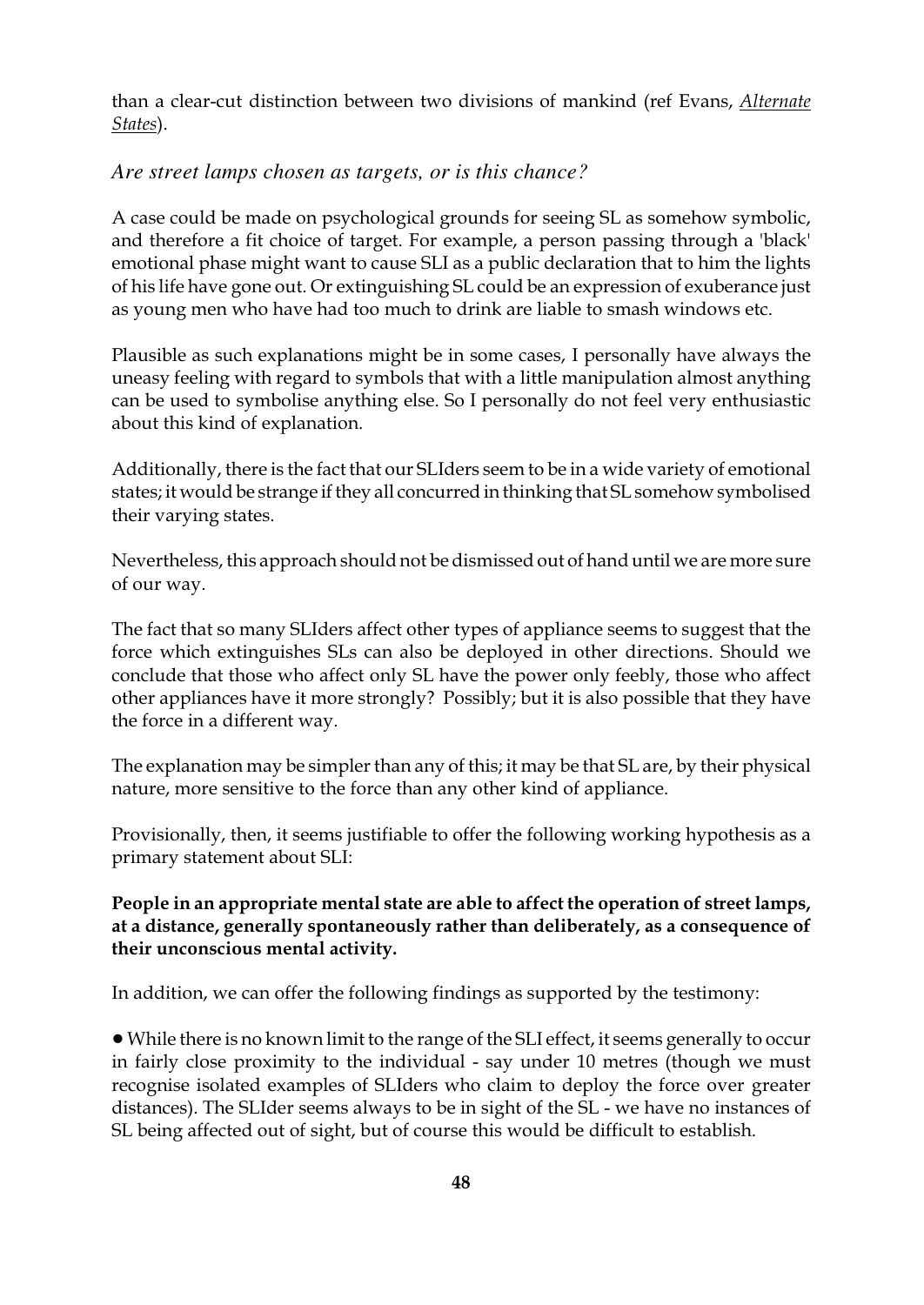• There is no evidence to show whether the force which affects the SL is a force field or a directed 'beam'. But whatever its nature, it seems sensible to conclude that it emanates from the SLIder to the SL in a straightforward physical manner; there is no evidence, for example, to suggest that the force detaches itself from the SLIder and 'travels' autonomously to the target.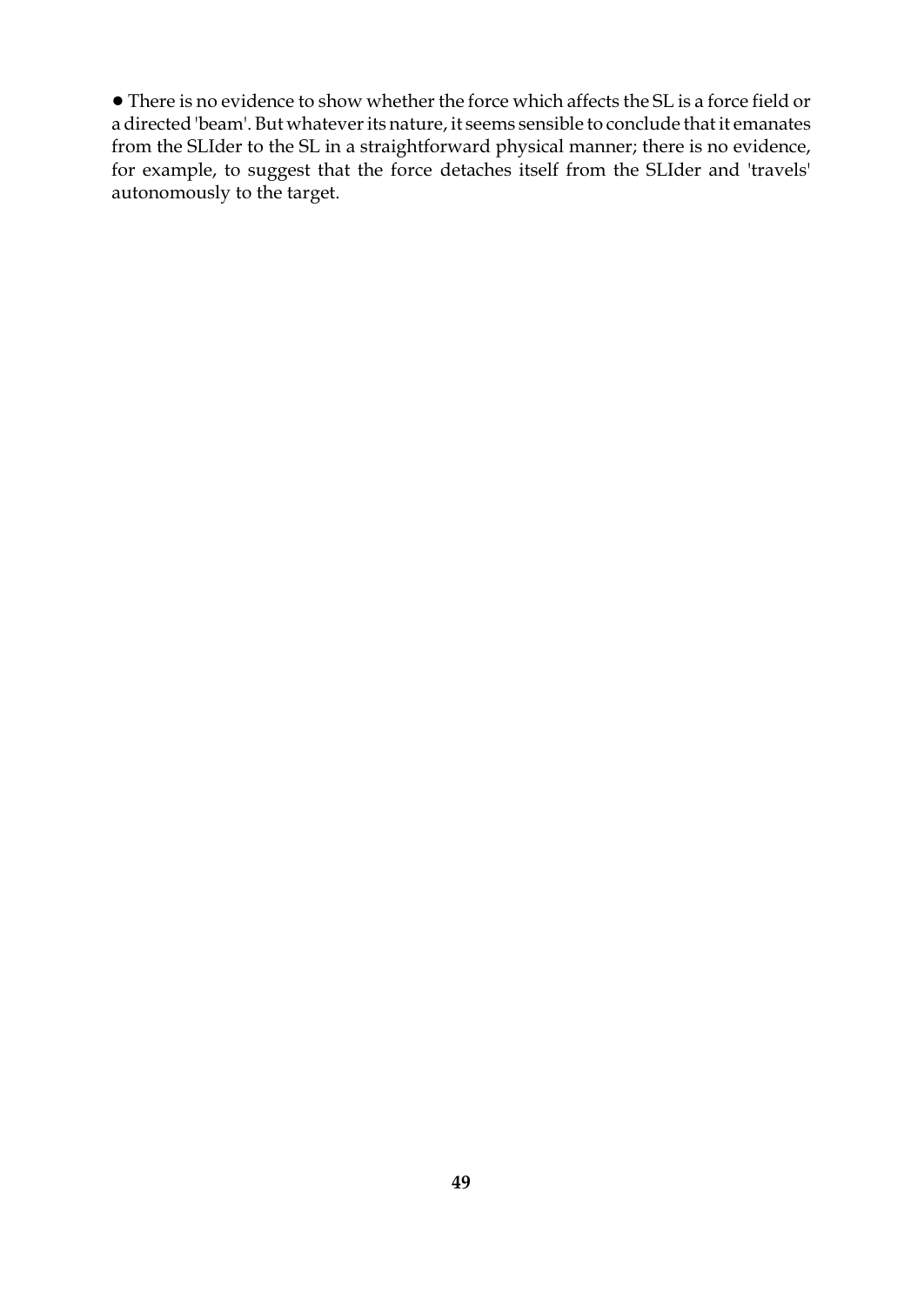# **7 QUESTIONNAIRE**

If you have experienced SLI yourself, or know someone who has, we invite you to photocopy this questionnaire and send it, when completed, to either SLIDE or ASSAP (addresses in Section 8). Please also include the results of any experiments, such as those suggested in Part 5 below, with the questionnaire.

The questionnaire was prepared by ASSAP and is intended to cover those aspects of the phenomenon which seem relevant in the light of what we currently know. But please feel free to add any other experiences, thoughts, comments or suggestions of your own.

### **PART ONE: PERSONAL INFORMATION**

Some basic personal information:

- 1.1) Name:
- 1.2) Address:
- 1.3) Date of birth:
- 1.4) Occupation:
- 1.5) If you do **not** want to be named in publications, please tick box  $\Box$

# **PART TWO: BACKGROUND INFORMATION**

This section looks into the background to the SLI phenomenon. This is a general section to be filled-in just once - record information on specific incidents in part three. Please put your answers on a separate sheet.

2.1) How often do street lamps apparently go on or off when you approach them?

2.2) Is it any particular type of street lamp?

2.3) Have you ever done it while other people were present? If so, how did they react? 2.4) Are you aware of being in any specific mood at the time?

2.5) Do you sense any tie-in with anything - time of day, time of month, time of year: menstrual cycle, biorhythms, lunar phases; synchronicities: anniversaries, meaningful dates; weather conditions, humidity, temperature; problems at work, quarrel with lover or friend, etc.

2.6) Have you ever made a conscious effort at SLI, or does it always happen spontaneously?

2.7) Does SLI leave you with after-effects such as headache, feeling tired or drained? Or alternatively, satisfaction, relief, jubilation?

2.8) If you once used to do SLI but do not any longer, do you associate the loss of SLIability with any event or change in your life?

2.9) Do you have any other abilities which you think might be related to SLI? For example, do you interact with watches / electrical appliances / computers?

2.10) Do you relate SLI to other anomalous things which have happened to you coincidences, freak accidents, premonitions?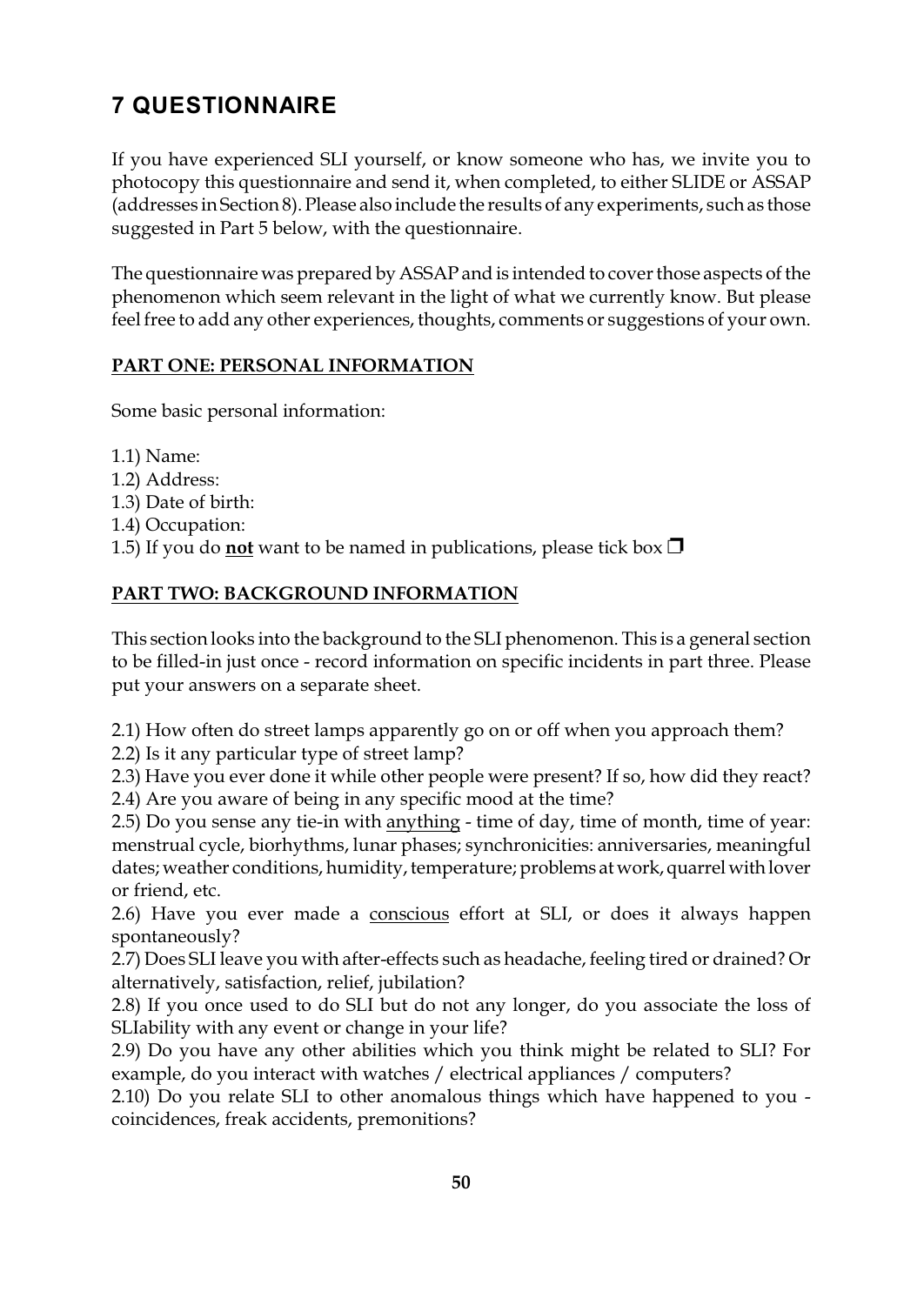2.11) Does SLIability make you happy / anxious / uneasy / scared?

2.12) Do you think it is a gift to be happy about, or a symptom that something may be wrong, or just something curious that does not touch you one way or the other? 2.13) Have you ever had any "paranormal" experiences such as seeing a ghost or a UFO, had accurate premonitions, known other people's thoughts etc?

## **PART THREE: INFORMATION ABOUT INDIVIDUAL INCIDENTS**

This section should be filled in for EACH incident. Please try to fill it in as best you can for all previous incidents. For each new incident, please fill in the form as soon as possible after the incident. To use the form, you should photocopy this page and fill in the photocopy for each separate incident. Alternatively you can reply on a separate sheet of paper using the question numbers to refer back to the form.

3.1) Please give a complete account of the whole incident, including names and comments of any witnesses and any points you consider may have a bearing on the incident.

### Specific Additional Details

3.2) Exact time and date of incident.

- 3.3) Approximate duration of incident.
- 3.4) Did the light, or lights, concerned go on, go off or do something else (eg. flicker)?

3.5) Did the observed effect happen to just one particular lamp, a string of lamps in a row or several separate ones?

3.6) Please give the exact location of the incident (street, town etc) - a sketch map of the area would be useful, if possible.

3.7) What type of light was involved? For example:

- sodium light (bright yellow)
- ! filament light ("ordinary", eg. domestic light bulb)
- ! mercury vapour (bright blue/green white light)
- fluorescent (diffused white light)
- other known type: please specify.

Alternatively, please state if you do not know or are not sure what kind it was.

3.8) How was the light mounted? For example:

- $\bullet$  on a steel lamppost
- on a wooden post
- $\bullet$  on a wall
- suspended by a wire
- some other way: please specify.

3.9) How did you approach the light? For example:

- on foot
- in a motorised vehicle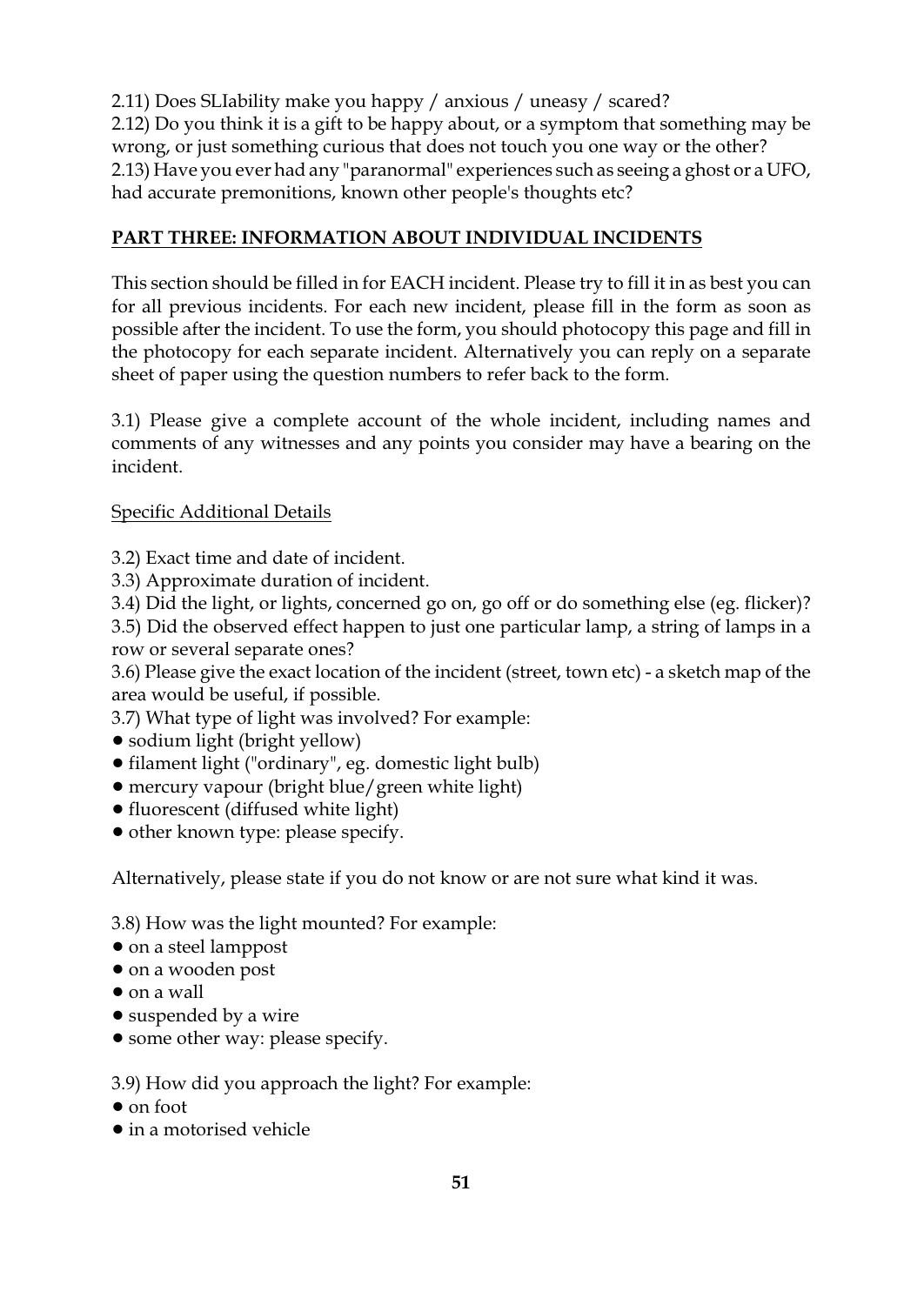- on a bicycle
- some other way: please specify.

3.10) Having gone past the lamp, did you notice if it came on or went out as you left? 3.11) What was the weather like at the time of the incident?

3.12) If the event took place in the daytime, did you notice any birds on the lamp? Also, did you notice any especially dark clouds passing overhead?

#### **PART FOUR: TESTS TO CARRY OUT AT THE TIME OF THE INCIDENT**

The following suggests a possible procedure that you might follow to investigate the SLI incident further, at the time it occurs. First a note of caution: on **NO ACCOUNT** should you attempt to physically examine the lamp (even the outside cover) - a faulty lamp can be live! Such an examination could be dangerous and illegal.

First of all you should retreat to a discreet distance and observe the lamp. Does it revert to the state it was in (either on or off) BEFORE you noticed the SLI incident? If so, does it change again when there is no one near it?Does it change state when a passer-by goes near it?

After this you can try an experiment. Walk close to the lamp, to the point where you previously noted it change state. Stand still and watch the light to see if it goes on or off. Then try going closer and further away to see if it makes any difference. Take note if any change of state coincides with anyone else going by on foot or in a car. See if you can change the state of the light by trying to "will" it when there is no one else about. Try also approaching the light from different directions to see if any change of state occurs.

If you have someone with you, you can try some additional tests. Assuming the light reverts to its previous state, you should retreat some distance away and ask the other person to retrace your exact steps (or drive as appropriate) alone past the lamp. Note if there is any reaction from the lamp. Then do the same thing yourself ie. retrace your own steps ALONE.

Having warned earlier against examination of the lamp, there is something you can do to find out more. You can inform the local authority about a "faulty" lamp. It may be possible to enquire afterwards what fault, if any, the engineer who inspected the lamp found.

#### **PART FIVE: TEST TO CARRY OUT AFTER THE INCIDENT**

Here is an experiment you can do at home when you have a few hours free. It should provide an interesting test of SLIability.

The equipment you will need is an ordinary torch fitted with new, long-life batteries, a notebook, pen and accurate watch (preferably with a stop-watch facility). You will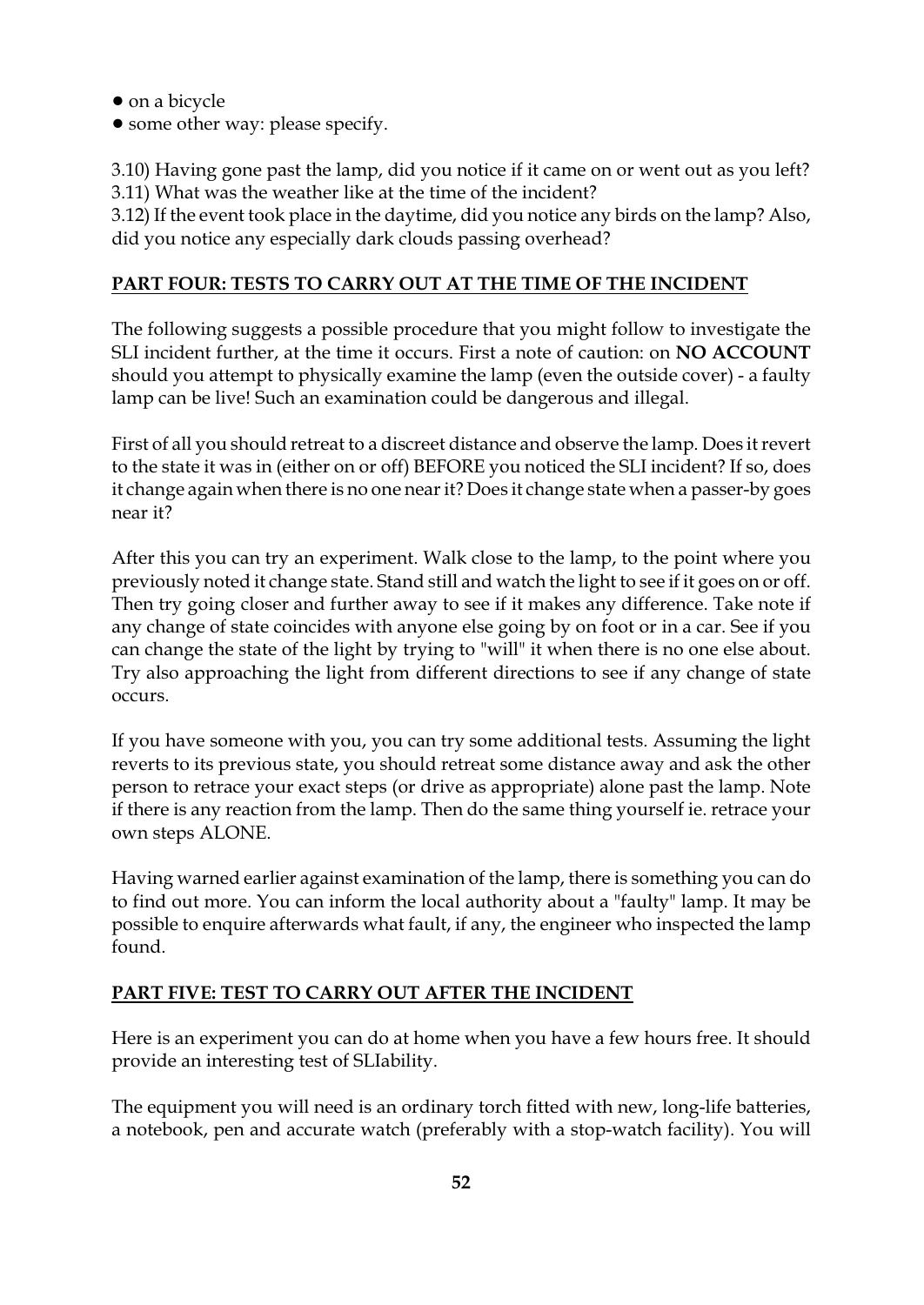also need an assistant. You should arrange to do this experiment when only the people taking part in it are present in the building.

The first step is for your assistant to check out the torch. Try taking out the bulb and the batteries and reassembling it. Make sure it still works afterwards. Try switching it on, shaking it and see if it remains lit. Assuming the torch passes these tests, you should now place it on a steady table switched ON.

Now you and your assistant should retreat to a position out of reach of the torch and table. Try to make the light go OFF without any physical contact! You could try simply willing it to happen or simply ignore it and see what happens. A useful method might be to close your eyes, think of the torch switching off and then opening your eyes to look at it. If the light is still on, then just ignore and try something else. Your assistant should act as witness, recording if and when the torch goes off and back on again. If you manage to affect the torch, you should then withdraw from the room and let your assistant try to affect the torch by him or herself. You should not close the door to the room but watch your assistant from outside. Again, any times when the torch goes on or of should be noted. When the test is complete, check the torch again to ensure it is working correctly. Should you find this experiment works on several different occasions, try repeating it in front of a video camera.

# **8 BOOKS AND ORGANISATIONS**

(Note: Books and journals are published in London unless otherwise indicated)

*SLI*

There has been no formal documentation or study of SLI hitherto, and there are precious few references to it in the literature of anomalous phenomena.

Loyd Auerbach, *ESP, Hauntings & Poltergeists,* Warner Books, 1986 (p32)

Robert McMorris, 'Couple bring darkness wherever they roam' in *Omaha World-Herald,* 12.1.1990, and follow-ups on January 16-17-18.

John Spencer, *The Paranormal: a Modern Perspective,* Hamlyn, 1992. The author is himself one of SLIDE's witnesses, and the section he devotes to SLI in this book is based on his own experiences and other SLIDE material.

*INFO Journal* (1965 to present) published by the International Fortean Organization, PO Box 367, Arlington, VA 22210-0367, USA

Recommended books on related topics: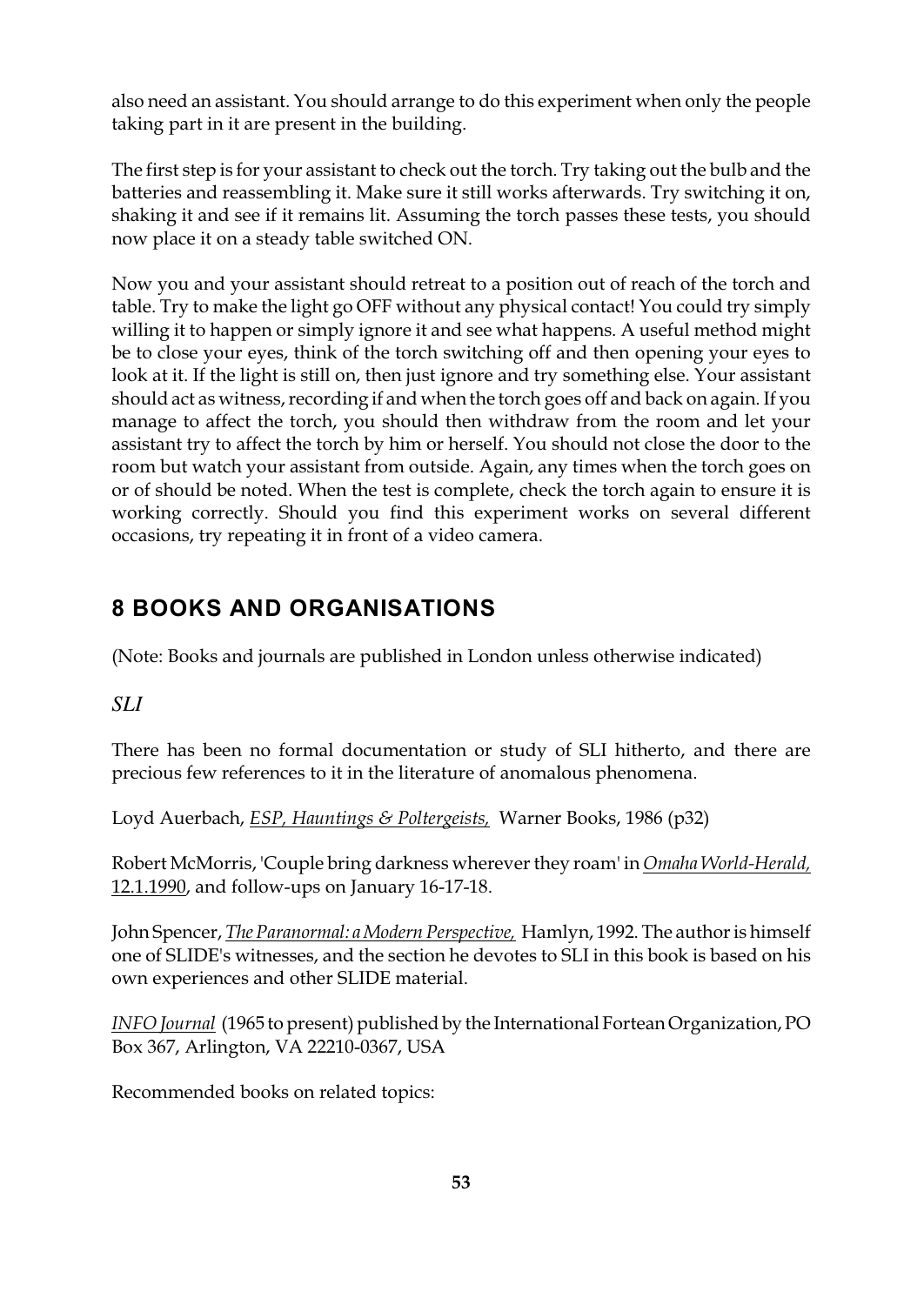(Note: on some subjects, for example poltergeists and PK, the literature is extensive. I have indicated those which are in my personal opinion the most helpful, but there may be others that I do not know about, or which others would rate more highly.)

#### *Electric Girls*

 'A new force' in Hilary Evans (editor), *Frontiers of Reality*, Thorsons, 1989 Louis Figuier, *Les Mystères de la Science*, Paris, 1893 E.C. Rogers, *Philosophy of Mysterious Agents*, Jewett, Boston, 1853

#### *Anomalous Luminous Phenomena*

William R Corliss (compiler) 'Lightning, auroras, nocturnal lights' and other volumes in *The Sourcebook Project*, Glen Arm, 1982 and continuing Harley Rutledge, *Project Identification*, Prentice-Hall, New Jersey, 1981 'Balls of light' in Hilary Evans (editor), *Frontiers of Reality*, Thorsons, 1989

#### *Poltergeists*

Alan Gauld & A D Cornell, *Poltergeists,* Routledge, 1979 A R G Owen, *Can We Explain the Poltergeist?*, Helix, New York, 1964